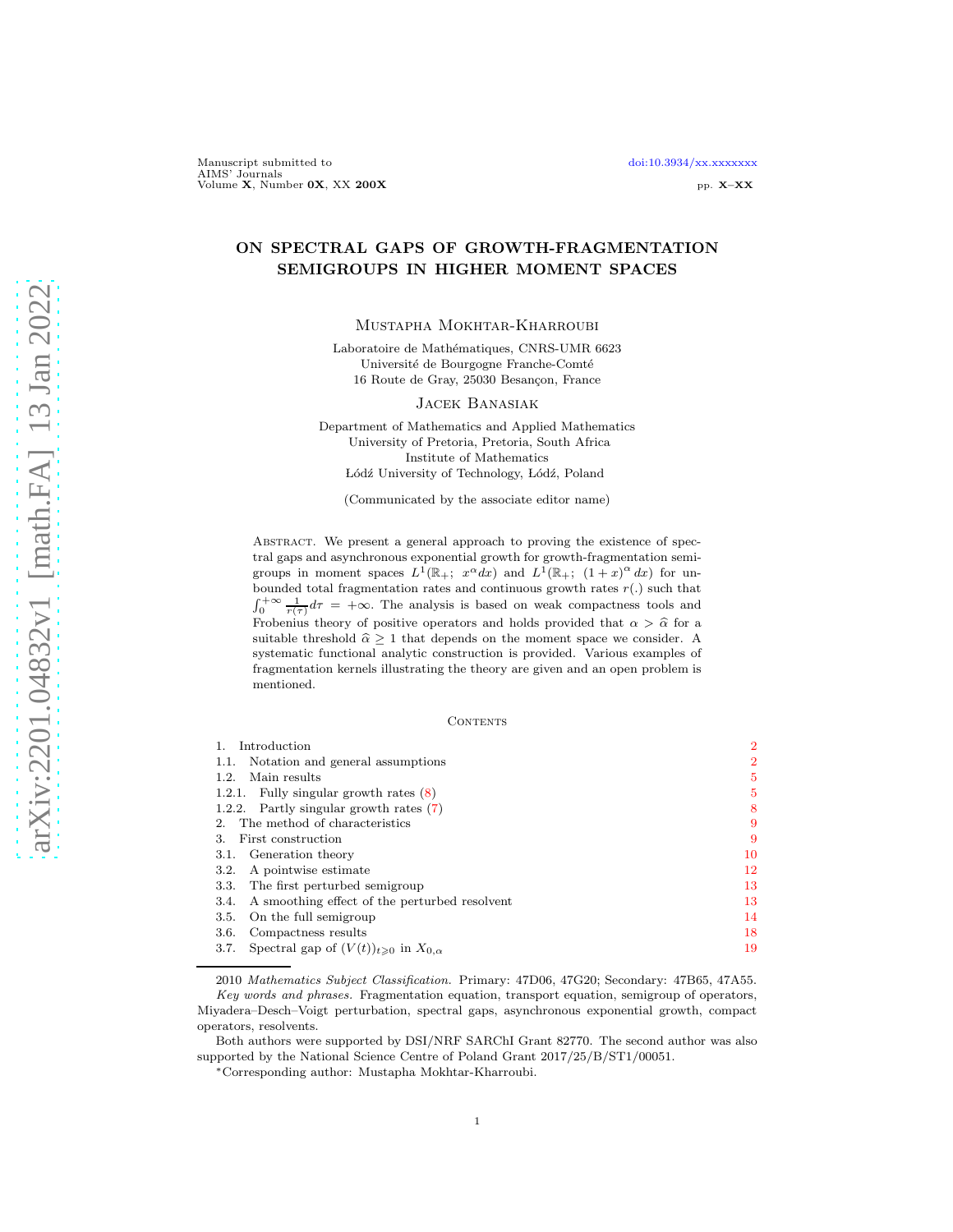| Second construction<br>4.                               | 22 |
|---------------------------------------------------------|----|
| 4.1. Generation results                                 | 22 |
| 4.2. A pointwise estimate                               | 24 |
| 4.3. The first perturbed semigroup                      | 25 |
| 4.4. A smoothing effect of the perturbed resolvent      | 26 |
| 4.5. On the full semigroup                              | 26 |
| 4.6. Compactness results                                | 29 |
| 4.7. Spectral gap of $(V(t))_{t\geq 0}$ in $X_{\alpha}$ | 29 |
| Acknowledgments                                         | 29 |
| Appendix A. Separable fragmentation kernels             | 29 |
| <b>REFERENCES</b>                                       | 31 |

#### <span id="page-1-1"></span><span id="page-1-0"></span>1. Introduction.

#### 1.1. Notation and general assumptions.

This paper deals with the existence of spectral gaps (see [\(11\)](#page-3-0) below) for  $C_0$ -semigroups  $(V(t))_{t>0}$ governing general growth-fragmentation equations

<span id="page-1-6"></span>
$$
\frac{\partial}{\partial t}u(x,t) + \frac{\partial}{\partial x}[r(x)u(x,t)] + a(x)u(x,t)
$$
\n
$$
= \int_{x}^{+\infty} a(y)b(x,y)u(y,t)dy, \quad (x,t>0)
$$
\n(1)

in moment spaces

<span id="page-1-8"></span>
$$
X_{0,\alpha} := L^1(\mathbb{R}_+; (1+x)^{\alpha} dx), \quad X_{\alpha} := L^1(\mathbb{R}_+; x^{\alpha} dx) \quad (\alpha > 0)
$$
 (2)

with nonnegative total fragmentation rate

$$
a(\cdot)\in L^1_{loc}(0,+\infty)
$$

and a measurable fragmentation kernel  $b(\cdot, \cdot)$  such that  $b(x, y) = 0$  if  $x \geq y$ ,

<span id="page-1-7"></span>
$$
\int_0^y x b(x, y) dx = y \tag{3}
$$

and

<span id="page-1-4"></span>the support of 
$$
(x, +\infty) \ni y \to a(y)b(x, y)
$$
 is unbounded  $(x > 0)$ . (4)

This assumption is required for irreducibility of the growth-fragmentation semigroup, which we also prove under an alternative assumption that  $a(y) > 0$  for  $y \in (0, \infty)$  and

<span id="page-1-5"></span>there is 
$$
p \in [0, 1)
$$
 such that for any  $y > 0$ , inf supp  $b(\cdot, y) \le py$ . (5)

We note that assumptions [\(4\)](#page-1-4) and [5](#page-1-5) have different physical meaning. If (4) is satisfied, we allow for particles of some sizes not to fragment. This must be offset, however, by the requirement that particles of any size can be obtained by fragmentation of arbitrarily large particles. In this way, non-fragmenting sizes always can be jumped over by daughter particles of parents of a bigger size. Assumption [5](#page-1-5) has different interpretation. The fact that  $a(y) > 0$  means that particles of any size must split and the second part says that the sizes of daughter particles cannot be too close to the parent's size. In physically realistic situations we expect that fragmentation produces at least two daughter particles whose sizes cannot be both close to the parent's size and thus in such a case this assumption is always satisfied. In particular, a common case of the homogeneous fragmentation kernel  $b(x, y) = \frac{1}{y}h\left(\frac{x}{y}\right)$  with h of bounded support, is covered by [\(5\)](#page-1-5).

Our assumptions on the growth rate are

<span id="page-1-9"></span>
$$
r \in C(0, +\infty), \ r(x) > 0 \ \forall x > 0 \tag{6}
$$

and

<span id="page-1-3"></span><span id="page-1-2"></span>
$$
\int_0^1 \frac{1}{r(\tau)} d\tau < +\infty, \quad \int_1^\infty \frac{1}{r(\tau)} d\tau = +\infty \tag{7}
$$

or 
$$
\int_0^1 \frac{1}{r(\tau)} d\tau = +\infty, \quad \int_1^\infty \frac{1}{r(\tau)} d\tau = +\infty.
$$
 (8)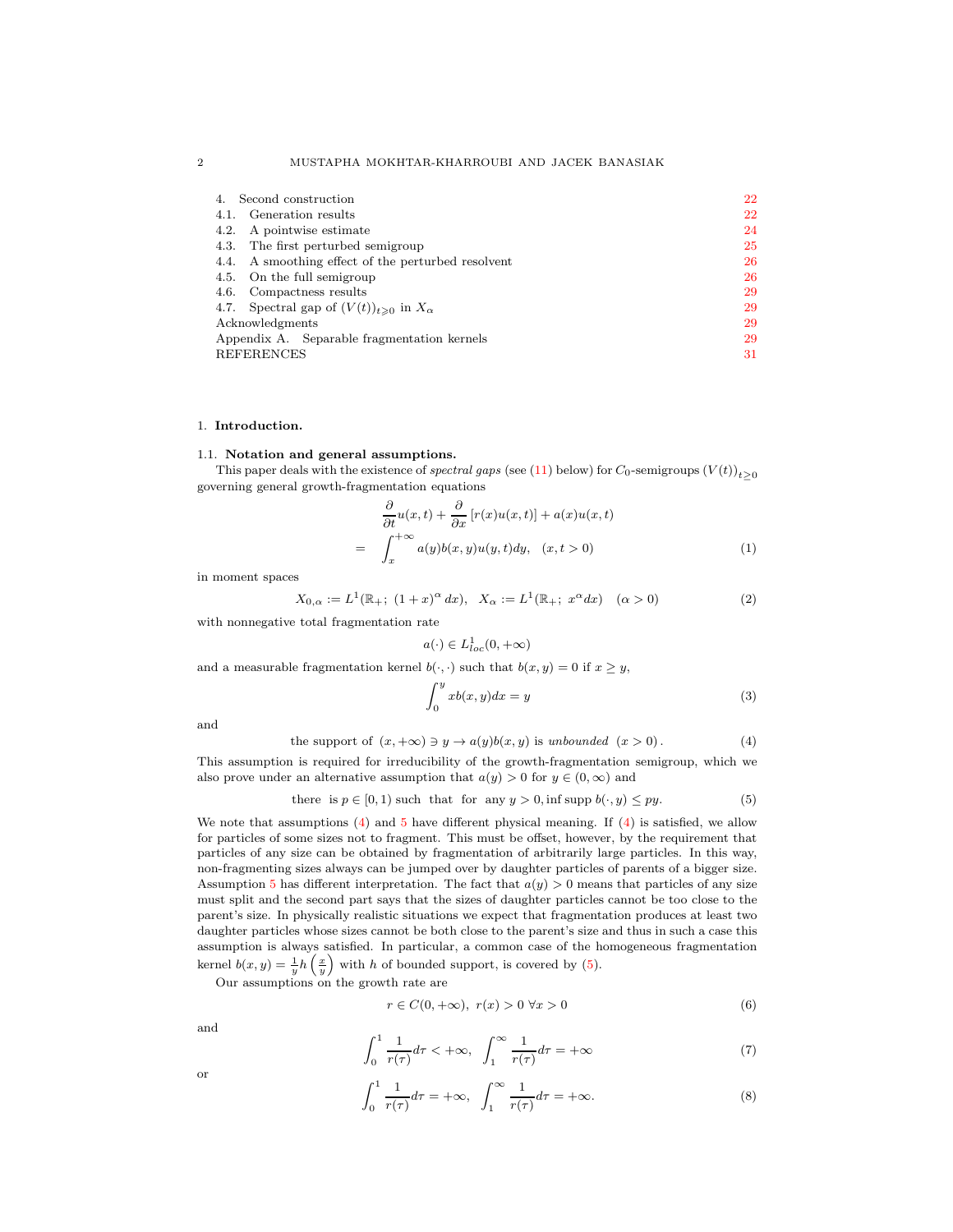In the case  $(7)$ , we complement  $(1)$  with the boundary condition

$$
\lim_{y \to 0} r(y)u(y, t) = 0.
$$

The kinetic equation [\(1\)](#page-1-6) is the linear part of the growth–coagulation–fragmentation equation where, in the full form, the coagulation part is represented by a quadratic integral term, see [\[6\]](#page-30-1). Coagulation and fragmentation processes lay at heart of many fundamental phenomena in ecology, human biology, polymer and aerosol sciences, astrophysics and the powder production industry; see [\[5\]](#page-30-2) for further details and references, and [\[11\]](#page-30-3) for the probabilistic context. A common feature of these processes is that each involves a population of inanimate or animate agents that are capable of forming larger or smaller aggregates through, respectively, coalescence or breakup. Coagulation and fragmentation are conservative processes. In many cases, however, they occur alongside other events that result in the growth of the ensemble. For example, in chemical engineering applications we often observe a precipitation of matter from the solute onto the surface of the aggregates. In biological applications, the growth of the aggregates can occur due to births of new individuals with neonates staying inside the parent's aggregate, see e.g. [\[1\]](#page-30-4) for the application to phytoplankton or [\[31\]](#page-31-0) in a general context. The interplay of growth and fragmentation plays also an important role in prion proliferation, see e.g. [\[18\]](#page-30-5).

In [\(1\)](#page-1-6), the unknown  $u(x, t)$  represents the concentration at time t of "agregates" with mass  $x > 0$  while  $b(x, y)$   $(x < y)$  describes the distribution of mass x aggregates, called daughter aggregates, spawned by the fragmentation of a mass  $y$  aggregate. The local mass conservation in the fragmentation process is expressed by [\(3\)](#page-1-7); we say that the fragmentation kernel  $b(\cdot, \cdot)$  is conservative.

In a preliminary step, we provide explicit formulas of the  $C_0$ -semigroups  $(U(t))_{t\geq0}$  (with generator  $T$ ) governing the transport equation

<span id="page-2-0"></span>
$$
\frac{\partial}{\partial t}u(x,t) + \frac{\partial}{\partial x}[r(x)u(x,t)] + a(x)u(x,t) = 0
$$
\n(9)

in the functional spaces  $X = X_{\alpha}$  or  $X_{0,\alpha}$  and discuss the effect of the conditions on the growth rate  $r(\cdot)$  on them. This direct approach complements a resolvent Hille-Yosida approach [\[6\]](#page-30-1); see also [\[5\]](#page-30-2) Chapter 5 and [\[10\]](#page-30-6). It turns out, at least for *bounded* total fragmentation rate  $a(\cdot)$ , that under Assumption [\(7\)](#page-1-3), the problem [\(9\)](#page-2-0) is not well-posed in  $X_{\alpha}$  in the sense of  $C_0$ -semigroups; see Remark [3](#page-12-2) below. (This does not prevent a generation theory for suitably singular functions  $a(\cdot)$  but, in this case, the whole construction of the paper would need new technicalities; to keep the coherence of the paper, this special case is treated separately [28].) Hence, in general, under Assumption [\(7\)](#page-1-3), a  $C_0$ -semigroup  $(U(t))_{t\geq0}$  governing [\(9\)](#page-2-0) is defined *only* in  $X_{0,\alpha}$  and we restrict our spectral gap construction to this space. The situation is much more complex under Assumption [\(8\)](#page-1-2). Indeed, the problem [\(9\)](#page-2-0) is well-posed in both  $X_{\alpha}$  and  $X_{0,\alpha}$  (with suitable assumptions depending on the space) but the full spectral gap theory is completed *only* in  $X_{\alpha}$ . Indeed, in  $X_{0,\alpha}$ , although all the preliminary results we need can be proved, two of them are based on assumptions which are not compatible: indeed, by using the confining role of singular absorptions [\[26\]](#page-31-1), the resolvent compactness of T (which plays a key role in our construction) follows from the unboundedness of the total fragmentation rate  $a(\cdot)$  at infinity and at zero, while the existence of a  $C_0$ -semigroup  $(V(t))_{t\geq 0}$  with generator

$$
T + B : D(T) \to X
$$

(B is the fragmentation operator [\(10\)](#page-3-1)) depends on the boundedness of  $a(\cdot)$  near zero. Hence, under Assumption [\(8\)](#page-1-2), we need to restrict our construction to the space  $X_{\alpha}$ .

In summary, two spectral gap theories are given in this paper: one in  $X_{\alpha}$  under Assumption [\(8\)](#page-1-2) and another one in  $X_{0,\alpha}$  under Assumption [\(7\)](#page-1-3). A spectral gap theory in  $X_{\alpha}$  under Assumption [\(7\)](#page-1-3) needs additional technicalities and is given in [28]. Finally, the existence of a spectral gap in  $X_{0,\alpha}$  under [\(8\)](#page-1-2) is an open problem; see Remark [12.](#page-26-0) Our main results are given in Theorem [3.8](#page-19-0) and Theorem [4.9](#page-28-4) and are consequences of many preliminary results of independent interest. Furthermore, various examples of fragmentation kernels (homogeneous or separable) are given to illustrate the relevance of our assumptions.

The aim of this paper is twofold. The first aim is well-posedness of  $(1)$  in the sense of  $C_0$ semigroups. Indeed, because of the unboundedness of the total fragmentation rate  $a(\cdot)$ , the frag-mentation operator [\(10\)](#page-3-1) is not a bounded operator on X (where X is either  $X_{\alpha}$  or  $X_{0,\alpha}$ ). Under suitable assumptions, depending on the space we consider, a generation result is obtained by using a perturbation theorem by W. Desch specific to positive semigroups in  $L^1$ -spaces (see below) where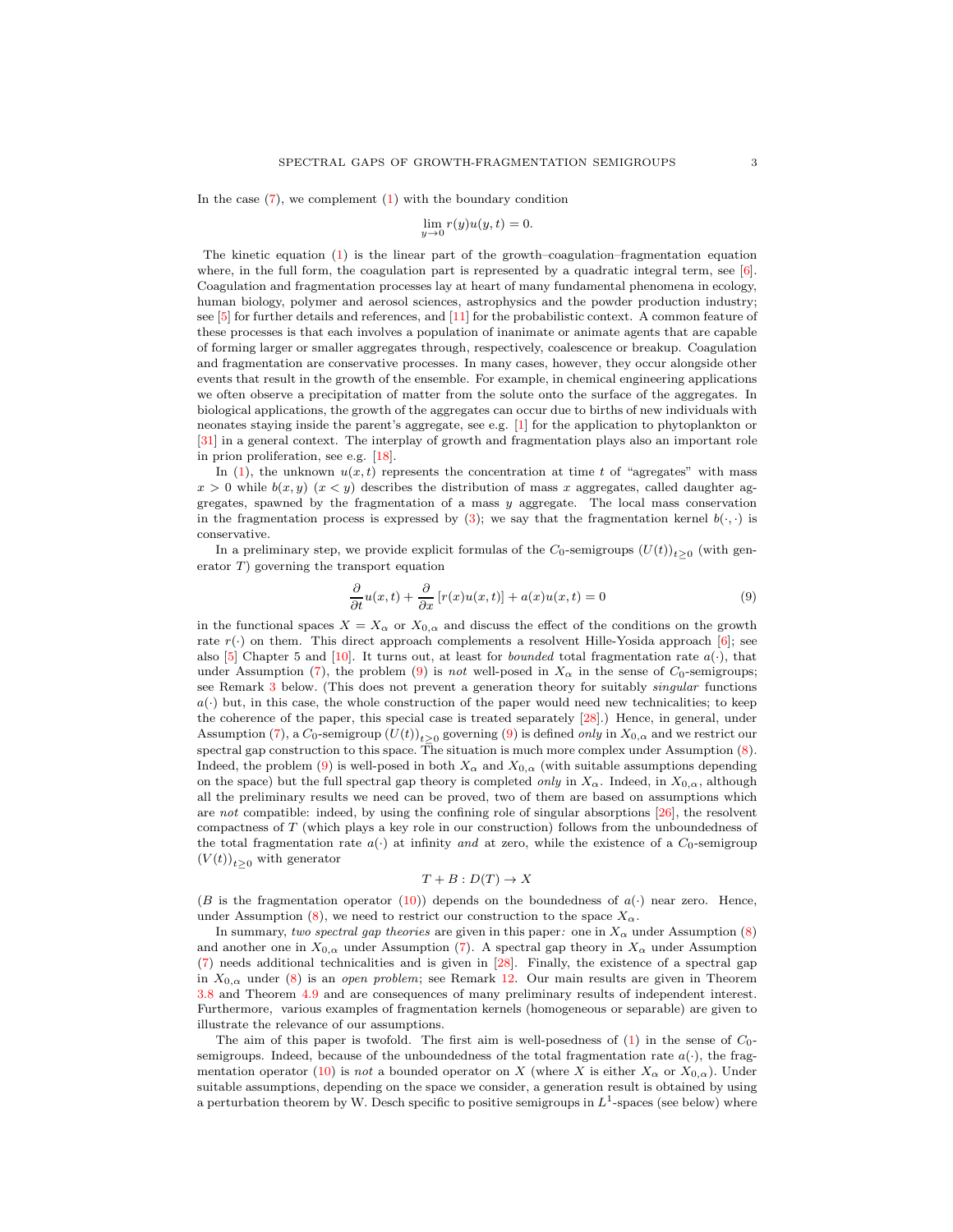the perturbation is given by the fragmentation operator

<span id="page-3-1"></span>
$$
B: D(T) \ni \varphi \mapsto B\varphi \in X, \quad (B\varphi)(x) := \int_{x}^{+\infty} a(y)b(x, y)\varphi(y)dy,\tag{10}
$$

and T is the generator of  $(U(t))_{t\geq 0}$  in X. The second aim of this work is proving the existence of a spectral gap of the  $C_0$ -semigroup  $(V(t))_{t\geq 0}$  governing [\(1\)](#page-1-6), i.e., showing that

<span id="page-3-0"></span>
$$
r_{ess}(V(t)) < r_{\sigma}(V(t)) \tag{11}
$$

 $(r_{ess}$  and  $r_{\sigma}$  are respectively the essential spectral radius and the spectral radius). If, additionally,  $(V(t))_{t\geq0}$  is irreducible, then, by [29], Corollary 3.16 of Chapter C-III, the spectral bound  $\lambda$  of its generator is its dominant eigenvalue and a simple pole of the resolvent. Moreover, by [\[17\]](#page-30-7), Proposition 3.4 of Chapter VI,  $\lambda$  is a simple eigenvalue, that is, its eigenspace is one-dimensional. Hence  $(V(t))_{t\geq 0}$  has the asynchronous exponential growth property,

<span id="page-3-2"></span>
$$
\left\|e^{-\lambda t}V(t) - P\right\|_{\mathcal{L}(X)} = O(e^{-\varepsilon t})\tag{12}
$$

(for some  $\varepsilon > 0$ ), where P is a one-dimensional spectral projection relative to the isolated algebraically simple dominant eigenvalue  $\lambda$  of the generator, see e.g., [\[17\]](#page-30-7), Theorem 3.5 of Chapter VI, defined as  $P = \langle e, \cdot \rangle$ f, where f and e are strictly positive eigenvectors of, respectively, the generator and its dual, and  $\langle \cdot, \cdot \rangle$  is the pairing between X and its dual. A summary of these results can also be found in [\[34\]](#page-31-2), Appendix C.

The main mathematical ingredients behind the occurrence of the spectral gap are a local weak compactness property satisfied by general growth-fragmentation equations (due to the onedimensionality of the state variable) and the *confining effect* of singular total fragmentation rates ensuring the compactness of the resolvent.

There is an large body of literature dealing with the long term dynamics of solutions to [\(1\)](#page-1-6) and, in particular, with the asynchronous exponential growth property and the existence of spectral gap. The case when the state space is bounded has been well understood since  $[14]$ , though the cases with unbounded rates can be tricky, [\[4\]](#page-30-9). When the state space is unbounded, a number of results have been obtained by the powerful General Relative Entropy method introduced in [\[22\]](#page-30-10). While the method caters for a large class of coefficients in weighted  $L^p$  spaces, the exponential rate of convergence has only been established in [\[32\]](#page-31-3), see also [\[20\]](#page-30-11), and extensively studied since then. Due to its physical interpretation it is important to study the problem in  $L^1$  spaces. Some results have been established by probabilistic methods, see e.g., [\[11\]](#page-30-3)[\[12\]](#page-30-12) but we are focused on operator–theoretic results for which we refer to the recent works [\[23\]](#page-31-4)[\[9\]](#page-30-13)[\[10\]](#page-30-6)[13][\[7\]](#page-30-14). In particular, quantitative estimates of the gap are obtained by means of Harris's theorem, [13], while [\[7\]](#page-30-14) contains a comprehensive theory for the discrete case written in the spirit of this paper. A special mention should be given to [\[16\]](#page-30-15), where the Perron eigenvector and eigenvalue were found and analysed for [\(1\)](#page-1-6) with fairly general coefficients. That paper has stimulated an active research along these lines, culminating in recent works [\[9\]](#page-30-13)[\[10\]](#page-30-6).

We note also that most of the known literature on spectral gaps deals with Assumption [\(7\)](#page-1-3), see however [13]. Our paper is close in spirit to [\[10\]](#page-30-6) even if our statements are not the same and our constructions are different and more systematic; see below.

We note that

$$
\int_0^{+\infty} u(x,t) x dx, \int_0^{+\infty} u(x,t) dx,
$$

are respectively the total mass and the total number of agregates at time  $t \geq 0$ . The existence of spectral gaps in the natural functional spaces

 $X_1 = L^1(\mathbb{R}_+; x dx), X_0 = L^1(\mathbb{R}_+; dx), X_{0,1} = L^1(\mathbb{R}_+; (1+x) dx),$ 

has been dealt with systematically in [27] but at the expense of suitable additional mass loss

$$
\int_0^y x b(x, y) dx = (1 - \eta(y)) y, \quad (0 \le \eta(y) \le 1)
$$

or death assumptions. These assumptions seem to be necessary and play a key role in well-posedness (via W. Desch's perturbation theorem) of growth-fragmentation equations in these natural spaces. Fortunately, W. Desch's theorem can be applied in higher moment spaces without such additional assumptions (see  $[6]$ , Theorem 2.2). Actually, we adapt the argument of the proof of  $([6]$ , Theorem 2.2) in our construction. This allows for a significant extension of the general theory of [27] to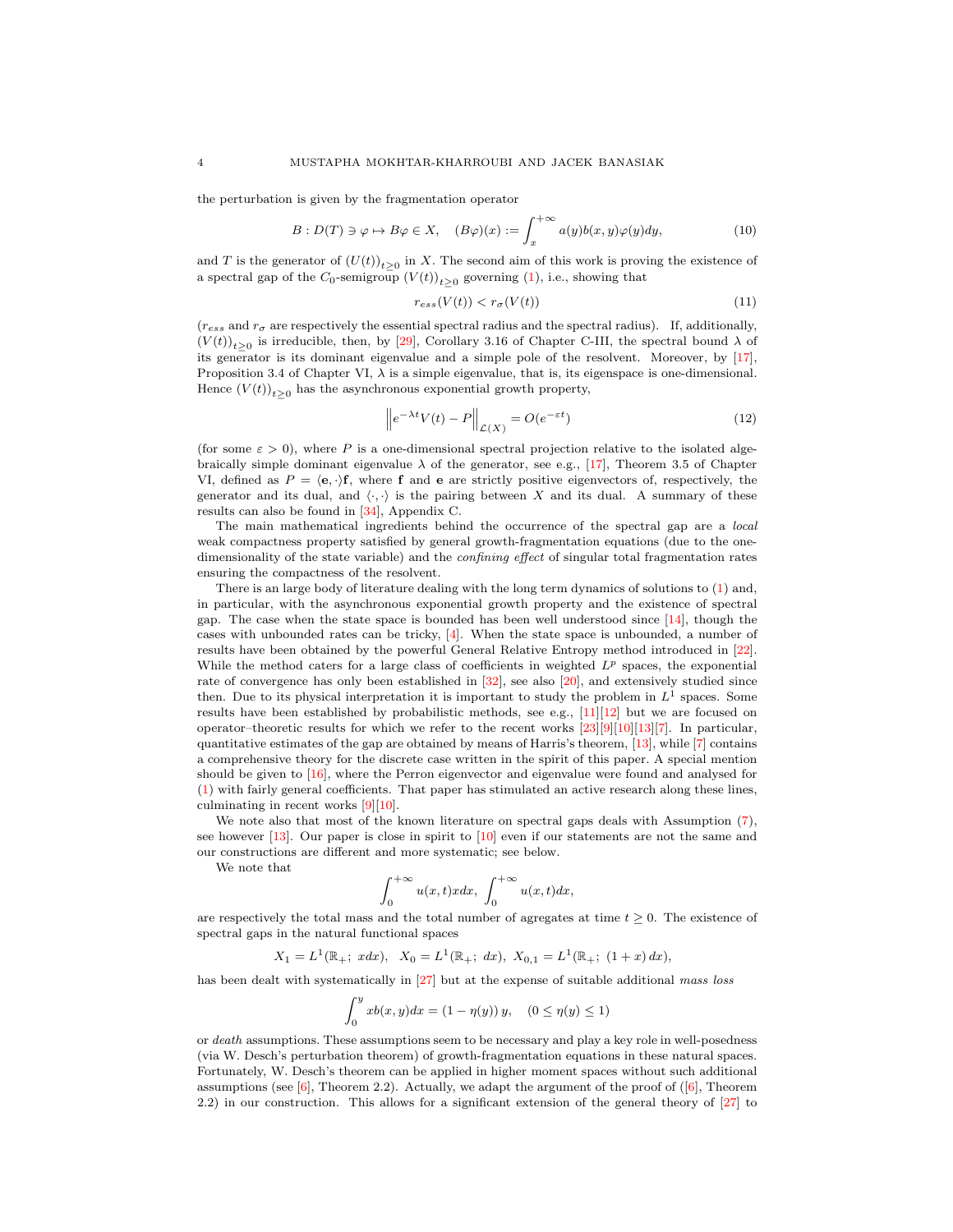higher moment spaces [\(2\)](#page-1-8) by following a similar construction (without resorting to mass loss or death assumptions) provided that  $\alpha > \hat{\alpha}$  for a suitable threshold

 $\widehat{\alpha} \geq 1$ ,

depending on the functional space we consider. This is consistent with the existence of thresholds known in the literature  $[23][10][13]$  $[23][10][13]$  $[23][10][13]$ . As in  $[27]$ , our analysis is based upon few structural assumptions and provides a systematic functional analytic construction relying on weak compactness tools and the Frobenius theory of positive operators.

We recall a fundamental perturbation theorem in  $L^1$  spaces, [\[15\]](#page-30-16) (see also [\[35\]](#page-31-5), [\[24\]](#page-31-6) Chapter 8 or [\[3\]](#page-30-17) Chapter 5).

<span id="page-4-4"></span>**Theorem 1.1.** (W. Desch's theorem) Let  $(U(t))_{t\geq0}$  be a positive  $C_0$ -semigroup on some  $L^1(\mu)$ space with generator T and let  $B: D(T) \to L^1(\mu)$  be positive (i.e.  $B\varphi \in L^1_+(\mu)$  if  $\varphi \in L^1_+(\mu) \cap L^1(\mu)$  $D(T)$ ). Then

$$
T + B : D(T) \to L^1(\mu)
$$

is a generator of a positive  $C_0$ -semigroup on  $L^1(\mu)$  if and only if  $T+B$  is resolvent positive or, equivalently, if  $\lim_{\lambda \to +\infty} r_{\sigma} \left( B(\lambda - T)^{-1} \right) < 1$ .

### <span id="page-4-1"></span><span id="page-4-0"></span>1.2. Main results.

1.2.1. Fully singular growth rates [\(8\)](#page-1-2).

Let us describe first our main results in the spaces  $X_{\alpha}$  and  $X_{0,\alpha}$  under Assumption [\(8\)](#page-1-2).

Properties of the growth–absorption semigroup in  $X_{\alpha}$ .

The transport  $C_0$ -semigroup  $(U(t))_{t\geq0}$  governing [\(9\)](#page-2-0) exists in  $X_\alpha$  (resp. in  $X_{0,\alpha}$ ) and is given by

$$
U(t)f = e^{-\int_{X(y,t)}^{y} \frac{a(p)}{r(p)} dp} f(X(y,t)) \frac{\partial X(y,t)}{\partial y}
$$

 $(X(y, t))$  is defined by  $\int_{X(y,t)}^{y} \frac{1}{r(\tau)} d\tau = t$ ) provided that

<span id="page-4-2"></span>
$$
\varpi := \sup_{z>0} \frac{r(z)}{z} < +\infty \quad \left(\text{resp. } \sup_{z>1} \frac{r(z)}{z} < +\infty\right). \tag{13}
$$

In addition, Assumptions [\(13\)](#page-4-2) turn out to be also necessary. Note that under [\(8\)](#page-1-2), the generation theory in  $X_{0,\alpha}$  needs no condition on the growth rate at the origin. The resolvent of T is given by

$$
((\lambda - T)^{-1}f)(y) = \frac{1}{r(y)} \int_0^y e^{-\int_x^y \frac{\lambda + a(\tau)}{r(\tau)} d\tau} f(x) dx \quad (\Re \lambda > s(T))
$$

in both spaces  $X_{\alpha}$  and  $X_{0,\alpha}$ . We show the pointwise estimate in  $X_{\alpha}$ ,

$$
\left| (\lambda - T)^{-1} f \right|(y) \le \frac{1}{y^{\alpha} r(y)} \left\| f \right\|_{X_{\alpha}} \quad (\lambda > \alpha \varpi).
$$

If we replace the natural condition  $\sup_{z>1} \frac{r(z)}{z} < +\infty$  by the stronger one,

<span id="page-4-3"></span>
$$
\widetilde{C} := \sup_{z>0} \frac{r(z)}{1+z} < +\infty,
$$
\n(14)

then we can show the pointwise estimate in  $X_{0,\alpha}$ ,

<span id="page-4-5"></span>
$$
\left| (\lambda - T)^{-1} f \right| (y) \le \frac{1}{(1 + y)^{\alpha} r(y)} \left\| f \right\|_{X_{0,\alpha}} \quad (\lambda > \alpha \widetilde{C}). \tag{15}
$$

We show that  $(\lambda - T)^{-1}$  has a smoothing effect in  $X_{\alpha}$  in the sense of improving the integrability of the input, that is, for  $\lambda > \alpha \varpi$ ,

$$
\int_0^{+\infty} |(\lambda - T)^{-1} f|(y) a(y) y^{\alpha} dy \le \int_0^{+\infty} |f(y)| y^{\alpha} dy.
$$

In  $X_{0,\alpha}$ , if we replace the natural condition  $\sup_{z>1} \frac{r(z)}{z} < +\infty$  by [\(14\)](#page-4-3), we show the smoothing effect in  $X_{0,\alpha}$ : for  $\lambda > \alpha \widetilde{C}$ 

<span id="page-4-6"></span>
$$
\int_0^{+\infty} |(\lambda - T)^{-1} f| (y) a(y) (1 + y)^{\alpha} dy \le \int_0^{+\infty} |f(y)| (1 + y)^{\alpha} dy.
$$
 (16)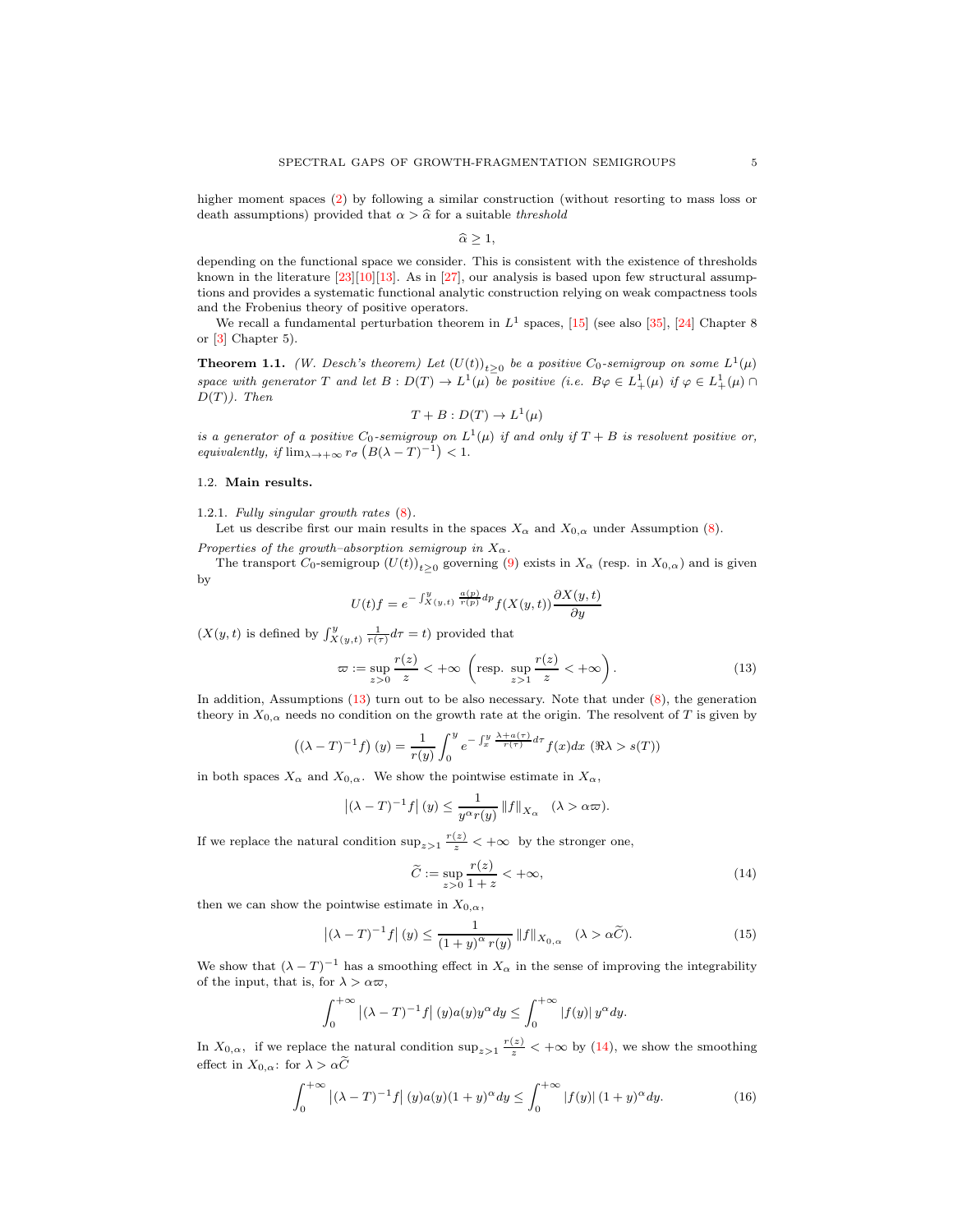The above estimates, combined with the general theory, [\[26\]](#page-31-1), on compactness properties in  $L^1$ spaces induced by the confining effect of singular absorptions, show that if the sublevel sets of the total fragmentation rate

$$
\Omega_c = \{x > 0; a(x) < c\} \quad (c > 0)
$$

are "thin near zero *and* near infinity relatively to  $r$ " in the sense

<span id="page-5-0"></span>
$$
\int_0^{+\infty} \frac{\mathbf{1}_{\Omega_c}(\tau)}{r(\tau)} d\tau < +\infty \quad (c > 0),\tag{17}
$$

where  $1_{\Omega_c}$  is the indicator function of  $\Omega_c$  (note that  $\frac{1}{r(\cdot)} \notin L^1(0, +\infty)$ ), then T has a compact resolvent in both spaces  $X_{\alpha}$  and  $X_{0,\alpha}$ . Note that [\(17\)](#page-5-0) precludes  $a(\cdot)$  to be bounded near zero or at infinity. Note also that [\(17\)](#page-5-0) occurs for instance if

$$
\lim_{y \to 0^+} a(y) = +\infty, \quad \lim_{y \to +\infty} a(y) = +\infty.
$$

Properties of the full growth–fragmentation semigroup in  $X_{\alpha}$ .

In  $X_{\alpha}$ , we introduce

<span id="page-5-3"></span>
$$
n_{\alpha}(y) := \int_0^y x^{\alpha} b(x, y) dx.
$$

$$
n(y) := \int_0^y b(x, y) dx,
$$
 (18)

We note that  $n_0$ , abbreviated as

is the mean number (which can be infinite) of daughter aggregates spawned by the fragmentation of a mass y aggregate.

We show that if

$$
\sup_{y>0} \frac{n_{\alpha}(y)}{y^{\alpha}} < +\infty
$$

(note that it is automatically satisfied if  $\alpha \geq 1$ ), then the fragmentation operator [\(10\)](#page-3-1) is T-bounded in  $X_{\alpha}$  and

$$
\lim_{\lambda \to +\infty} \|B(\lambda - T)^{-1}\|_{\mathcal{L}(X_{\alpha})} \le \lim \sup_{a(y) \to +\infty} \frac{n_{\alpha}(y)}{y^{\alpha}},
$$

where

$$
\lim \sup_{a(y) \to +\infty} \frac{n_{\alpha}(y)}{y^{\alpha}} := \lim_{c \to +\infty} \sup_{\{y; a(y) \ge c\}} \frac{n_{\alpha}(y)}{y^{\alpha}}.
$$

In particular, by W. Desch's perturbation theorem (Theorem [1.1\)](#page-4-4),

$$
T + B : D(T) \subset X_{\alpha} \to X_{\alpha}
$$

generates a positive  $C_0$ -semigroup  $(V(t))_{t\geq 0}$  on  $X_\alpha$  provided that

<span id="page-5-1"></span>
$$
\lim_{a(y)\to+\infty}\frac{n_{\alpha}(y)}{y^{\alpha}}<1.\tag{19}
$$

In addition

$$
T + B : D(T) \subset X_{\alpha} \to X_{\alpha}
$$

is resolvent compact if T is. By exploiting strict comparison results of spectral radii of positive operators in domination contexts [\[21\]](#page-30-18) and the convex (weak) compactness property of the strong operator topology [\[33\]](#page-31-7)[\[25\]](#page-31-8) (see below), we deduce that  $(V(t))_{t\geq0}$  has a spectral gap [\(11\)](#page-3-0) and exhibits the asynchronous exponential growth [\(12\)](#page-3-2) in  $X_{\alpha}$  provided [\(4\)](#page-1-4) is satisfied (see Theorem [3.8\)](#page-19-0). We conjecture that no spectral gap can occur in  $X_{\alpha}$  if  $a(\cdot)$  is bounded near zero as suggested by [\[10,](#page-30-6) Theorem 4.1].

One shows the  $\alpha$ -monotony

$$
\frac{n_{\alpha'}(y)}{y^{\alpha'}}\leq \frac{n_{\alpha}(y)}{y^{\alpha}}\;(y>0)\;\; (\alpha'>\alpha)
$$

as well as the  $\alpha$ -convexity while, obviously,  $\frac{n_1(y)}{y} = 1$ .

It follows that if  $a(\cdot)$  is unbounded at infinity then [\(19\)](#page-5-1) is never satisfied for  $\alpha \leq 1$ . Furthermore, if

<span id="page-5-2"></span>
$$
\limsup_{y \to +\infty} \frac{n_{\alpha}(y)}{y^{\alpha}} < 1 \tag{20}
$$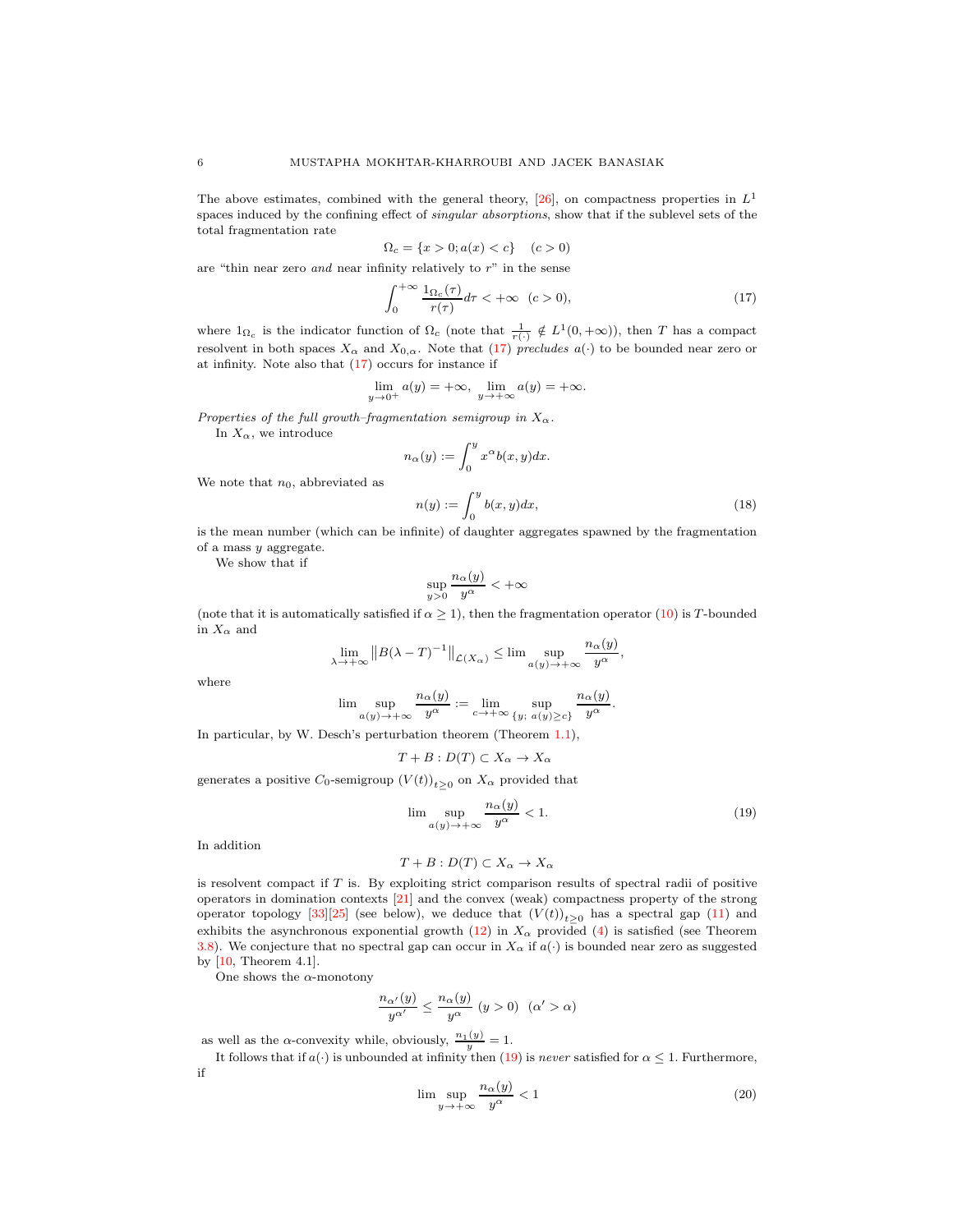for some  $\alpha > 1$ , then it is satisfied for all  $\alpha > 1$  so that if [\(19\)](#page-5-1) is satisfied in some  $X_{\alpha}$ , it is satisfied in any  $X_{\alpha}$ ,  $\alpha > 1$ . Of course, our construction is meaningful only if [\(20\)](#page-5-2) holds. This can be directly checked for instance in the case of homogeneous fragmentation kernels

<span id="page-6-4"></span>
$$
b(x,y) = \frac{1}{y}h\left(\frac{x}{y}\right) \text{ with } \int_0^1 zh(z)dz = 1 \tag{21}
$$

for some

$$
h \in L_+^1((0,1); x dx) .
$$

Indeed, the local conservativeness property

$$
\int_0^y x b(x, y) dx = \int_0^y \frac{x}{y} h\left(\frac{x}{y}\right) dx = y \int_0^1 z h(z) dz = y
$$

is satisfied and, for all  $\alpha > 1$ ,

$$
\frac{\int_0^y x^{\alpha} b(x, y) dx}{y^{\alpha}} = y^{-1} \int_0^y \left(\frac{x}{y}\right)^{\alpha} h\left(\frac{x}{y}\right) dx = \int_0^1 z^{\alpha} h(z) dz < \int_0^1 z h(z) dz = 1
$$

so

$$
\lim_{\alpha(y)\to+\infty}\frac{n_{\alpha}(y)}{y^{\alpha}}=\int_0^1z^{\alpha}h(z)dz<1\ (\alpha>1).
$$

We can also check  $(20)$  for *separable* (conservative) fragmentation kernels

<span id="page-6-5"></span>
$$
b(x,y) = \beta(x)y \left( \int_0^y s\beta(s)ds \right)^{-1}, \qquad (22)
$$

introduced in [2], or even by any convex combination of such kernels, see Section [A.](#page-28-3)

Analysis in  $X_{0,\alpha}$  — open problems.

The analysis in  $X_{0,\alpha}$  follows the same strategy but the construction *fails* under Assumption [\(8\)](#page-1-2). Indeed, we introduce

<span id="page-6-1"></span>
$$
n_{1,\alpha}(y) := \int_0^y (1+x)^\alpha b(x,y) dx \tag{23}
$$

and show that if

<span id="page-6-2"></span>
$$
\sup_{y>0} \frac{n_{1,\alpha}(y)}{(1+y)^{\alpha}} < +\infty,
$$
\n(24)

then the fragmentation operator [\(10\)](#page-3-1) is T-bounded in  $X_{0,\alpha}$  and

$$
\lim_{\lambda \to +\infty} \|B(\lambda - T)^{-1}\|_{\mathcal{L}(X_{0,\alpha})} \le \lim \sup_{a(y) \to +\infty} \frac{n_{1,\alpha}(y)}{(1+y)^{\alpha}} \tag{25}
$$

so W. Desch's perturbation theorem shows that if

<span id="page-6-0"></span>
$$
\lim_{a(y)\to+\infty} \frac{n_{1,\alpha}(y)}{(1+y)^{\alpha}} < 1,\tag{26}
$$

then

<span id="page-6-3"></span>
$$
A := T + B : D(T) \subset X_{0,\alpha} \to X_{0,\alpha} \tag{27}
$$

generates a positive  $C_0$ -semigroup  $(V(t))_{t\geq 0}$  on  $X_{0,\alpha}$ . Unfortunately, if  $a(\cdot)$  is unbounded near zero,

$$
\lim \sup_{a(y) \to +\infty} \frac{n_{1,\alpha}(y)}{(1+y)^{\alpha}} \ge \lim \sup_{y \to 0} \frac{n_{1,\alpha}(y)}{(1+y)^{\alpha}} = \lim \sup_{y \to 0} n_{1,\alpha}(y)
$$

and [\(26\)](#page-6-0) is not satisfied since

$$
n_{1,\alpha}(y) \ge \int_0^y b(x,y)dx = \frac{1}{y} \int_0^y yb(x,y)dx \ge \frac{1}{y} \int_0^y xb(x,y)dx = 1.
$$

On the other hand, under [\(8\)](#page-1-2), the compactness of the resolvent of T in  $X_{0,\alpha}$  (which plays a key role in our construction) depends on the unboundedness of  $a(\cdot)$  near zero. This is why, under Assumption [\(8\)](#page-1-2), the existence of a spectral gap in  $X_{0,\alpha}$  is an open problem and our construction is restricted to the space  $X_{\alpha}$ .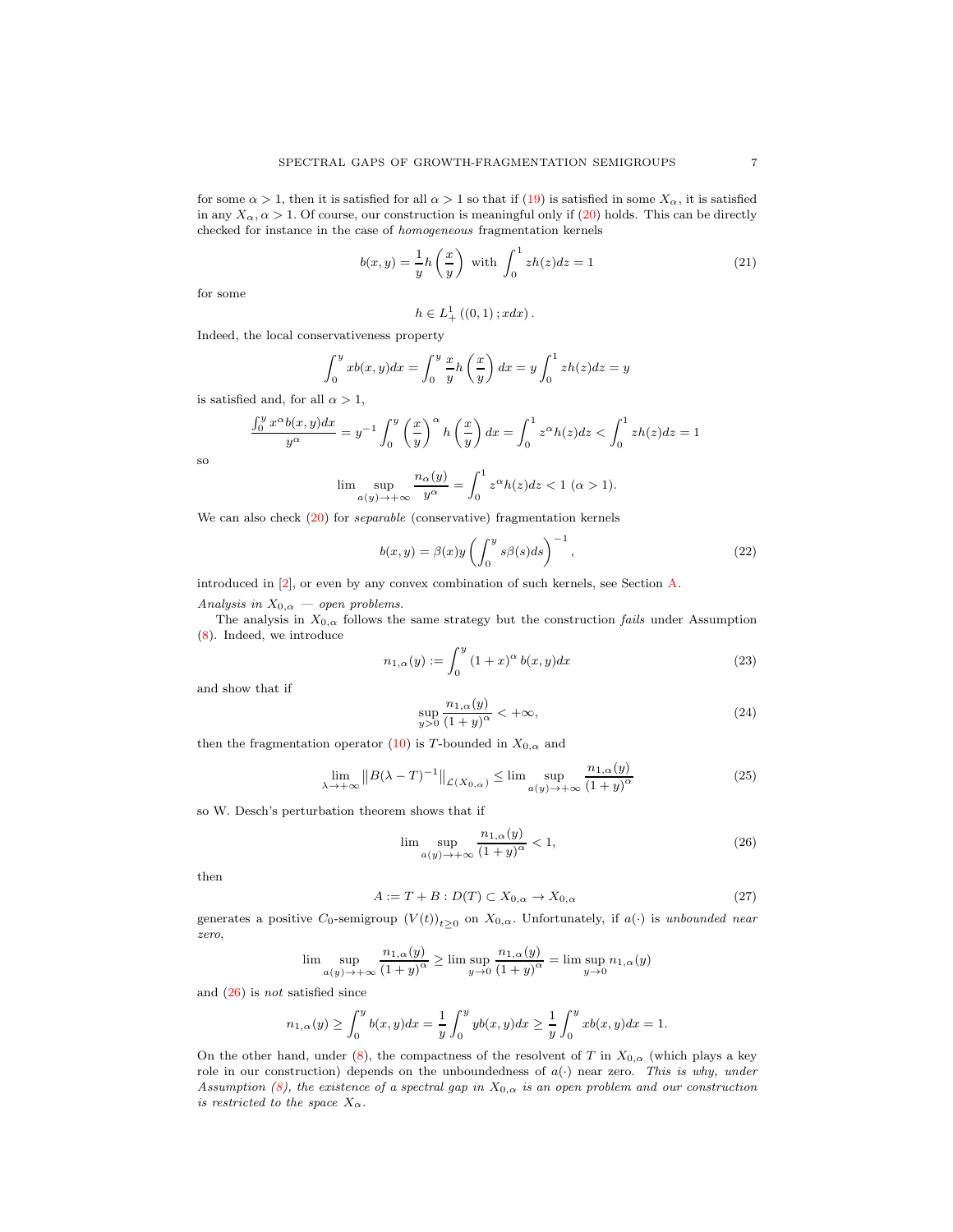<span id="page-7-0"></span>1.2.2. Partly singular growth rates [\(7\)](#page-1-3).

Let us describe now our main results under Assumption [\(7\)](#page-1-3).

Negative results in  $X_{\alpha}$ .

We show first, at least for bounded total fragmentation kernels, that [\(9\)](#page-2-0) is not well-posed in  $X_{\alpha}$  in the sense of  $C_0$ -semigroups and consequently, we cannot expect a generation theory in  $X_{\alpha}$  for the full problem [\(1\)](#page-1-6) and therefore we restrict ourselves to the space  $X_{0,\alpha}$ . The growth  $C_0$ -semigroup  $(U(t))_{t\geq0}$  governing [\(9\)](#page-2-0) with boundary condition

$$
\lim_{x \to 0} r(x)u(x,t) = 0
$$
\n(28)

exists in the space  $X_{0,\alpha}$  and is given by

$$
U(t)f = \chi_{\left\{\int_0^y \frac{1}{r(\tau)} d\tau > t\right\}} e^{-\int_{X(y,t)}^y \frac{a(p)}{r(p)} dp} f(X(y,t)) \frac{\partial X(y,t)}{\partial y}
$$
(29)

 $(X(y,t))$  is defined by  $\int_{X(y,t)}^{y} \frac{1}{r(\tau)} d\tau = t$  for  $\int_{0}^{y} \frac{1}{r(\tau)} d\tau > t$  provided that  $(14)$  is satisfied. This sufficient condition is also "partly necessary".

Properties of the growth–absorbtion semigroup in  $X_{0,\alpha}$ .

We show the estimates  $(15)(16)$  $(15)(16)$  in  $X_{0,\alpha}$ . These estimates, combined with the general theory [\[26\]](#page-31-1) on compactness properties in  $L^1$  spaces induced by the confining effect of singular absorptions, show that if the sublevel sets of the total fragmentation rate

$$
\Omega_c = \{x > 0; a(x) < c\} \quad (c > 0)
$$

are "thin near *infinity* relatively to  $r$ " in the sense

$$
\int_{1}^{+\infty} \frac{\mathbb{1}_{\Omega_c}(\tau)}{r(\tau)} d\tau < +\infty \quad (c > 0),
$$

where  $1_{\Omega_c}$  is the indicator function of  $\Omega_c$  (note that  $\frac{1}{r(\cdot)} \notin L^1(1, +\infty)$ ), then T has a compact resolvent in  $X_{0,\alpha}$ . This occurs for instance if

$$
\lim_{y \to +\infty} a(y) = +\infty.
$$

We introduce [\(23\)](#page-6-1) and show that under [\(24\)](#page-6-2) the fragmentation operator is T-bounded in  $X_{0,\alpha}$ and [\(27\)](#page-6-3) generates a positive  $C_0$ -semigroup  $(V(t))_{t\geq0}$  on  $X_{0,\alpha}$  provided that [\(26\)](#page-6-0) is satisfied. Properties of the full growth–fragmentation semigroup in  $X_{0,\alpha}$ .

By restricting ourselves to the case where  $a(\cdot)$  is unbounded at infinity only,  $(26)$  amounts to

<span id="page-7-1"></span>
$$
\limsup_{y \to +\infty} \frac{n_{1,\alpha}(y)}{(1+y)^{\alpha}} < 1.
$$
\n(30)

Under [\(30\)](#page-7-1), the generator [\(27\)](#page-6-3) is resolvent compact in  $X_{0,\alpha}$  if T is. By arguing as previously, we show that  $(V(t))_{t\geq 0}$  has a spectral gap  $(11)$  and exhibits the asynchronous exponential growth [\(12\)](#page-3-2) in  $X_{0,\alpha}$  provided [\(4\)](#page-1-4) is satisfied (see Theorem [4.9\)](#page-28-4).

We show the  $\alpha$ -monotony

$$
\frac{n_{1,\widehat{\alpha}}(y)}{\left(1+y\right)^{\widehat{\alpha}}}\leq\frac{n_{1,\alpha}(y)}{\left(1+y\right)^{\alpha}}\,\left(y>0\right)\ \, (0<\alpha<\widehat{\alpha})
$$

as well as the  $\alpha$ -convexity, and

$$
\lim \sup_{y \to +\infty} \frac{n_{1,1}(y)}{1+y} \ge 1.
$$

This implies that [\(30\)](#page-7-1) is never satisfied if  $\alpha \leq 1$ . It follows that if

<span id="page-7-2"></span>
$$
\lim_{\alpha \to +\infty} \lim \sup_{y \to +\infty} \frac{n_{1,\alpha}(y)}{(1+y)^{\alpha}} < 1,\tag{31}
$$

then there exists a unique threshold

$$
\widetilde{\alpha}:=\inf\left\{\alpha>1; \lim\sup_{y\to+\infty}\frac{n_{1,\alpha}(y)}{\left(1+y\right)^{\alpha}}<1\right\}\geq 1
$$

such that [\(30\)](#page-7-1) is satisfied if and only if  $\alpha > \tilde{\alpha}$ . Similarly, our construction is meaningfull only if [\(31\)](#page-7-2) holds. To this end, we show that if the growth of [\(18\)](#page-5-3) at infinity is at most polynomial, i.e., if

$$
\eta := \inf \left\{ \alpha > 1; \exists c_{\alpha} > 0, \int_{0}^{y} b(x, y) dx \le c_{\alpha} (1 + y)^{\alpha} \right\} < +\infty,
$$
 (32)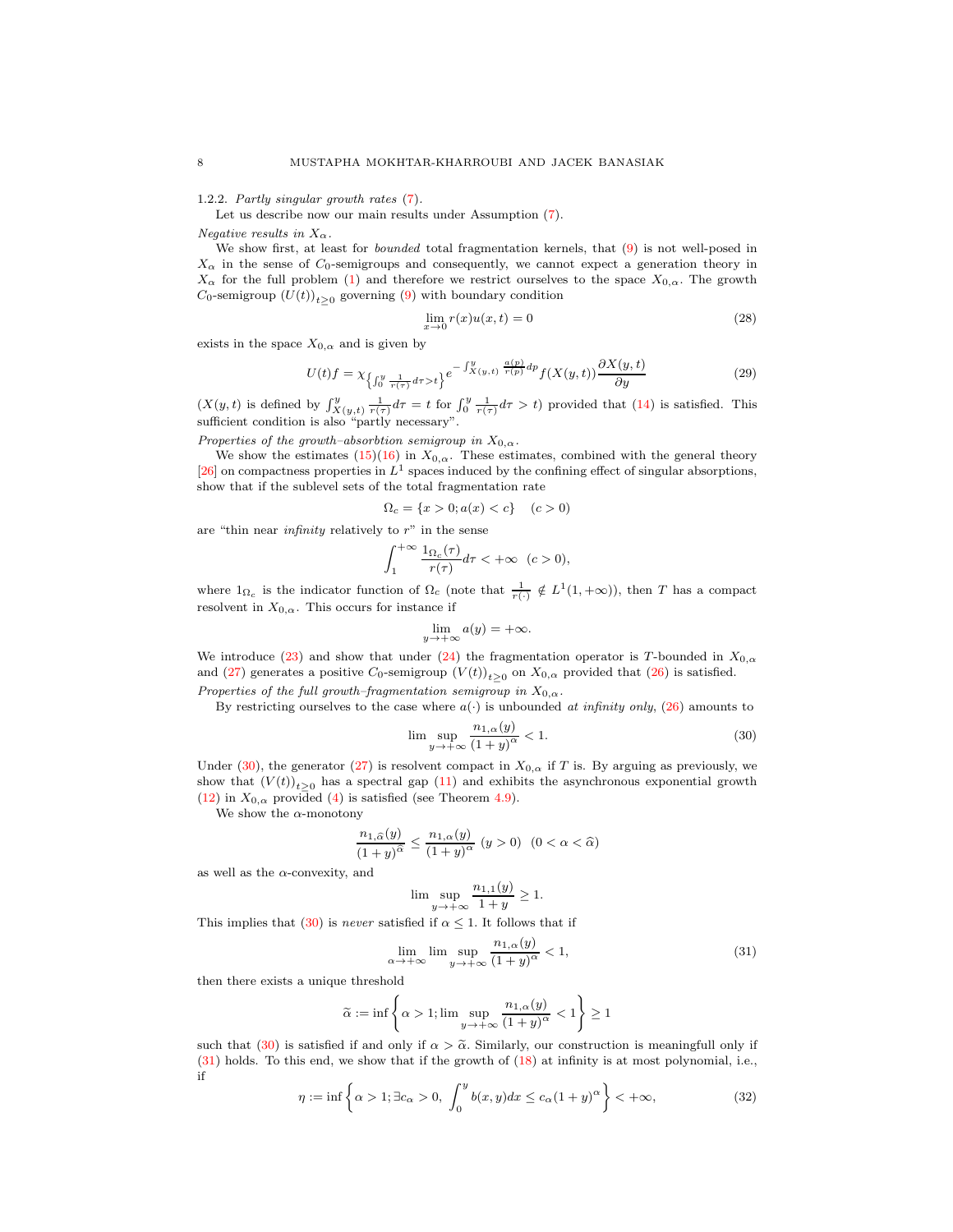then

$$
\lim \sup_{y \to +\infty} \frac{\int_0^y (1+x)^\alpha b(x,y) dx}{(1+y)^\alpha} \le \lim \sup_{y \to +\infty} \frac{\int_0^y x^\alpha b(x,y) dx}{y^\alpha} \quad (\forall \alpha > \eta)
$$

and, using  $\alpha$ -convexity, we show that in this case  $1 \leq \tilde{\alpha} \leq \eta$ . Again, for a particular example of homogeneous fragmentation kernels [\(21\)](#page-6-4)

$$
n(y) = \int_0^y \frac{1}{y} h\left(\frac{x}{y}\right) dx = \int_0^1 h(z) dz
$$

and consequently the threshold is exactly one

$$
\widetilde{\alpha}=\eta=1,
$$

provided  $\int_0^1 h(z)dz < +\infty$  (note that here  $\eta = 1$  by definition, as we only consider exponents bigger than 1). We can also check [\(31\)](#page-7-2) for separable (conservative) fragmentation kernels [\(22\)](#page-6-5) or by any convex combination of such kernels, see Section [A.](#page-28-3) We can summarize the results in the following table.

| $Space\setminus growth$ | Assumption (7)                                                          | Assumption $(8)$                   |
|-------------------------|-------------------------------------------------------------------------|------------------------------------|
| $X_{\alpha}$            | No generation in general<br>Under additional<br>assumptions, see $[28]$ | Generation<br>AEG                  |
| $X_{0,\alpha}$          | Generation<br>AEG                                                       | Generation<br>$AEG$ – open problem |

### <span id="page-8-0"></span>2. The method of characteristics.

The explicit formulae for solutions to transport equations [\(9\)](#page-2-0) can be obtained by the method of characteristics and belong to the mathematical folklore, see e.g.,  $[6, 10]$  $[6, 10]$ ; a systematic treatment of them can be found [27]. We recall them for the reader's convenience.

**Proposition 1.** ([27, Proposition 44]) Let [\(6\)](#page-1-9) and [\(7\)](#page-1-3) be satisfied. Then the partial differential equation

$$
\frac{\partial}{\partial t}u(x,t) + \frac{\partial}{\partial x}[r(x)u(x,t)] = 0, (x > 0, t > 0)
$$

with initial and boundary conditions

$$
u(x,0) = f(x), \quad \lim_{y \to 0} r(y)u(y,t) = 0 \quad (t > 0)
$$

has a unique solution given by

$$
u(y,t)=\left\{\begin{array}{cc}\frac{r(X(y,t))f(X(y,t))}{r(y)}=f(X(y,t))\frac{\partial X(y,t)}{\partial y}\ \mbox{if}\ \ \int_0^y\frac{1}{r(\tau)}d\tau>t\\ 0\ \mbox{if}\ \int_0^y\frac{1}{r(\tau)}d\tau
$$

where  $X(y,t)$  is defined, for  $\int_0^y \frac{1}{r(\tau)} d\tau > t$ , by

$$
\int_{X(y,t)}^{y} \frac{1}{r(\tau)} d\tau = t, \quad X(y,t) \in (0,y).
$$

**Proposition 2.** ([27, Proposition 2]) Let [\(6\)](#page-1-9) and [\(8\)](#page-1-2) be satisfied. Then the partial differential equation

$$
\frac{\partial}{\partial t}u(x,t) + \frac{\partial}{\partial x}[r(x)u(x,t)] = 0, \ (x > 0, t > 0)
$$

with initial condition  $u(x, 0) = f(x)$  has a unique solution given by

$$
u(y,t) = \frac{r(X(y,t))f(X(y,t))}{r(y)},
$$

where  $X(y, t)$   $(t > 0)$  is defined by

$$
\int_{X(y,t)}^{y} \frac{1}{r(\tau)} d\tau = t, \quad X(y,t) \in (0,y).
$$

#### <span id="page-8-1"></span>3. First construction.

The first construction is based on Assumption [\(7\)](#page-1-3). It is devoted to asynchronous exponential growth in the space  $X_{0,\alpha}$  only since we cannot expect in general a generation theory in  $X_{\alpha}$  under [\(7\)](#page-1-3), see Remark [1](#page-11-1) below.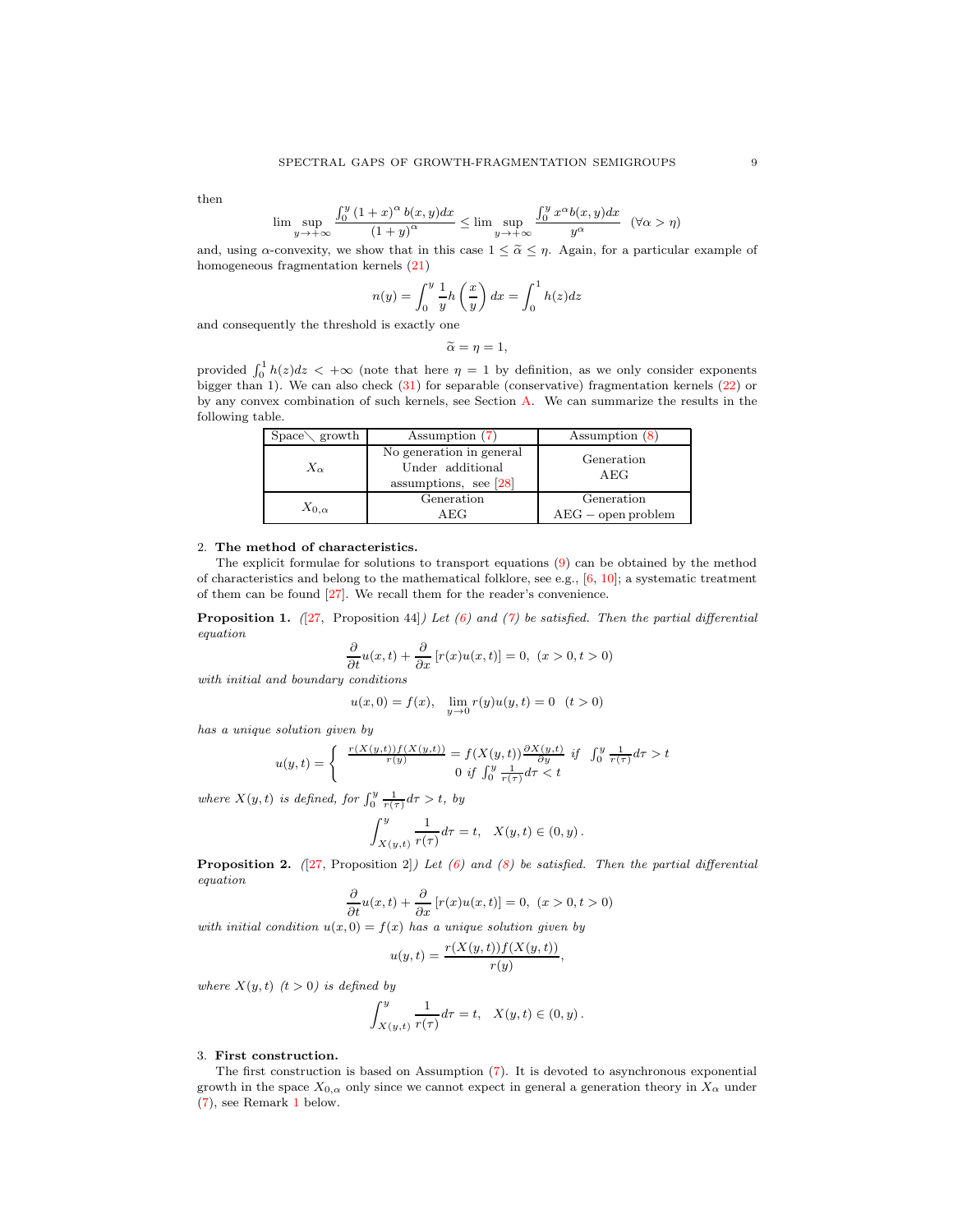## <span id="page-9-0"></span>3.1. Generation theory.

Our first result on the generation of transport semigroups in  $X_{0,\alpha}$  is:

<span id="page-9-5"></span>**Theorem 3.1.** Let  $\alpha > 0$  and let [\(6\)](#page-1-9) and [\(7\)](#page-1-3) be satisfied. Let  $y(x, t)$  be defined by

<span id="page-9-2"></span>
$$
\int_{x}^{y(x,t)} \frac{1}{r(\tau)} d\tau = t.
$$
\n(33)

Then  $(U_0(t))_{t\geq 0}$  with

$$
(U_0(t)f)(y) = \chi_{\left\{\int_0^y \frac{1}{r(\tau)} d\tau > t\right\}} \frac{r(X(y,t))f(X(y,t))}{r(y)}
$$

is a  $C_0$ -semigroup on  $X_{0,\alpha}$  if and only if

$$
\sup_{x>0} \frac{1 + y(x, t)}{1 + x} < +\infty \quad (t \ge 0)
$$

and

$$
[0, +\infty) \ni t \mapsto \sup_{x>0} \frac{1+y(x, t)}{1+x}
$$

is locally bounded. In this case

$$
||U_0(t)||_{\mathcal{L}(X_{0,\alpha})} = \sup_{x>0} \frac{(1+y(x,t))^{\alpha}}{(1+x)^{\alpha}}.
$$

This occurs if there exists  $C > 0$  such that

<span id="page-9-3"></span>
$$
r(z) \le C(z+1) \quad (\forall z > 0). \tag{34}
$$

In this case,  $||U_0(t)||_{\mathcal{L}(X_{0,\alpha})} \leq e^{\alpha Ct}$ .

*Proof.* Let us check that  $U_0(t)$  is a bounded operator on  $X_{0,\alpha}$ . Let  $y_0(t) > 0$  be defined by

<span id="page-9-4"></span>
$$
\int_{0}^{y_{0}(t)} \frac{1}{r(\tau)} d\tau = t.
$$
\n(35)

Note that for  $\int_0^y \frac{1}{r(\tau)} d\tau > t$  we have

<span id="page-9-1"></span>
$$
\int_{X(y,t)}^{y} \frac{1}{r(\tau)} d\tau = t,\tag{36}
$$

which shows that (for  $t > 0$  fixed)  $X(y, t)$  is strictly increasing in y and tends to 0 as  $y \to y_0(t)$ . Note that

$$
(y_0(t), +\infty) \ni y \mapsto X(y, t) \in (0, +\infty)
$$

is continuous. Note also that (for  $t > 0$  fixed)

$$
U(y, z) := \int_{z}^{y} \frac{1}{r(\tau)} d\tau - t
$$

is of class  $C^1$  in  $(y, z)$  with

$$
\frac{\partial U(y, z)}{\partial z} = -\frac{1}{r(z)} \neq 0,
$$

so that the implicit function theorem shows that  $X(y, t)$  is a  $C^1$  function in  $y \in (y_0(t), +\infty)$ . Thus, differentiating  $(36)$  with respect to  $y$  we obtain

$$
\frac{1}{r(y)} - \frac{1}{r(X(y,t))} \frac{\partial X(y,t)}{\partial y} = 0
$$
  
1 1 0 X(y,t)

so and

$$
\frac{1}{r(y)} = \frac{1}{r(X(y,t))} \frac{\partial X(y,t)}{\partial y}
$$

We have

$$
(U_0(t)f)(y) = f(X(y,t)) \frac{\partial X(y,t)}{\partial y}; \quad y \in (y_0(t), +\infty).
$$

$$
\begin{array}{rcl} \left\|U_0(t)f\right\|_{X_{0,\alpha}} & = & \int_0^\infty \left| \left(U_0(t)f\right)(y)\right| (1+y)^\alpha \, dy \\ \\ & = & \int_{y_0(t)}^{+\infty} \left|f(X(y,t))\right| \frac{\partial X(y,t)}{\partial y} \left(1+y\right)^\alpha \, dy. \end{array}
$$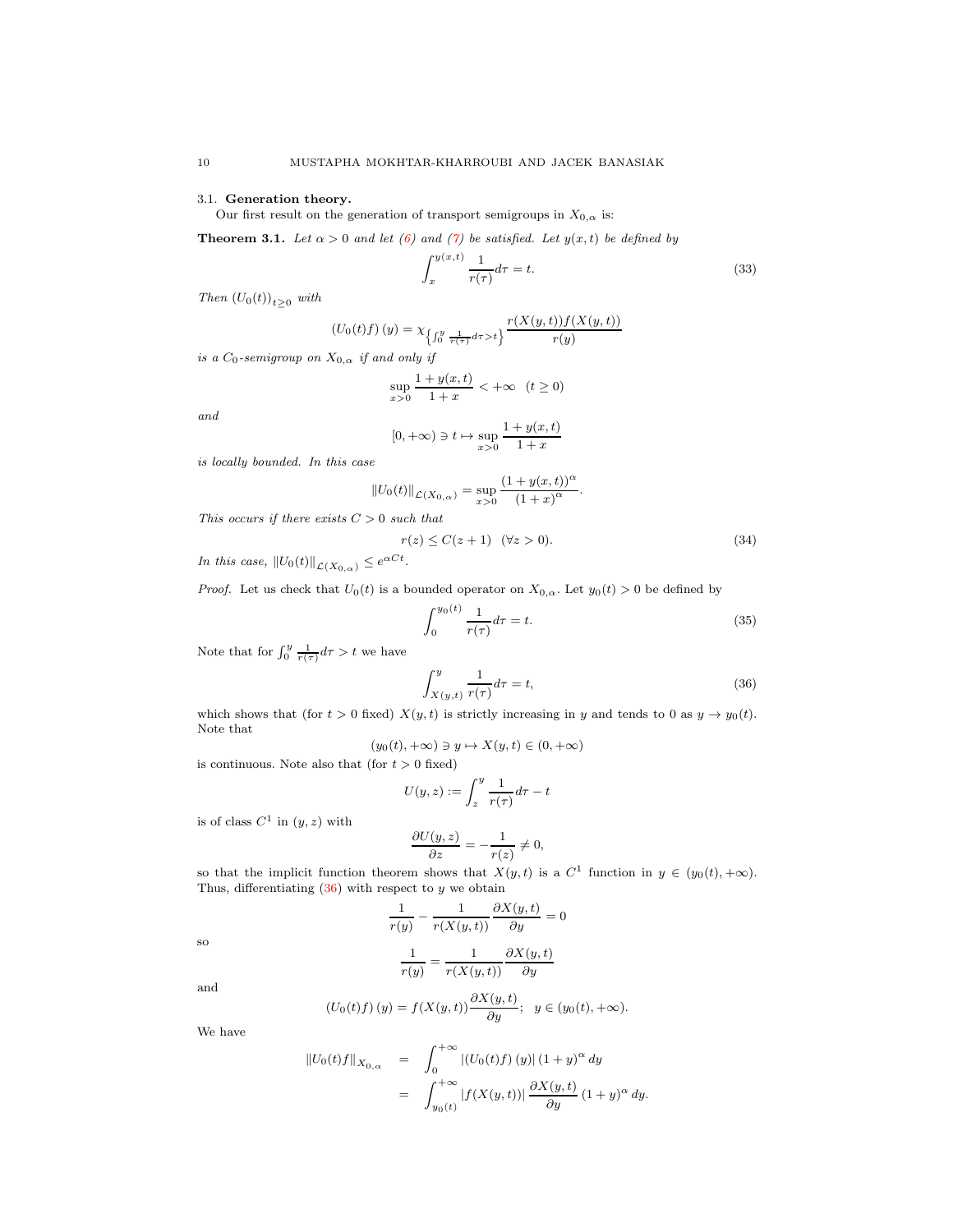The change of variable  $x = X(y, t)$  gives

$$
||U_0(t)f||_{X_{0,\alpha}} = \int_0^{+\infty} |f(x)| (1 + y(x,t))^\alpha dx,
$$

where  $y(x, t)$  is the unique  $y > x$  such that  $x = X(y, t)$  i.e. [\(33\)](#page-9-2). Hence

$$
||U_0(t)f||_{X_{0,\alpha}} = \int_0^{+\infty} \frac{(1+y(x,t))^{\alpha}}{(1+x)^{\alpha}} |f(x)| (1+x)^{\alpha} dx
$$

and  $U_0(t)$  is a bounded linear operator in  $X_{0,\alpha}$  if and only if

$$
\sup_{x>0} \frac{(1+y(x,t))^\alpha}{(1+x)^\alpha} < +\infty.
$$

In such a case,

$$
||U_0(t)||_{\mathcal{L}(X_{0,\alpha})} = \sup_{x>0} \frac{(1+y(x,t))^{\alpha}}{(1+x)^{\alpha}}.
$$

Moreover,

$$
[0, +\infty) \ni t \mapsto U_0(t) \in \mathcal{L}(X_{0,\alpha})
$$

is locally bounded if and only if

$$
[0, +\infty) \ni t \mapsto \sup_{x>0} \frac{(1+y(x,t))^{\alpha}}{(1+x)^{\alpha}}
$$

is. Using the flow property of  $(y, t) \mapsto X(y, t)$ , which follows since it is the solution of an autonomous differential equation, we can prove that the semigroup property  $U_0(s)U_0(t) = U_0(t +$ s),  $t, s \geq 0$ , is satisfied. It is also easy to see that  $[0, +\infty) \ni t \mapsto U_0(t) \in \mathcal{L}(X_{0,\alpha})$  is locally bounded. Then, by [\[17,](#page-30-7) Proposition I.1.3], to prove that it is a strongly continuous semigroup on  $X_{0,\alpha}$ , it suffices to check that

$$
U_0(t)f \to f
$$
 in  $X_{0,\alpha}$  as  $t \to 0$ 

on a dense subspace of  $L^1(\mathbb{R}_+; (1+x)^{\alpha} dx)$ , e.g. for f continuous with compact support in  $(0, +\infty)$ . Note that for any compact set  $[c, c^{-1}]$ 

$$
\int_0^y \frac{1}{r(\tau)} d\tau > t
$$

for t small enough uniformly in  $y \in [c, c^{-1}]$  so

$$
(U_0(t)f)(y) = f(X(y,t)) \frac{\partial X(y,t)}{\partial y} \quad \forall y \in [c, c^{-1}]
$$

for t small enough. In particular

$$
\int_{X(y,t)}^{y} \frac{1}{r(\tau)} d\tau = t \quad \forall y \in [c, c^{-1}]
$$

and

$$
(U_0(t)f)(y) = \frac{r(X(y,t))f(X(y,t))}{r(y)} \quad \forall y \in [c, c^{-1}],
$$

for t small enough. We note that  $X(y,t) \to y$  as  $t \to 0$  for any  $y > 0$  and uniformly in  $y \in \left[\frac{c}{2}, 2c^{-1}\right]$ . Hence

$$
(U_0(t)f)(y) = \frac{r(X(y,t))f(X(y,t))}{r(y)} \to f(y) \ \ (t \to 0)
$$

and, by the dominated convergence theorem,  $U_0(t)f \to f$  in  $X_{0,\alpha}$  as  $t \to 0$ .

Let us continue with the prove of the last statement of the theorem. For fixed  $x > 0$ , the differentiation in t of  $\int_x^{y(x,t)} \frac{1}{r(\tau)} d\tau = t$  gives

$$
\frac{1}{r(y(x,t))} \frac{\partial y(x,t)}{\partial t} = 1
$$

i.e.

<span id="page-10-0"></span>
$$
\frac{\partial y(x,t)}{\partial t} = r(y(x,t)) \quad \forall t > 0, \text{ with } y(x,0) = x. \tag{37}
$$

Hence,

$$
y(x,t) = x + \int_0^t r(y(x,s))ds \le x + \int_0^t C(y(x,s) + 1) ds,
$$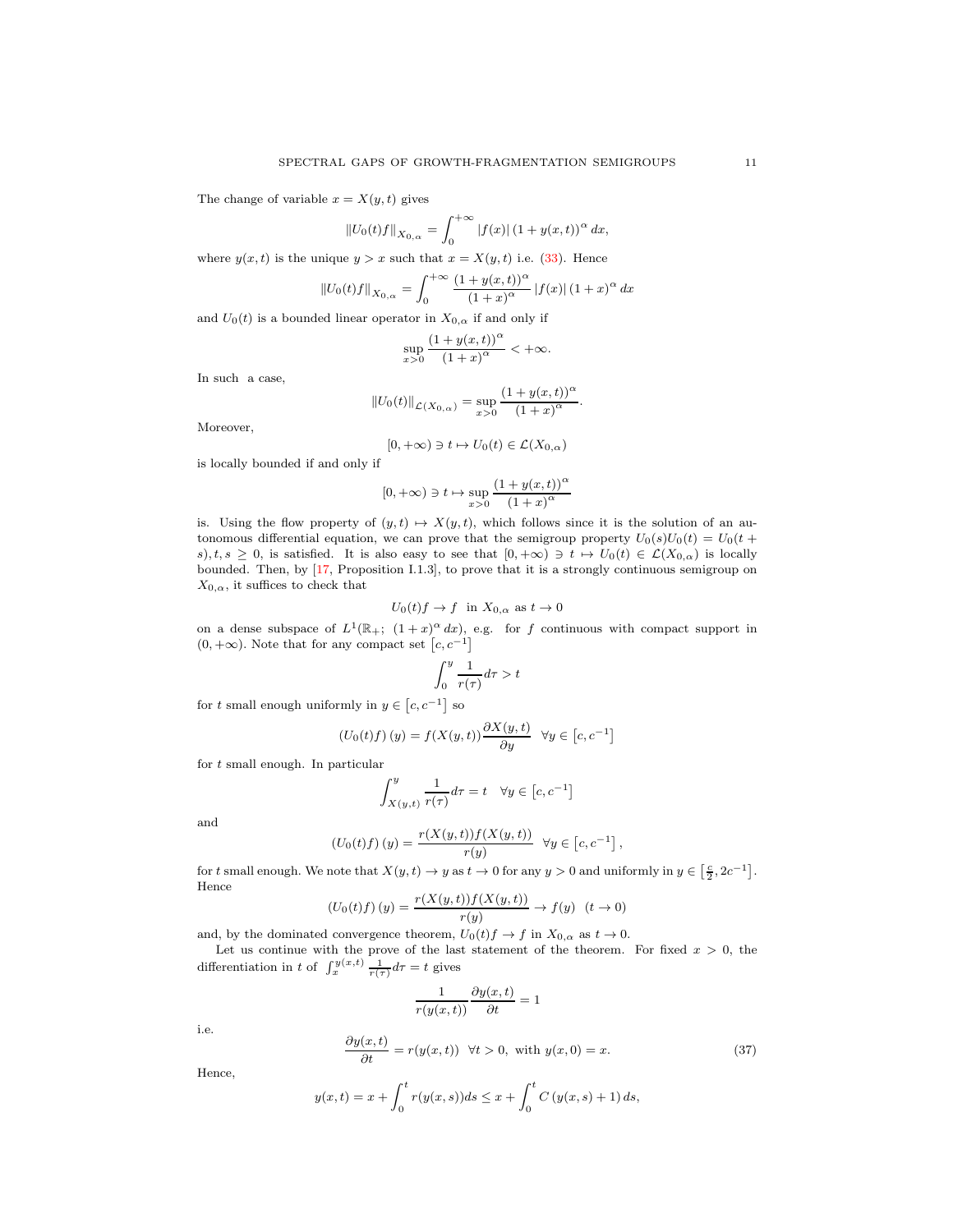where [\(34\)](#page-9-3) is used in the last step, so

$$
y(x,t) + 1 \le x + 1 + \int_0^t C(y(x, s) + 1) ds
$$

and Gronwall's lemma gives

$$
y(x,t) + 1 \le (x+1) e^{Ct}.
$$

Finally

$$
\sup_{x>0} \frac{(1+y(x,t))^{\alpha}}{(1+x)^{\alpha}} \le e^{\alpha Ct}
$$

and  $||U_0(t)||_{\mathcal{L}(X_{0,\alpha})} \leq e^{\alpha Ct}$ .

<span id="page-11-1"></span>**Remark 1.** Note that we cannot expect a generation theory in  $X_\alpha$ . Indeed,  $U_0(t)$  is bounded in  $X_{\alpha}$  if and only only if

$$
\sup_{x>0} \frac{y(x,t)}{x} < +\infty,
$$

while [\(33\)](#page-9-2) and [\(35\)](#page-9-4) show that  $\lim_{x\to 0} y(x,t) = y_0(t) > 0$ .

**Remark 2.** Assumption [\(34\)](#page-9-3) is partly necessary for the generation theory in  $X_{0,\alpha}$ , see Remark [10](#page-22-0) below.

To find the formula of the resolvent of the generator, we take the Laplace transform of  $(U_0(t))_{t\geqslant0}$ . We point out that the Laplace integral with respect to t of a continuous  $L_1(\mathbb{R}_+;(1+\alpha))$  $x^{\alpha}dx$ -valued function  $t \mapsto f(\cdot, t)$  in the Bochner sense is a.e. in x equal to the Lebesgue integral with respect to t of f treated as a function of two variables  $(x, t) \rightarrow f(x, t)$ , see [\[3,](#page-30-17) Example 2.23]. Thus, with some change of variables, we have

<span id="page-11-2"></span>**Theorem 3.2.** Let  $\alpha > 0$ , [\(6\)](#page-1-9), [\(7\)](#page-1-3) and [\(34\)](#page-9-3) be satisfied. Let  $T_0$  be the generator of  $(U_0(t))_{t\geq0}$ . Then  $\overline{a}$ 

$$
((\lambda - T_0)^{-1} f) (y) = \frac{1}{r(y)} \int_0^y e^{-\int_x^y \frac{\lambda}{r(s)} ds} f(x) dx, \quad (f \in X_{0,\alpha}) \quad (\Re \lambda > s(T_0))
$$

where  $s(T_0)$  is the spectral bound of  $T_0$ .

We note that the last statement follows due to the positivity of  $(U_0(t))_{t\geqslant0}$ , see [\[30,](#page-31-9) Theorem 1.4.1].

### <span id="page-11-0"></span>3.2. A pointwise estimate.

Hereafter we assume that [\(34\)](#page-9-3) is satisfied. We give the first key a priori estimate.

<span id="page-11-4"></span>**Lemma 3.3.** Let  $\alpha > 0$ , [\(6\)](#page-1-9), [\(7\)](#page-1-3) and [\(34\)](#page-9-3) be satisfied and  $\lambda \geq \alpha C$ . Then

$$
|(\lambda - T_0)^{-1} f|(y) \le \frac{1}{(1+y)^{\alpha} r(y)} ||f||_{X_{0,\alpha}} \quad (f \in X_{0,\alpha}).
$$

Proof. Note that  $(34)$ , i.e.

$$
\frac{1}{r(\tau)} \ge \frac{C^{-1}}{\tau + 1},
$$

implies

<span id="page-11-3"></span>
$$
e^{-\lambda \int_x^y \frac{1}{r(\tau)} d\tau} \le e^{-\frac{\lambda}{C} \int_x^y \frac{1}{\tau + 1} d\tau} = e^{-\frac{\lambda}{C} \ln(\frac{y+1}{x+1})} = \left(\frac{x+1}{y+1}\right)^{\frac{\lambda}{C}}
$$

, (38)

$$
\overline{S}O
$$

$$
\begin{array}{rcl} \left| (\lambda - T_0)^{-1} f(y) \right| & \leq & \frac{1}{r(y)} \int_0^y e^{-\lambda \int_x^y \frac{1}{r(\tau)} d\tau} |f(x)| \, dx \\ \\ & \leq & \frac{1}{r(y)} \int_0^y \left( \frac{x+1}{y+1} \right) \frac{1}{\tau(x)} |f(x)| \, dx \\ \\ & = & \frac{1}{r(y)} \int_0^y \frac{1}{(1+x)^{\alpha}} \left( \frac{x+1}{y+1} \right) \frac{1}{\tau(x)} |f(x)| \, (1+x)^{\alpha} \, dx \\ \\ & = & \frac{1}{(1+y)^{\alpha} r(y)} \int_0^y \frac{(1+y)^{\alpha}}{(1+x)^{\alpha}} \left( \frac{x+1}{y+1} \right) \frac{1}{\tau(x)} |f(x)| \, (1+x)^{\alpha} \, dx \\ \\ & = & \frac{1}{(1+y)^{\alpha} r(y)} \int_0^y \left( \frac{x+1}{y+1} \right) \frac{1}{\tau(x)} |f(x)| \, (1+x)^{\alpha} \, dx. \end{array}
$$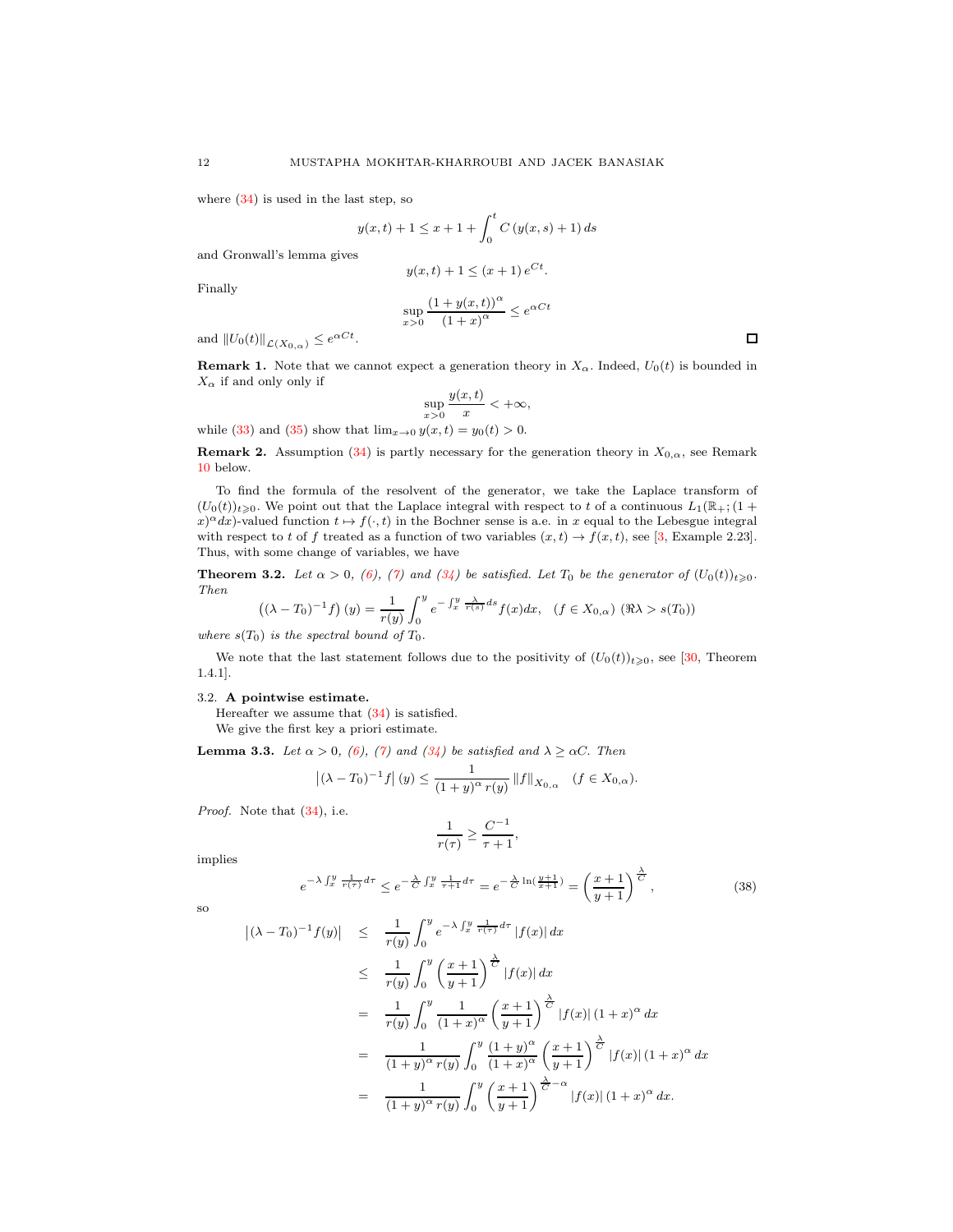Finally

$$
\left| (\lambda - T_0)^{-1} f(y) \right| \le \frac{1}{(1+y)^\alpha r(y)} \int_0^y \left| f(x) \right| (1+x)^\alpha dx \le \frac{1}{(1+y)^\alpha r(y)} \left\| f \right\|_{X_{0,\alpha}}
$$
  
because  $\frac{\lambda}{C} - \alpha \ge 0$  and  $\frac{x+1}{y+1} \le 1$  for  $0 \le x \le y$ .

<span id="page-12-0"></span>3.3. The first perturbed semigroup.

We build now a second explicit perturbed  $C_0$ -semigroup by solving, using the method of characteristics,

$$
\frac{\partial}{\partial t}u(x,t) + \frac{\partial}{\partial x}[r(x)u(x,t)] + a(x)u(x,t) = 0
$$

with initial and boundary conditions

$$
u(x, 0) = f(x), \lim_{x \to 0} r(x)u(x,t) = 0.
$$

The solution is given by

$$
\chi_{\left\{\int_0^y \frac{1}{r(\tau)} d\tau>t\right\}} e^{-\int_{X(y,t)}^y \frac{a(p)}{r(p)} dp} \frac{r(X(y,t))f(X(y,t))}{r(y)}.
$$

This defines a perturbed  $C_0$ -semigroup  $(U(t))_{t\geq 0}$  on  $X_{0,\alpha}$ , dominated by  $(U_0(t))_{t\geq 0}$ ,

<span id="page-12-3"></span>
$$
\left(U(t)f\right)(y) = \chi_{\left\{\int_0^y \frac{1}{r(\tau)} d\tau > t\right\}} e^{-\int_{X(y,t)}^y \frac{a(p)}{r(p)} dp} \frac{r(X(y,t))f(X(y,t))}{r(y)}.
$$
\n(39)

<span id="page-12-2"></span>**Remark 3.** We have seen in Remark [1](#page-11-1) that for  $a(\cdot) = 0$  we cannot expect a generation theory in  $X_{\alpha}$ . Hence, by the bounded perturbation theory, we cannot expect a generation theory in  $X_{\alpha}$  for bounded a(·). But this does not prevent [\(39\)](#page-12-3) from defining a  $C_0$ -semigroup in  $X_\alpha$  for a suitably singular  $a(\cdot)$ . Actually, this is the case if  $a(\cdot)$  is sufficiently singular at zero but then the whole construction of the paper needs additional tehnicalities. For the sake of clarity, this special case is treated separately [28].

As previously, the Laplace transform of  $(U(t))_{t\geqslant0}$  and some change of variables give:

**Proposition 3.** Let  $\alpha > 0$  and let [\(6\)](#page-1-9), [\(7\)](#page-1-3) and [\(34\)](#page-9-3) be satisfied. Then, the resolvent of its generator T is given by

$$
((\lambda - T)^{-1} f)(y) = \frac{1}{r(y)} \int_0^y e^{-\int_x^y \frac{\lambda + a(\tau)}{r(\tau)} d\tau} f(x) dx, \quad (f \in X_{0,\alpha}) \quad (\Re \lambda > s(T)).
$$

As in Theorem [3.2,](#page-11-2) the estimate of the abscissa of convergence of the Laplace integral follows from the positivity of  $(U(t))_{t\geqslant0}$ .

### <span id="page-12-1"></span>3.4. A smoothing effect of the perturbed resolvent.

The second key a priori estimate is given by:

<span id="page-12-4"></span>**Lemma 3.4.** Let  $\alpha > 0$ , [\(6\)](#page-1-9), [\(7\)](#page-1-3) and [\(34\)](#page-9-3) be satisfied and  $\lambda \geq \alpha C$ . Then

$$
\int_0^{+\infty} |((\lambda - T)^{-1} f) (y)| a(y) (1 + y)^{\alpha} dy \le \int_0^{+\infty} |(f(y)| (1 + y)^{\alpha} dy, \ \forall f \in X_{0,\alpha}.
$$

*Proof.* It suffices to consider nonnegative f. Using  $(38)$ , we have

$$
\int_{0}^{+\infty} ((\lambda - T)^{-1} f) (y) a(y) (1 + y)^{\alpha} dy
$$
\n
$$
= \int_{0}^{+\infty} \frac{a(y) (1 + y)^{\alpha}}{r(y)} \left( \int_{0}^{y} e^{-\lambda \int_{x}^{y} \frac{1}{r(p)} dp} e^{-\int_{x}^{y} \frac{a(p)}{r(p)} dp} f(x) dx \right) dy
$$
\n
$$
\leq \int_{0}^{+\infty} \frac{a(y) (1 + y)^{\alpha}}{r(y)} \left( \int_{0}^{y} \left( \frac{x + 1}{y + 1} \right)^{\frac{\lambda}{C}} e^{-\int_{x}^{y} \frac{a(p)}{r(p)} dp} f(x) dx \right) dy
$$
\n
$$
= \int_{0}^{+\infty} \left[ \int_{x}^{+\infty} \left( \frac{x + 1}{y + 1} \right)^{\frac{\lambda}{C}} \frac{a(y) (1 + y)^{\alpha}}{r(y)} e^{-\int_{x}^{y} \frac{a(p)}{r(p)} dp} dy \right] f(x) dx
$$
\n
$$
= \int_{0}^{+\infty} \left[ \int_{x}^{+\infty} \frac{1}{(1 + x)^{\alpha}} \left( \frac{x + 1}{y + 1} \right)^{\frac{\lambda}{C}} \frac{a(y) (1 + y)^{\alpha}}{r(y)} e^{-\int_{x}^{y} \frac{a(p)}{r(p)} dp} dy \right] f(x) (1 + x)^{\alpha} dx
$$
\n
$$
= \int_{0}^{+\infty} \left[ \int_{x}^{+\infty} \left( \frac{x + 1}{y + 1} \right)^{\frac{\lambda}{C} - \alpha} \frac{a(y)}{r(y)} e^{-\int_{x}^{y} \frac{a(p)}{r(p)} dp} dy \right] f(x) (1 + x)^{\alpha} dx
$$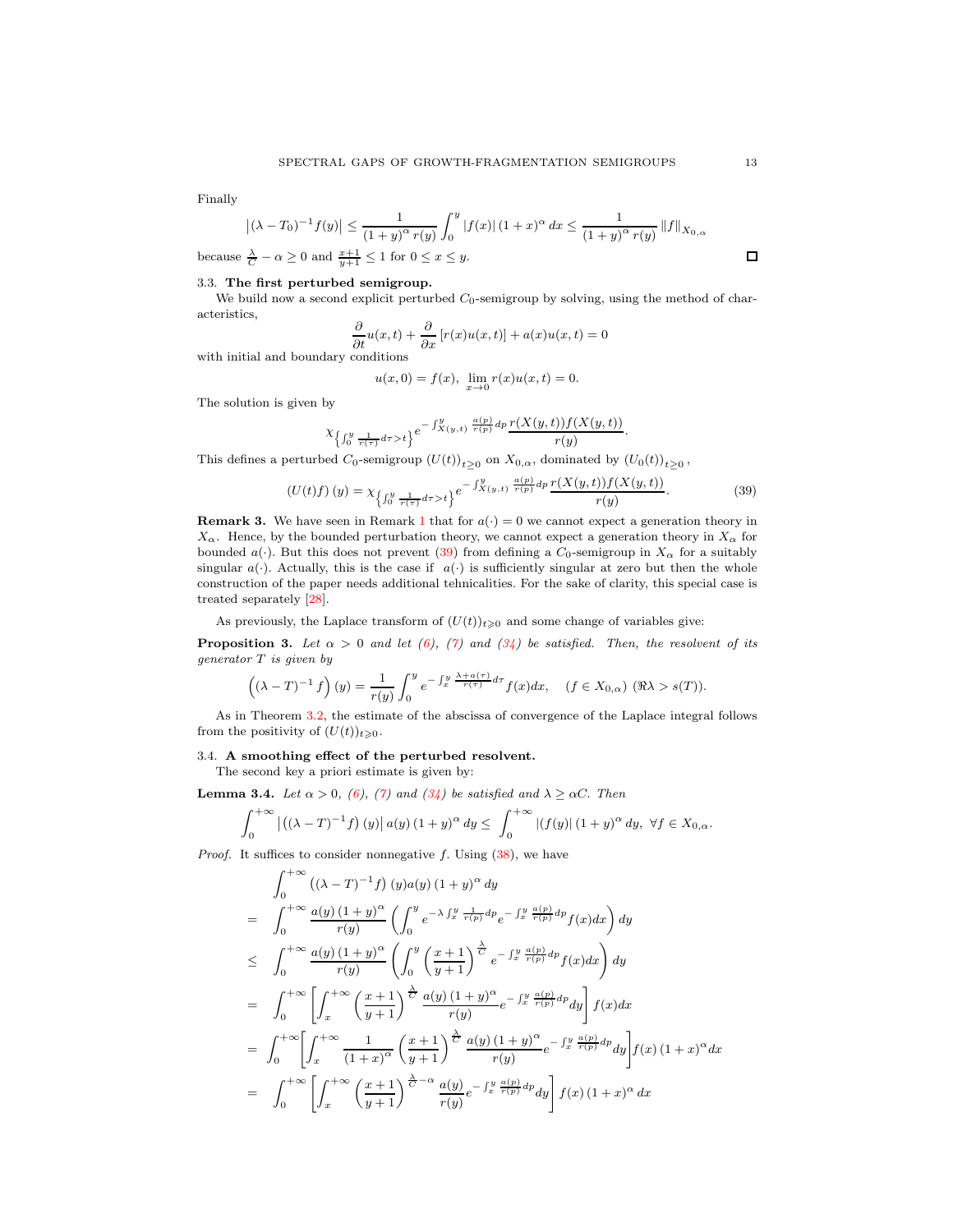$$
\leq \int_0^{+\infty} \left[ \int_x^{+\infty} \frac{a(y)}{r(y)} e^{-\int_x^y \frac{a(p)}{r(p)} dp} dy \right] f(x) (1+x)^\alpha dx
$$

where  $\frac{x+1}{y+1} \leq 1$  and  $\frac{\lambda}{C} - \alpha \geq 0$  are used in the last step. Thus

$$
\int_0^{+\infty} ((\lambda - T)^{-1} f) (y) a(y) (1 + y)^{\alpha} dy
$$
  
\n
$$
\leq \sup_{x>0} \int_x^{+\infty} \frac{a(y)}{r(y)} e^{-\int_x^y \frac{a(p)}{r(p)} dp} dy \left( \int_0^{+\infty} f(x) (1+x)^{\alpha} dx \right).
$$

Finally, the estimate

$$
\int_{x}^{+\infty} e^{-\int_{x}^{y} \frac{a(p)}{r(p)} dp} \frac{a(y)}{r(y)} dy = -\int_{x}^{+\infty} \frac{d}{dy} \left( e^{-\int_{x}^{y} \frac{a(p)}{r(p)} dp} \right) dy
$$

$$
= -\left[ e^{-\int_{x}^{y} \frac{a(p)}{r(p)} dp} \right]_{y=x}^{y=+\infty} \le 1
$$

ends the proof.

# <span id="page-13-0"></span>3.5. On the full semigroup.

We give now the second perturbed semigroup.

<span id="page-13-3"></span>**Theorem 3.5.** Let  $\alpha > 0$  and let [\(6\)](#page-1-9), [\(7\)](#page-1-3) and [\(34\)](#page-9-3) be satisfied. Define

$$
n_{1,\alpha}(y) := \int_0^y (1+x)^{\alpha} b(x,y) dx.
$$

If

$$
\sup_{y>0} \frac{n_{1,\alpha}(y)}{(1+y)^{\alpha}} < +\infty,
$$

then the fragmentation operator B is T-bounded in  $X_{0,\alpha}$  and

$$
\lim_{\lambda \to +\infty} ||B(\lambda - T)^{-1}||_{\mathcal{L}(X_{0,\alpha})} \leq \lim \sup_{a(y) \to +\infty} \frac{n_{1,\alpha}(y)}{(1+y)^{\alpha}}.
$$

In particular, if

<span id="page-13-2"></span>
$$
\lim_{a(y)\to+\infty} \frac{n_{1,\alpha}(y)}{(1+y)^{\alpha}} < 1,
$$
\n(40)

then

$$
A := T + B : X_{0,\alpha} \supset D(T) \to X_{0,\alpha}
$$

generates a positive  $C_0$ -semigroup  $(V(t))_{t\geq 0}$  on  $X_{0,\alpha}$ .

*Proof.* We note that for nonnegative  $\varphi$ 

$$
\begin{array}{rcl}\n||B\varphi||_{X_{0,\alpha}} & = & \displaystyle\int_0^{+\infty}\left(\int_x^{+\infty}a(y)b(x,y)\varphi(y)dy\right)(1+x)^\alpha\,dx \\
& = & \displaystyle\int_0^{+\infty}a(y)\left(\int_0^y(1+x)^\alpha\,b(x,y)dx\right)\varphi(y)dy \\
& = & \displaystyle\int_0^{+\infty}a(y)n_{1,\alpha}(y)\varphi(y)dy.\n\end{array}
$$

Thus, for nonnegative  $f$ ,

<span id="page-13-1"></span>
$$
\|B(\lambda - T)^{-1}f\|_{X_{0,\alpha}}
$$
\n
$$
= \int_0^{+\infty} a(y)n_{1,\alpha}(y) \left((\lambda - T)^{-1}f\right)(y)dy
$$
\n
$$
= \int_0^{+\infty} a(y)\frac{n_{1,\alpha}(y)}{(1+y)^{\alpha}} \left((\lambda - T)^{-1}f\right)(y) \left(1+y\right)^{\alpha} dy. \tag{41}
$$

Let

$$
L := \lim \sup_{a(y) \to +\infty} \frac{n_{1,\alpha}(y)}{(1+y)^{\alpha}},
$$

that is, for any  $\varepsilon > 0$  there exists  $c_{\varepsilon} > 0$  such that

$$
a(y) \ge c_{\varepsilon} \Longrightarrow \frac{n_{1,\alpha}(y)}{(1+y)^{\alpha}} \le L + \varepsilon.
$$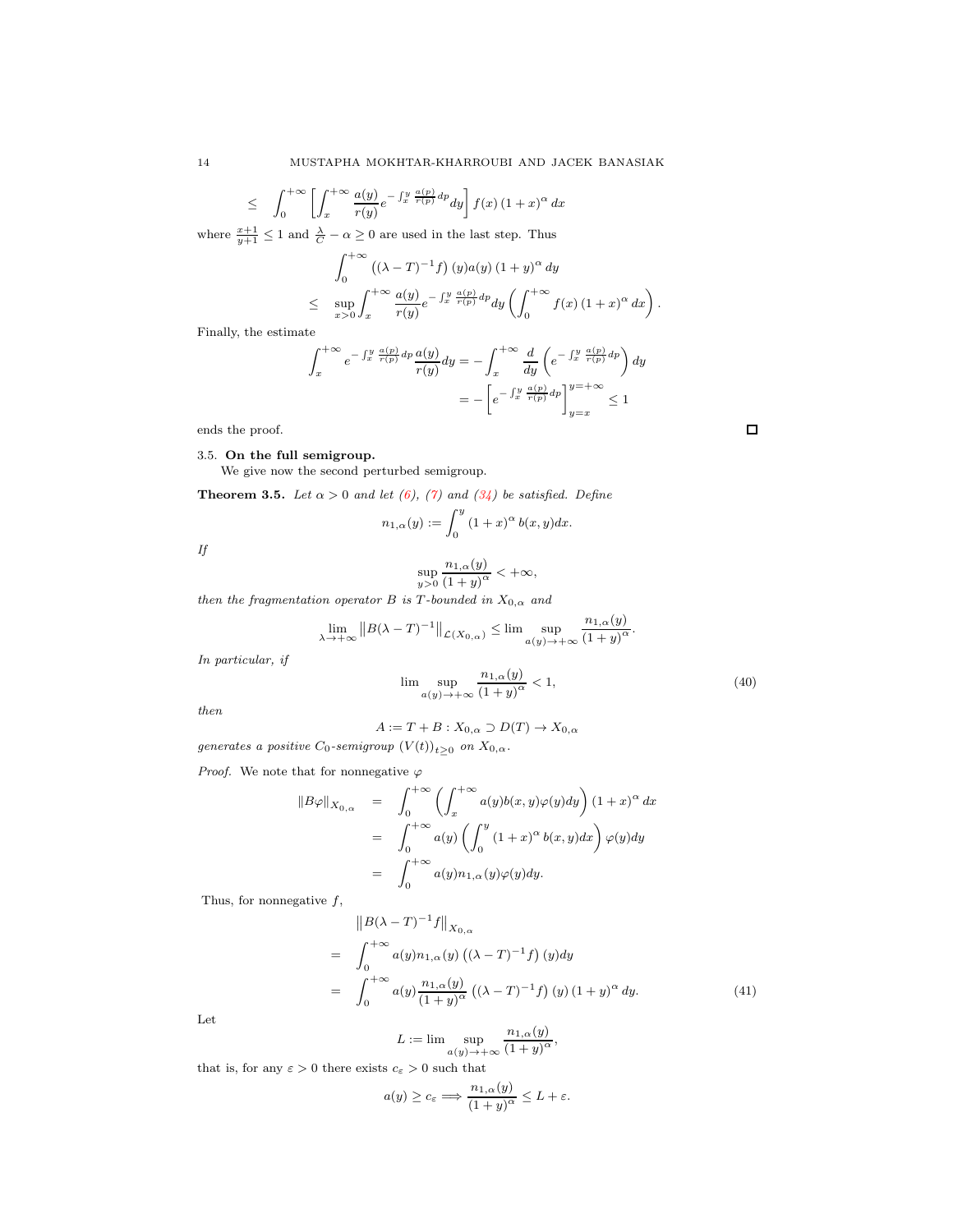We decompose [\(41\)](#page-13-1) into two integrals

$$
\int_0^{+\infty} a(y) \frac{n_{1,\alpha}(y)}{(1+y)^{\alpha}} \left( (\lambda - T)^{-1} f \right)(y) (1+y)^{\alpha} dy
$$
  
= 
$$
\int_{\{a(y) \le c_{\varepsilon}\}} a(y) \frac{n_{1,\alpha}(y)}{(1+y)^{\alpha}} \left( (\lambda - T)^{-1} f \right)(y) (1+y)^{\alpha} dy
$$
  
+ 
$$
\int_{\{a(y) > c_{\varepsilon}\}} a(y) \frac{n_{1,\alpha}(y)}{(1+y)^{\alpha}} \left( (\lambda - T)^{-1} f \right)(y) (1+y)^{\alpha} dy
$$
  
= 
$$
I_1 + I_2.
$$

We note that

$$
I_1 \leq c_{\varepsilon} \left\| \frac{n_{1,\alpha}(\cdot)}{(1+y)^\alpha} \right\|_{L^\infty} \left\| \left( (\lambda - T)^{-1} f \right) \right\|_{X_{0,\alpha}},
$$

while, using Lemma [3.4,](#page-12-4)

$$
I_2 \leq (L+\varepsilon) \int_0^{+\infty} a(y) \left( (\lambda - T)^{-1} f \right) (y) \left( 1 + y \right)^\alpha dy
$$
  
 
$$
\leq (L+\varepsilon) \| f \|_{X_{0,\alpha}}.
$$

Hence,

$$
||B(\lambda-T)^{-1}f||_{X_{0,\alpha}} \leq c_{\varepsilon} \left\|\frac{n_{1,\alpha}(\cdot)}{(1+y)^{\alpha}}\right\|_{L^{\infty}} ||(\lambda-T)^{-1}||_{\mathcal{L}(X_{0,\alpha})} ||f||_{X_{0,\alpha}}
$$
  
 
$$
+ (L+\varepsilon) ||f||_{X_{0,\alpha}}
$$

and

$$
||B(\lambda - T)^{-1}||_{\mathcal{L}(X_{0,\alpha})} \leq c_{\varepsilon} \left\|\frac{n_{1,\alpha}(\cdot)}{(1+y)^{\alpha}}\right\|_{L^{\infty}} ||(\lambda - T)^{-1}||_{\mathcal{L}(X_{0,\alpha})} + (L + \varepsilon) \quad (\forall \varepsilon > 0).
$$

Since T is a generator of a semigroup,  $\|(\lambda - T)^{-1}\|_{\mathcal{L}(X_{0,\alpha})} \to 0$  as  $\lambda \to +\infty$  and hence

$$
\lim_{\lambda \to +\infty} \|B(\lambda - T)^{-1}\|_{\mathcal{L}(X_{0,\alpha})} \le L + \varepsilon \quad (\forall \varepsilon > 0).
$$

Consequently,

$$
\lim_{\lambda \to +\infty} \|B(\lambda - T)^{-1}\|_{\mathcal{L}(X_{0,\alpha})} \le L.
$$

Finally, if  $(40)$  is satisfied,  $L < 1$  and then the generation follows from the Desch theorem, Theorem [1.1.](#page-4-4)  $\Box$ 

**Remark 4.** If  $a(\cdot)$  is unbounded near zero, then

$$
\limsup_{a(y)\to+\infty} \frac{n_{1,\alpha}(y)}{(1+y)^{\alpha}} \ge \limsup_{y\to 0} n_{1,\alpha}(y) \ge \limsup_{y\to 0} \int_0^y b(x,y)dx \ge 1
$$

because

$$
\int_0^y b(x, y) dx = \frac{1}{y} \int_0^y y b(x, y) dx \ge \frac{1}{y} \int_0^y x b(x, y) dx = 1,
$$

so [\(40\)](#page-13-2) is not satisfied. Hence Theorem [3.5](#page-13-3) is meaningful if  $a(\cdot)$  is unbounded only at infinity; see below.

Note the useful observation:

<span id="page-14-0"></span>**Proposition 4.** Let  $(0, \infty) \ni x \to f(x) \in (0, \infty)$  be a non decreasing function and for some there are  $y > 0, \alpha_0 > 0$  such that

$$
\int_0^y f^\alpha(x)b(x,y)dx < +\infty
$$

for any  $\alpha > \alpha_0$ . Then

$$
(\alpha_0, +\infty) \ni \alpha \to \frac{\int_0^y f^\alpha(x) b(x, y) dx}{f^\alpha(y)}
$$

is a non increasing and convex function.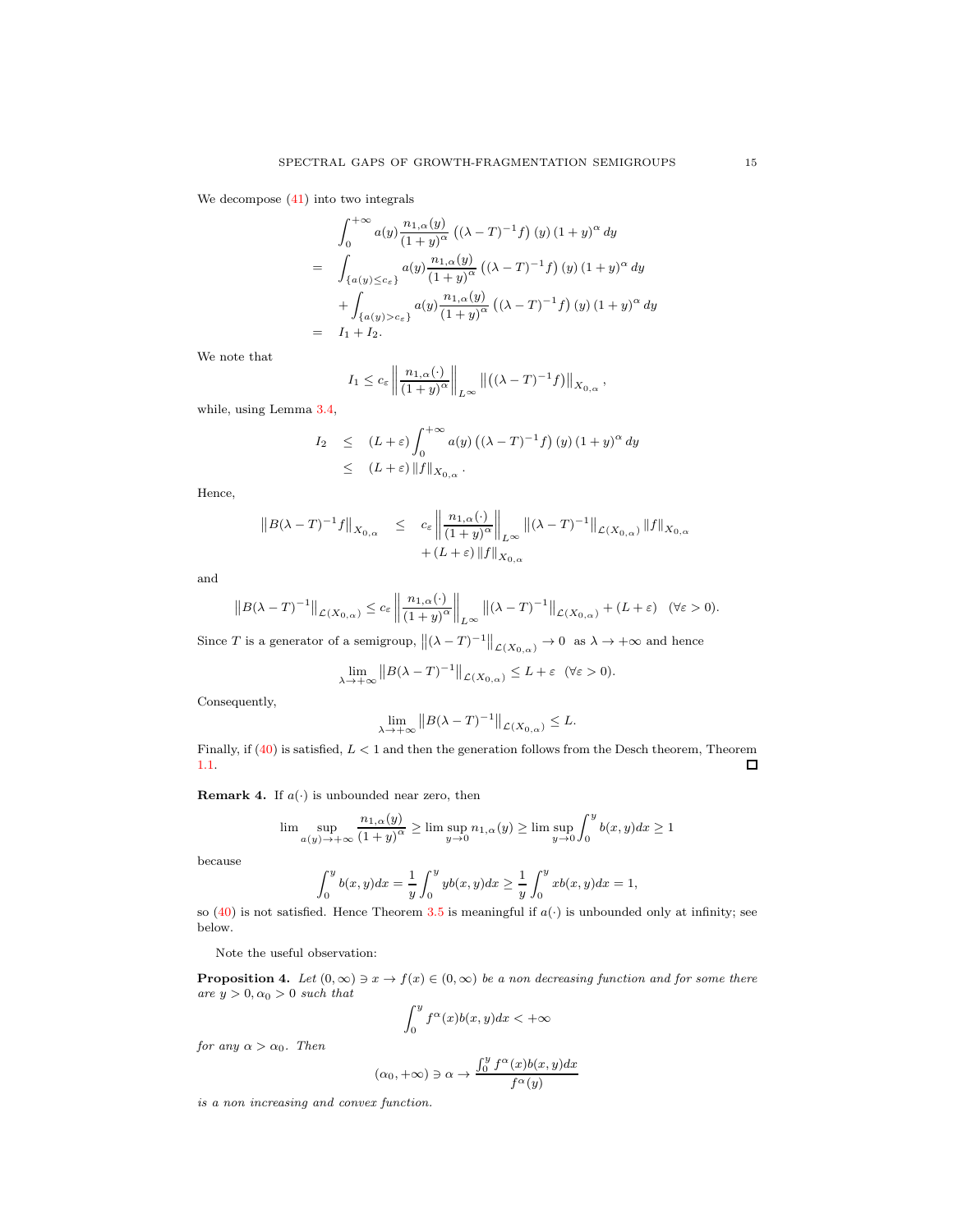*Proof.* Since  $0 \le \frac{f(x)}{f(y)} \le 1$  for  $x \in (0, y]$ ,  $(0, \alpha) \ni \alpha \to \left(\frac{f(x)}{f(y)}\right)^{\alpha}$  is non increasing and convex, that is, for  $0 < \alpha_1 \leq \alpha \leq \alpha_2$ ,

$$
\left(\frac{f(x)}{f(y)}\right)^{\alpha_1} \ge \left(\frac{f(x)}{f(y)}\right)^{\alpha_2},
$$
\n
$$
\left(\frac{f(x)}{f(y)}\right)^{\alpha} \le \left(\frac{f(x)}{f(y)}\right)^{\alpha_1} + \frac{\left(\frac{f(x)}{f(y)}\right)^{\alpha_2} - \left(\frac{f(x)}{f(y)}\right)^{\alpha_1}}{\alpha_2 - \alpha_1}(\alpha - \alpha_1)
$$

and the statement follows by multiplying both sides with  $b(x, y) \geq 0$  and integrating over  $(0, y)$  $\Box$ with respect to x.

**Remark 5.** Applying Proposition [4](#page-14-0) to  $f(x) = (1 + y)^{\alpha}$  we see that if [\(40\)](#page-13-2) is satisfied for some  $\alpha > 0$ , then it is satisfied for all  $\widehat{\alpha} > \alpha$ .

**Remark 6.** Note first that our assumption [\(40\)](#page-13-2) precludes the case  $\alpha = 1$  if  $a(\cdot)$  is unbounded at infinity. Indeed

$$
n_{1,1}(y) := \int_0^y (1+x) b(x,y) dx = \int_0^y b(x,y) dx + \int_0^y x b(x,y) dx
$$
  
=  $n_0(y) + y$ 

and then  $\limsup_{a(y)\to+\infty}\frac{n_{1,\alpha}(y)}{(1+y)}\geq 1$ . It follows from Proposition [4](#page-14-0) that

$$
\lim_{\alpha(y)\to+\infty} \frac{n_{1,\alpha}(y)}{(1+y)} \ge 1 \quad (0<\alpha\le 1). \tag{42}
$$

Hence the necessity of higher moments, i.e.,  $\alpha > 1$ . More precisely, if

$$
\lim_{\alpha \to +\infty} \lim \sup_{a(y) \to +\infty} \frac{n_{1,\alpha}(y)}{(1+y)^{\alpha}} < 1,
$$

then the threshold

<span id="page-15-1"></span>
$$
\tilde{\alpha} := \inf \left\{ \alpha > 1; \lim \sup_{a(y) \to +\infty} \frac{n_{1,\alpha}(y)}{(1+y)^{\alpha}} < 1 \right\}
$$
\n(43)

is such that [\(40\)](#page-13-2) holds if and only if  $\alpha > \tilde{\alpha}$ . See Proposition [5](#page-15-0) below for more information about this threshold.

**Remark 7.** If  $a(\cdot)$  is only unbounded at infinity, then [\(40\)](#page-13-2) amounts to

<span id="page-15-3"></span>
$$
\limsup_{y \to +\infty} \frac{n_{1,\alpha}(y)}{(1+y)^{\alpha}} < 1 \tag{44}
$$

and [\(43\)](#page-15-1) is given by

$$
\widetilde{\alpha} := \inf \left\{ \alpha > 1; \limsup_{y \to +\infty} \frac{n_{1,\alpha}(y)}{\left(1+y\right)^{\alpha}} < 1 \right\}.
$$

We end this subsection by an upper estimate of the threshold [\(43\)](#page-15-1).

<span id="page-15-0"></span>Proposition 5. We assume that

<span id="page-15-2"></span>
$$
\eta := \inf \left\{ \alpha > 1; \exists c_{\alpha} > 0, \int_{0}^{y} b(x, y) dx \le c_{\alpha} (1 + y)^{\alpha} \ \forall y > 0 \right\} < +\infty. \tag{45}
$$

Then

$$
\limsup_{y \to +\infty} \frac{\int_0^y (1+x)^\alpha b(x,y) dx}{(1+y)^\alpha} \le \limsup_{y \to +\infty} \frac{\int_0^y x^\alpha b(x,y) dx}{y^\alpha} \quad (\forall \alpha > \eta).
$$

In particular, if [\(45\)](#page-15-2) is satisfied and  $a(\cdot)$  is unbounded only at infinity, then  $\tilde{\alpha} \leq \eta$ , provided  $\tilde{\alpha}$  is finite.

Proof. Note first that

$$
\lim \sup_{y \to +\infty} \frac{\int_0^y b(x,y) dx}{(1+y)^\alpha} = 0 \quad (\forall \alpha > \eta).
$$

Since

$$
\frac{n_{1,\alpha}(y)}{(1+y)^{\alpha}} = \frac{\int_0^y (1+x)^{\alpha} b(x,y) dx}{(1+y)^{\alpha}}
$$

$$
= \frac{\int_0^y \zeta(x)b(x,y) dx}{(1+y)^{\alpha}} + \frac{\int_0^y b(x,y) dx}{(1+y)^{\alpha}}
$$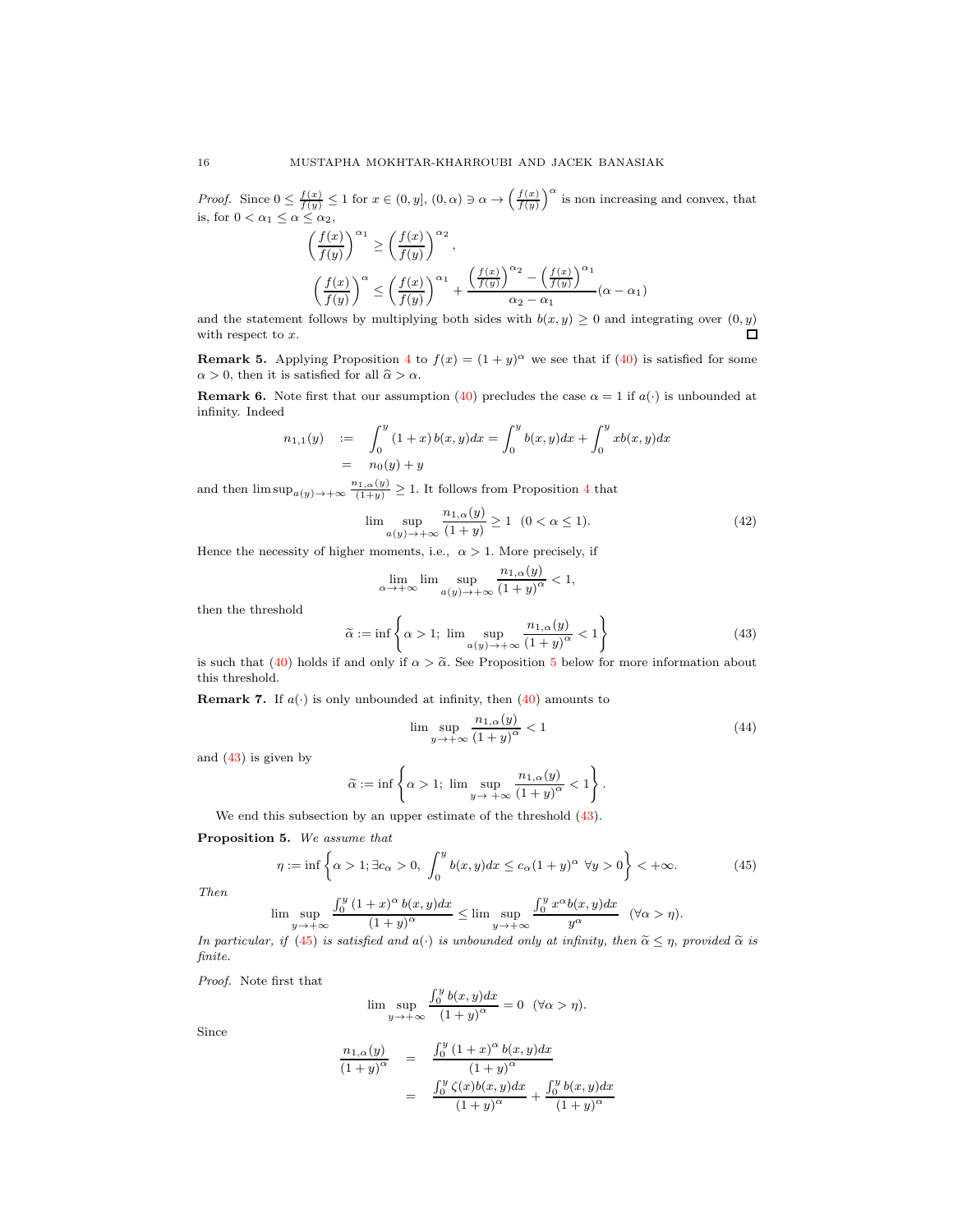with  $\zeta(x) = (1+x)^{\alpha} - 1$ ,

$$
\limsup_{y \to +\infty} \frac{\int_0^y (1+x)^\alpha b(x,y) dx}{(1+y)^\alpha} \le \limsup_{y \to +\infty} \frac{\int_0^y \zeta(x)b(x,y) dx}{(1+y)^\alpha}.
$$

Let  $\varepsilon > 0$  be arbitrary and  $M_{\varepsilon}$  be large enough so that

$$
\frac{\zeta(x)}{x^{\alpha}} \le 1 + \varepsilon \quad (x \ge M_{\varepsilon}).
$$

Then for  $y > M_{\varepsilon}$ 

$$
\frac{\int_0^y \zeta(x)b(x,y)dx}{(1+y)^\alpha} = \frac{\int_0^{M_\varepsilon} \zeta(x)b(x,y)dx}{(1+y)^\alpha} + \frac{\int_{M_\varepsilon}^y \zeta(x)b(x,y)dx}{(1+y)^\alpha}
$$
  

$$
\leq \zeta(M_\varepsilon) \frac{\int_0^{M_\varepsilon} b(x,y)dx}{(1+y)^\alpha} + \frac{\int_{M_\varepsilon}^y \zeta(x)b(x,y)dx}{(1+y)^\alpha}
$$
  

$$
\leq \zeta(M_\varepsilon) \frac{\int_0^y b(x,y)dx}{(1+y)^\alpha} + (1+\varepsilon) \frac{\int_0^y x^\alpha b(x,y)dx}{(1+y)^\alpha}.
$$

Hence

$$
\limsup_{y \to +\infty} \frac{\int_0^y \zeta(x)b(x,y)dx}{(1+y)^\alpha} \le (1+\varepsilon) \limsup_{y \to +\infty} \frac{\int_0^y x^\alpha b(x,y)dx}{(1+y)^\alpha} \quad (\forall \varepsilon > 0)
$$

or, equivalently,

$$
\lim \sup_{y \to +\infty} \frac{\int_0^y \zeta(x) b(x, y) dx}{(1 + y)^{\alpha}} \le (1 + \varepsilon) \lim \sup_{y \to +\infty} \frac{\int_0^y x^{\alpha} b(x, y) dx}{y^{\alpha}} \quad (\forall \varepsilon > 0).
$$

Hence

$$
\lim \sup_{y \to +\infty} \frac{\int_0^y \zeta(x) b(x,y) dx}{(1+y)^\alpha} \le \lim \sup_{y \to +\infty} \frac{\int_0^y x^\alpha b(x,y) dx}{y^\alpha}.
$$

To prove the last statement, we apply Proposition [4.](#page-14-0) If [\(44\)](#page-15-3) is not satisfied for any  $\alpha$ , then  $\tilde{\alpha} = \infty$ . If [\(44\)](#page-15-3) is satisfied for  $\alpha < \eta$ , then the statement holds. So, we can assume that (44) is satisfied for some  $\alpha_2 > \eta$ . Let us take arbitrary  $\alpha_1 > \eta$  and  $\alpha \in (\alpha_1, \alpha_2)$ . By the convexity, for any  $y > 0$ we have

$$
\frac{n_{1,\alpha}(y)}{(1+y)^{\alpha}} \leq \frac{n_{1,\alpha_1}(y)}{(1+y)^{\alpha_1}} + \frac{\frac{n_{1,\alpha_2}(y)}{(1+y)^{\alpha_2}} - \frac{n_{1,\alpha_1}(y)}{(1+y)^{\alpha_1}}}{\alpha_2 - \alpha_1} (\alpha - \alpha_1)
$$

$$
= \frac{n_{1,\alpha_1}(y)}{(1+y)^{\alpha_1}} \frac{\alpha_2 - \alpha_1}{\alpha_2 - \alpha_1} + \frac{n_{1,\alpha_2}(y)}{(1+y)^{\alpha_2}} \frac{\alpha - \alpha_1}{\alpha_2 - \alpha_1}.
$$

For any  $\epsilon_1 > 0$  there is  $y_1$  such that for  $y > y_1$ 

$$
\frac{n_{1,\alpha_2}(y)}{(1+y)^{\alpha_2}}\frac{\alpha-\alpha_1}{\alpha_2-\alpha_1} < (1-\epsilon_1)\frac{\alpha-\alpha_1}{\alpha_2-\alpha_1}.
$$

Next, since  $\frac{(1+x)^{\alpha_1}}{1+x^{\alpha_1}} \to 1$  as  $x \to \infty$ , for any  $\epsilon_2 > 0$  we pick  $y_2 > y_1$  such that  $\frac{(1+x)^{\alpha_1}}{1+x^{\alpha_1}} \leq 1+\epsilon_2$ for  $x \ge y_2$  and, since  $\alpha_1 > \eta$ , for large y and some  $1 \le \eta < \alpha' < \alpha_1$ , using [\(45\)](#page-15-2) and

$$
\int_{y_2}^{y} x^{\alpha_1} b(x, y) dx \le y^{\alpha_1 - 1} \int_{y_2}^{y} x b(x, y) dx \le y^{\alpha_1 - 1} \int_{0}^{y} x b(x, y) dx \le y^{\alpha_1},
$$

we have

$$
\frac{\int_0^y (1+x)^{\alpha_1} b(x,y) dx}{(1+y)^{\alpha_1}}\n\leq \frac{\int_0^{y_2} (1+x)^{\alpha_1} b(x,y) dx}{(1+y)^{\alpha_1}} + (1+\epsilon_2) \frac{\int_{y_2}^y b(x,y) dx + \int_{y_2}^y x^{\alpha_1} b(x,y) dx}{(1+y)^{\alpha_1}}\n\leq (1+y_2)^{\alpha_1} \frac{c_{\alpha'}(1+y)^{\alpha'}}{(1+y)^{\alpha_1}} + (1+\epsilon_2) \frac{c_{\alpha'}(1+y)^{\alpha'} + y^{\alpha_1}}{(1+y)^{\alpha_1}}.
$$

Thus, for any  $\epsilon_3$  we have  $y_3 > y_2$  such that for all  $y > y_3$  we have

$$
\frac{\int_0^y (1+x)^{\alpha_1} b(x,y) dx}{(1+y)^{\alpha_1}} \le 1 + \epsilon_3
$$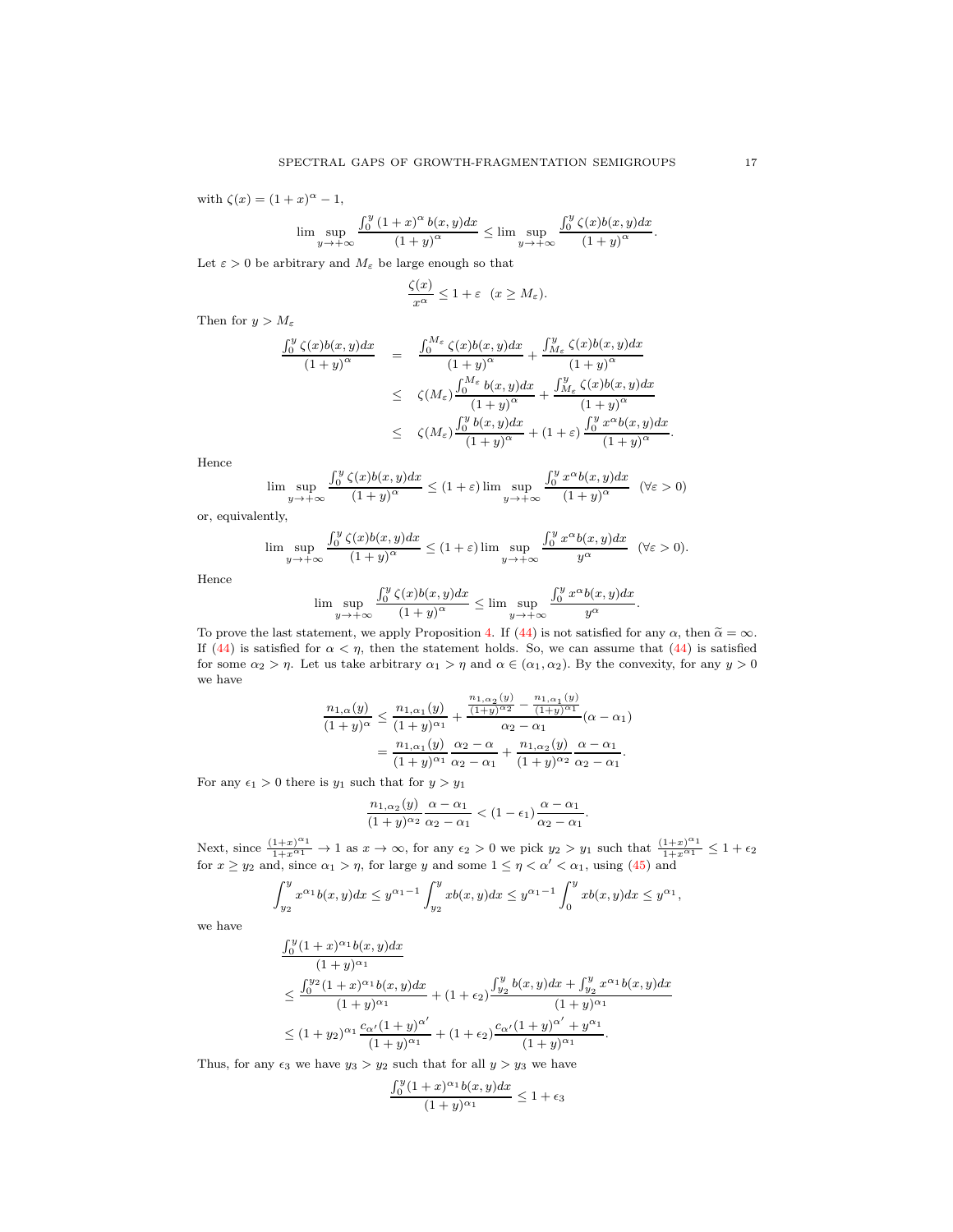and, for such y,

$$
\frac{n_{1,\alpha}(y)}{(1+y)^{\alpha}} \le (1+\epsilon_3) \frac{\alpha_2 - \alpha}{\alpha_2 - \alpha_1} + (1-\epsilon_1) \frac{\alpha - \alpha_1}{\alpha_2 - \alpha_1}
$$

$$
= 1 + \epsilon_3 \frac{\alpha_2 - \alpha}{\alpha_2 - \alpha_1} - \epsilon_1 \frac{\alpha - \alpha_1}{\alpha_2 - \alpha_1}.
$$

Since  $\epsilon_3$  and  $\epsilon_1$  are independent, taking  $\epsilon_3 = \frac{\epsilon_1(\alpha - \alpha_1)}{2(\alpha_2 - \alpha)}$  we obtain for the corresponding large y,

$$
\frac{n_{1,\alpha}(y)}{(1+y)^{\alpha}} \le 1 - \frac{\epsilon_1}{2} \frac{\alpha - \alpha_1}{\alpha_2 - \alpha_1}
$$

hence, since  $\alpha_1 > \eta$  is arbitrary, we have  $\tilde{\alpha} \leq \eta$ .

Remark 8. Similar estimates appear in [\[8,](#page-30-19) Theorem 2.2] and [\[6,](#page-30-1) Theorem 2.2], where W. Desch's theorem is used with the weight  $1 + x^{\alpha}$  instead of  $(1 + x)^{\alpha}$ .

Remark 9. As noted in Introduction, for homogeneous fragmentation kernels

$$
b(x,y) = \frac{1}{y}h\left(\frac{x}{y}\right)
$$
 with  $\int_0^1 zh(z)dz = 1$ ,

we have

$$
\frac{\int_0^y x^{\alpha} b(x, y) dx}{y^{\alpha}} = \int_0^1 z^{\alpha} h(z) dz < \int_0^1 z h(z) dz = 1 \ (\alpha > 1)
$$

so,

$$
\lim \sup_{y \to +\infty} \frac{\int_0^y x^\alpha b(x,y) dx}{y^\alpha} = \int_0^1 z^\alpha h(z) dz < \int_0^1 z h(z) dz = 1 \ (\alpha > 1)
$$

and  $\tilde{\alpha} = 1$ . See [A](#page-28-3)ppendix A for more examples.

## <span id="page-17-0"></span>3.6. Compactness results.

We start with

<span id="page-17-2"></span>**Theorem 3.6.** Let  $\alpha$  > 0, [\(6\)](#page-1-9), [\(7\)](#page-1-3) and [\(34\)](#page-9-3) be satisfied. Let the sublevel sets of  $a(\cdot)$  be thin at infinity in the sense that for any  $c > 0$ 

<span id="page-17-1"></span>
$$
\int_{1}^{+\infty} 1_{\{a (46)
$$

(e.g. let  $\lim_{x\to+\infty}a(x)=+\infty$ ). Then T is resolvent compact.

*Proof.* Let  $\lambda > \alpha C$  and let f be in the unit ball of  $X_{0,\alpha}$ , i.e.

$$
\int_0^{+\infty} |f(x)| (1+x)^\alpha dx \le 1.
$$

According to Lemma [3.4](#page-12-4)

$$
\int_0^{+\infty} |((\lambda - T)^{-1} f) (y)| a(y) (1 + y)^{\alpha} dy \le 1.
$$

Let  $c > 0$  and  $\varepsilon > 0$  be arbitrary. We have

$$
1 \geq \int_{\varepsilon^{-1}}^{+\infty} |((\lambda - T)^{-1}f)(y)| a(y) (1 + y)^{\alpha} dy
$$
  
\n
$$
= \int_{\varepsilon^{-1}}^{+\infty} 1_{\{a < c\}} |((\lambda - T)^{-1}f)(y)| a(y) (1 + y)^{\alpha} dy
$$
  
\n
$$
+ \int_{\varepsilon^{-1}}^{+\infty} 1_{\{a \geq c\}} |((\lambda - T)^{-1}f)(y)| a(y) (1 + y)^{\alpha} dy
$$
  
\n
$$
\geq \int_{\varepsilon^{-1}}^{+\infty} 1_{\{a < c\}} |((\lambda - T)^{-1}f)(y)| a(y) (1 + y)^{\alpha} dy + c \int_{\varepsilon^{-1}}^{+\infty} 1_{\{a \geq c\}} |((\lambda - T)^{-1}f)(y)| (1 + y)^{\alpha} dy,
$$
  
\n
$$
\sup_{\|f\|_{E} \leq 1} \int_{\varepsilon^{-1}}^{+\infty} 1_{\{a \geq c\}} |((\lambda - T)^{-1}f)(y)| (1 + y)^{\alpha} dy \leq \frac{1}{c} \quad (\forall \varepsilon > 0).
$$

so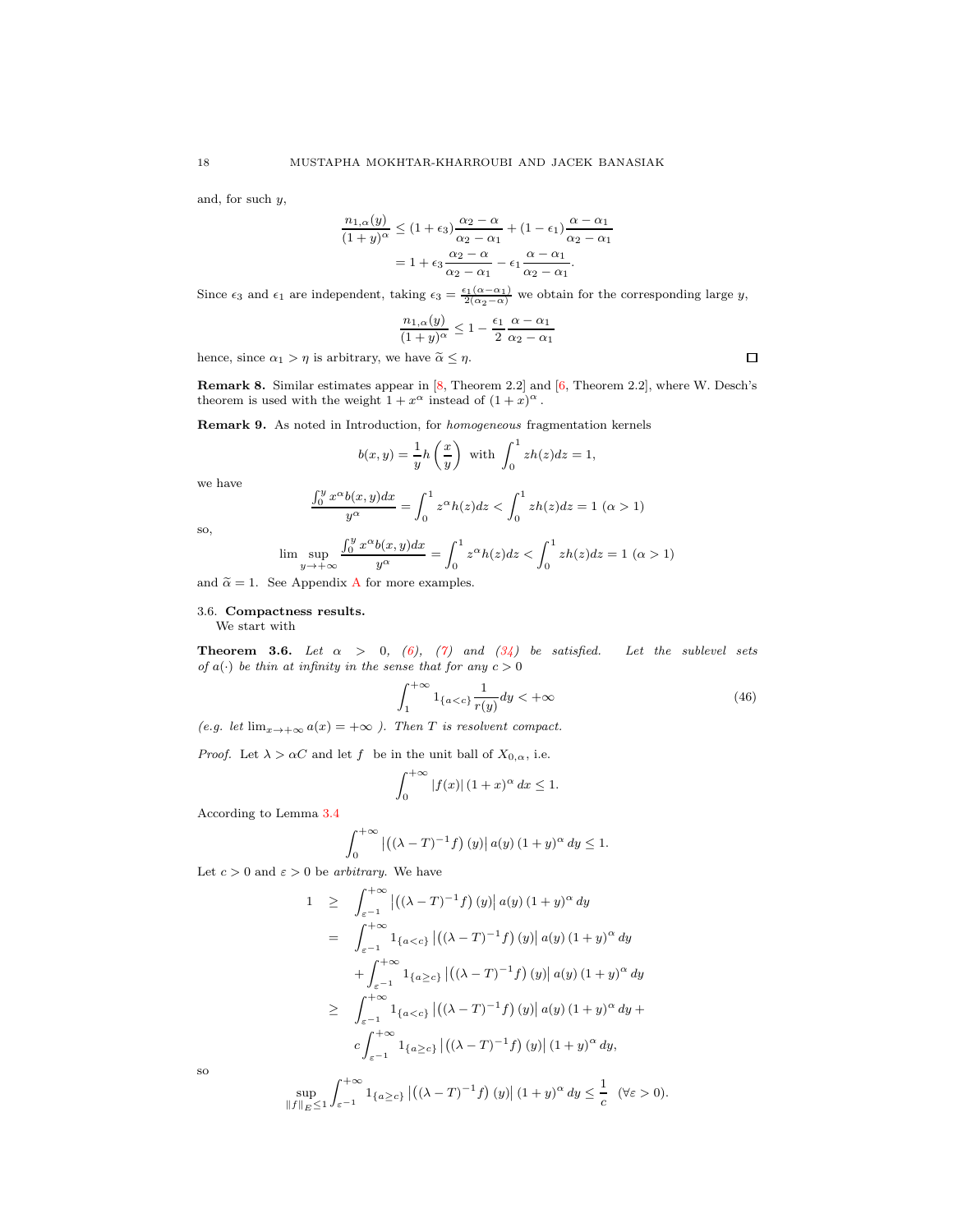On the other hand, according to Lemma [3.3,](#page-11-4)

$$
\left| (\lambda - T)^{-1} f \right|(y) \le \left| (\lambda - T_0)^{-1} f \right|(y) \le \frac{1}{\left(1 + y\right)^{\alpha} r(y)},
$$

so

$$
\int_{\varepsilon^{-1}}^{+\infty} 1_{\{a
$$

and then

$$
\int_{\varepsilon^{-1}}^{+\infty} \left| \left( (\lambda - T)^{-1} f \right) (y) \right| (1 + y)^{\alpha} dy
$$
\n
$$
= \int_{\varepsilon^{-1}}^{+\infty} 1_{\{a < c\}} \left| \left( (\lambda - T)^{-1} f \right) (y) \right| (1 + y)^{\alpha} dy
$$
\n
$$
+ \int_{\varepsilon^{-1}}^{+\infty} 1_{\{a \ge c\}} \left| \left( (\lambda - T)^{-1} f \right) (y) \right| (1 + y)^{\alpha} dy
$$
\n
$$
\le \int_{\varepsilon^{-1}}^{+\infty} 1_{\{a < c\}} \frac{1}{r(y)} dy + \frac{1}{c}
$$

can be made arbitrarily small (uniformly in  $||f||_{X_{0,\alpha}} \leq 1$ ) by choosing first c large enough and then  $\varepsilon$  small enough.

On the other hand on  $(0, \varepsilon^{-1})$  we have the uniform domination

$$
\left| (\lambda - T)^{-1} f \right|(y) \le \frac{1_{\left(0, \varepsilon^{-1}\right)}(y)}{\left(1 + y\right)^{\alpha} r(y)} \quad (\|f\|_{X_{0,\alpha}} \le 1),
$$

where

$$
\frac{1_{(0,\varepsilon^{-1})}(y)}{(1+y)^\alpha r(y)} \in X_{0,\alpha}.
$$

Finally  $\left\{ (\lambda - T)^{-1} f; ||f||_{X_{0,\alpha}} \leq 1 \right\}$  is as close to the relatively weakly compact set

$$
\Big\{1_{\big(0,\varepsilon^{-1}\big)}(y)(\lambda-T)^{-1}f; \,\,\|f\|_{X_{0,\alpha}}\leq 1\Big\}
$$

as we want and consequently it is weakly compact. This shows that  $(\lambda - T)^{-1}$  is weakly compact operator and consequently (see [\[26,](#page-31-1) Lemma 14])  $(\lambda - T)^{-1}$  is compact.  $\Box$ 

<span id="page-18-2"></span>**Corollary 1.** Let [\(6\)](#page-1-9), [\(7\)](#page-1-3), [\(34\)](#page-9-3) and [\(40\)](#page-13-2) be satisfied and let the sublevel sets of  $a(\cdot)$  be thin at infinity in the sense of [\(46\)](#page-17-1). Then  $A := T + B : D(T) \to X_{0,\alpha}$ , where B is defined by [\(10\)](#page-3-1), is resolvent compact.

*Proof.* This follows simply from Theorem [3.6](#page-17-2) and the fact that for  $\lambda$  large enough,  $\sum_{n=0}^{+\infty} [B(\lambda - T)^{-1}]^n$ is a bounded operator and

$$
(\lambda - T - B)^{-1} = (\lambda - T)^{-1} \sum_{n=0}^{+\infty} [B(\lambda - T)^{-1}]^{n}.
$$

<span id="page-18-0"></span>3.7. Spectral gap of  $(V(t))_{t\geqslant0}$  in  $X_{0,\alpha}$ .

We start with an irreducibility result which extends [\[5,](#page-30-2) Theorem 5.2.21] and is based on ideas from [\[7,](#page-30-14) Proposition 2].

**Theorem 3.7.** Let  $\alpha > 0$ , [\(6\)](#page-1-9), [\(7\)](#page-1-3), [\(34\)](#page-9-3) and [\(40\)](#page-13-2) and either

- <span id="page-18-1"></span>1. for any  $x > 0$ ,  $\text{supp}_{0 \leq y \leq +\infty} a(y)b(x, y)$  is unbounded, or
- 2.  $a(y) > 0$  for a.a.  $y > 0$  and there is  $0 \le p < 1$  such that for each  $y > 0$ , inf supp  $b(\cdot, y) \le py$ be satisfied. Then  $(\lambda - T - B)^{-1}$  is positivity improving, i.e.,

$$
(\lambda - T - B)^{-1}g > 0 \ a.e.
$$

for any nontrivial nonnegative  $g\in X_{0,\alpha}$  or, equivalently, the  $C_0$ -semigroup  $\left(V(t)\right)_{t\geq 0}$  is irreducible in  $X_{0,\alpha}$ .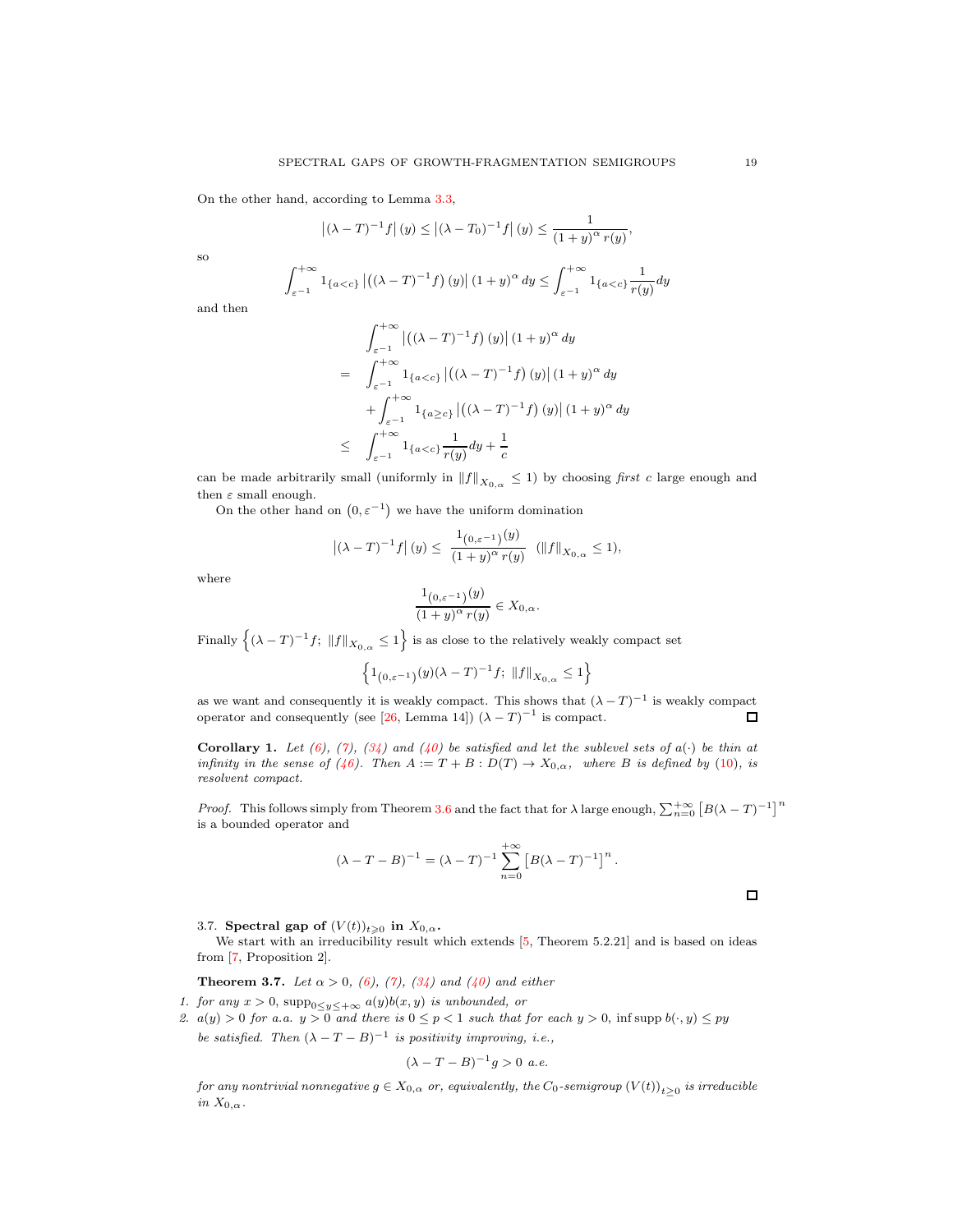Proof. We know that

$$
((\lambda - T)^{-1}g)(y) = \frac{1}{r(y)} \int_0^y e^{-\lambda \int_x^y \frac{1}{r(\tau)} d\tau} e^{-\int_x^y \frac{a(s)}{r(s)} ds} g(x) dx
$$

and

<span id="page-19-1"></span>
$$
(\lambda - T - B)^{-1} = (\lambda - T)^{-1} \sum_{n=0}^{+\infty} [B(\lambda - T)^{-1}]^n,
$$
 (47)

Let  $g > 0$  and set  $z_g = \sup\{z : g(z) = 0$  a.a. on  $[0, z]\}$ . If  $z_g = 0$ , then obviously  $(\lambda - T)^{-1}g > 0$ . and the result is valid. Assume then that  $z_g > 0$  and observe that

$$
\Psi_0(z) := [(\lambda - T)^{-1}g](z) = \begin{cases} \frac{1}{r(z)} \int_{z_g}^z e^{-\int_x^z \frac{\lambda + a(s)}{r(s)} ds} f(x) dx & \text{for} \quad z \ge z_g, \\ 0 & \text{for} \quad 0 \le z < z_g \end{cases}
$$

and  $[(\lambda - T)^{-1}g](z)$  is positive for  $x > z_g$ . Then, for  $x < z_g$ ,

$$
\begin{aligned} & [(\lambda - T)^{-1} B(\lambda - T)^{-1} g](x) = [(\lambda - T)^{-1} B \Psi_0](x) \\ & = \frac{1}{r(x)} \int_0^x e^{-\int_y^x \frac{\lambda + a(s)}{r(s)} ds} \left( \int_{z_g}^\infty a(z) b(y, z) \Psi_0(z) dz \right) dy. \end{aligned}
$$

We see that if assumption 1. is satisfied, then the inner integrand is positive for any  $y > 0$  and hence  $\Psi_1(x) := [(\lambda - T)^{-1}B(\lambda - T)^{-1}g](x) > 0$  for any  $x > 0$ . Otherwise, on using assumption 2,  $\Psi_1(x) > 0$  for  $x > \inf \text{supp } b(\cdot, z_q)$ . Thus, if  $p = 0$  (in particular, if  $b(x, y) > 0$  for all  $y > 0$  and  $0 < x < y$ ), then the result is proved. If  $p > 0$ , then  $\Psi_1(x) > 0$  at least for  $x > pz_g$ . Next, the third term of [\(47\)](#page-19-1) is given by

$$
\Psi_2(x) := [(\lambda - T)^{-1} (B(\lambda - T)^{-1})^2 f](x) = [(\lambda - T)^{-1} B \Psi_1](x)
$$

and thus, by the same argument,  $\Psi_2(x) > 0$  for  $x > p^2 z_g$ . Using induction and  $p^n \to 0$ , we conclude that  $[(\lambda - T - B)^{-1}f](x) > 0$  almost everywhere.  $\Box$ 

Corollary 2. Assumption 2. of Theorem [3.7](#page-18-1) are satisfied if either

: (i) there is  $\delta > 0$  such that for any  $y > 0$  we have  $n_0(y) \geq 1 + \delta$ , or : (ii)  $b \in L_{\infty, loc}(\mathbb{R}_+ \times \mathbb{R}_+).$ 

*Proof.* Assume that (i) is satisfied. If inf supp  $b(\cdot, y) = 0$ , then we are done. Otherwise, let for some y, inf supp  $b(\cdot, y) = p'y$  for some  $p' \in (0, 1)$ ;  $p'$  can depend on y. Then

$$
1 + \delta \le n_0(y) = \int_{p'y}^{y} b(x, y) dx \le \frac{1}{p'y} \int_{p'y}^{y} xb(x, y) dx = \frac{1}{p'},
$$

which implies  $p' \leq (1+\delta)^{-1}$ . Hence, if we select p (independent of y) such that  $(1+\delta)^{-1} < p < 1$ , then for each  $y > 0$ , inf supp  $b(\cdot, y) \leq (1 + \delta)^{-1}y < py$ . If, instead of (i), assumption (ii) is satisfied, then the constant  $p$  of the proof of Theorem [3.7](#page-18-1) may be  $y$  dependent and though in each step we can prove that the positivity of  $\Psi_n$  on  $[z_n,\infty)$  implies the positivity of  $\Psi_{n+1}$  on  $[z_{n+1},\infty)$ , where  $z_{n+1} = p(z_n)z_n$ ,  $z_1 = z_q$ , this sequence may converge (as a decreasing sequence) to a  $z_{\infty} > 0$ . Then, however, we would have

$$
supp b(\cdot, z_n) \subset (z_\infty, z_n], \quad n \in \mathbb{N};
$$

that is,

$$
z_n = \int_{z_{\infty}}^{z_n} x b(x, z_n) dx.
$$

This, however, leads to a contradiction, since the left-hand side converges to  $z_{\infty} > 0$  and the right-hand side, by  $(ii)$ , to 0.  $\Box$ 

We are ready to show the main result of the first construction.

<span id="page-19-0"></span>**Theorem 3.8.** Under assumptions of Theorem [3.7,](#page-18-1) let the sublevel sets of  $a(\cdot)$  be thin at infinity in the sense of [\(46\)](#page-17-1). Then  $(V(t))_{t\geq 0}$  has a spectral gap, i.e.,

$$
r_{ess}(V(t)) < r_{\sigma}(V(t)),
$$

and it has the asynchronous exponential growth property [\(12\)](#page-3-2) in  $X_{0,\alpha}$ .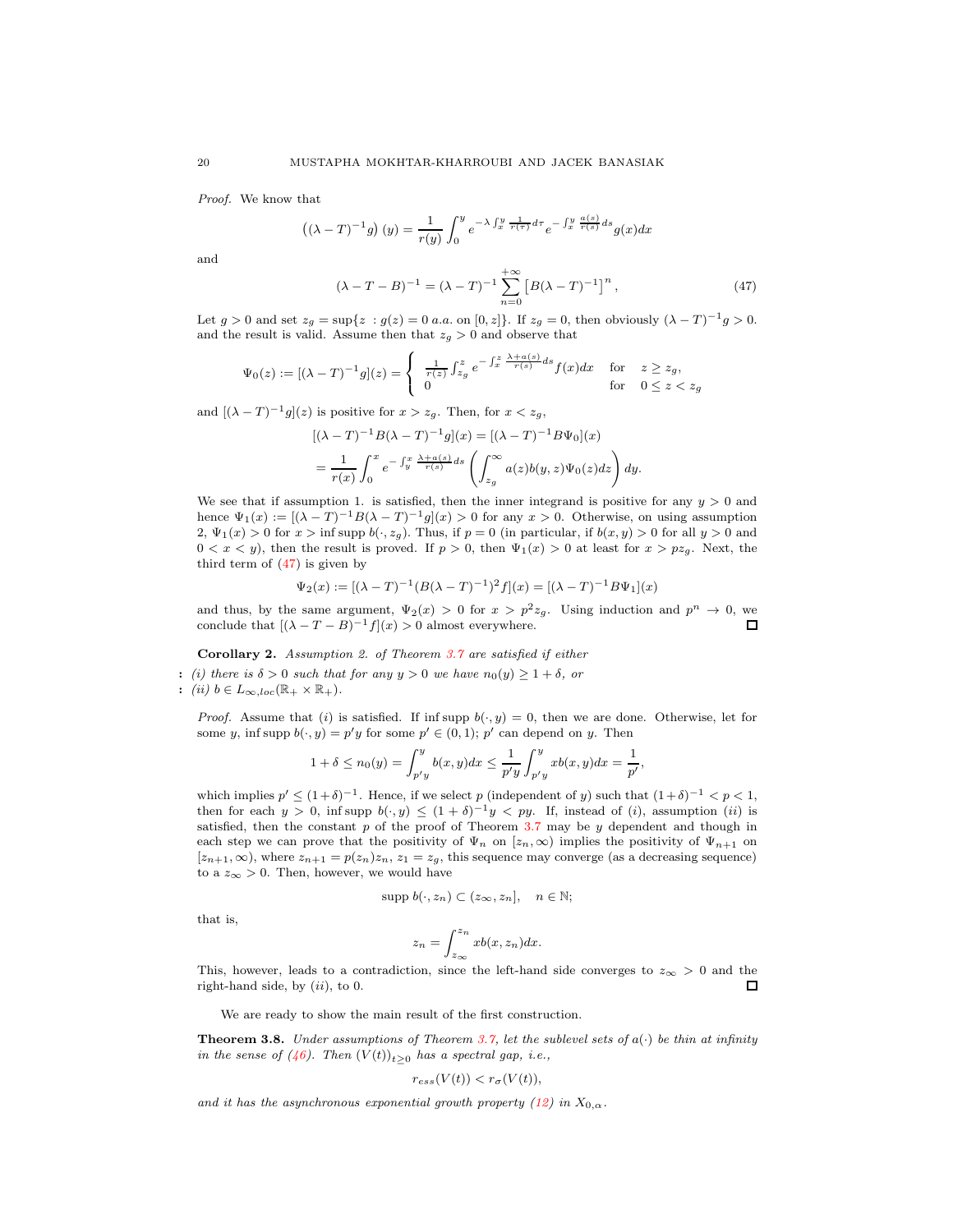Proof. Let

 $k(x, y) := 1_{\{x < y\}} a(y) b(x, y)$ 

 $\overline{k}(x, y) := k(x, y) \wedge 1$ 

be the kernel of B. Let further

and

$$
\overline{k}_c(x,y) := \overline{k}(x,y)p(x)p(y),
$$

where 
$$
p \in C(0, +\infty)
$$
 has a compact support in  $(0, +\infty)$  and  $0 \le p(x) \le 1$ . Note that  

$$
k(x, y) \ge \overline{k}_c(x, y)
$$

and

$$
k(x,y) = (k(x,y) - \overline{k}_c(x,y)) + \overline{k}_c(x,y)
$$
  
=  $\hat{k}(x,y) + \overline{k}_c(x,y),$ 

where

$$
\widehat{k}(x,y) := k(x,y) - \overline{k}_c(x,y).
$$

Let  $\overline{B}$  be the integral operator with kernel  $\overline{k}_c(x, y)$  and let  $\widehat{B}$  be the integral operator with kernel  $\widehat{k}(x, y)$ . Since

$$
k(x, y) \le k(x, y),
$$

for  $\lambda$  large enough,

$$
\left\|\widehat{B}(\lambda-T)^{-1}\right\|_{\mathcal{L}(X_{0,\alpha})} \leq \left\|B(\lambda-T)^{-1}\right\|_{\mathcal{L}(X_{0,\alpha})} < 1,
$$

so  $T + \widehat{B}: D(T) \to X_{0,\alpha}$  generates a positive semigroup  $(\widehat{V}(t))_{t \geq 0}$ . Note that  $(V(t))_{t \geq 0}$  is generated by

$$
(T+\widehat{B})+\overline{B}
$$

where  $\overline{B}$  is a *bounded* operator on  $X_{0,\alpha}$ . Actually the kernel of  $\overline{B}$  is compactly supported in  $(0, +\infty) \times (0, +\infty)$  and bounded and consequently  $\overline{B}$  is a weakly compact operator on  $X_{0,\alpha}$ . On the other hand

$$
V(t) = \widehat{V}(t) + \int_0^t \widehat{V}(t-s)\overline{B}\widehat{V}(s)ds
$$

and  $\int_0^t \hat{V}(t-s)\overline{B}\hat{V}(s)ds$  is a weakly compact operator (see [\[33\]](#page-31-7) or [\[25\]](#page-31-8)) so that  $(\hat{V}(t))_{t\geqslant0}$  and  $(V(t))_{t\geqslant0}$  have the same essential spectrum [\[19\]](#page-30-20) and then the same essential radius

$$
r_{ess}(\dot{V}(t)) = r_{ess}(V(t)).\tag{48}
$$

On the other hand,  $\hat{V}(t) \leq V(t)$ ,

$$
(\lambda - T - \widehat{B})^{-1} \le (\lambda - T - B)^{-1}
$$

and

$$
(\lambda - T - \widehat{B})^{-1} \neq (\lambda - T - B)^{-1},
$$

because  $\overline{B} \neq 0$ . Since, by Theorem [3.7,](#page-18-1)  $(\lambda - T - B)^{-1}$  is positivity improving (and thus irreducible) and compact (by Corollary [1\)](#page-18-2),

$$
r_{\sigma}\left[(\lambda - T - \widehat{B})^{-1}\right] < r_{\sigma}\left[(\lambda - T - B)^{-1}\right],
$$

see [\[21\]](#page-30-18). Next,

$$
r_{\sigma}\left[(\lambda - T - \widehat{B})^{-1}\right] = \frac{1}{\lambda - s(T + \widehat{B})}, \quad r_{\sigma}\left[(\lambda - T - B)^{-1}\right] = \frac{1}{\lambda - s(T + B)}
$$
  
implies

 $(see [29])$ 

<span id="page-20-0"></span>
$$
s(T + \widehat{B}) < s(T + B) \tag{49}
$$

and hence, in particular,

$$
s(T + B) > -\infty.
$$

Note that the type of a positive semigroup on  $L^1$ -spaces coincides with the spectral bound of its generator, see e.g. [\[36\]](#page-31-10). We combine this with [\(49\)](#page-20-0) to get

$$
r_{ess}(V(t)) = r_{ess}(\widehat{V}(t)) \le r_{\sigma}(\widehat{V}(t)) = e^{s(T+\widehat{B})t} < e^{s(T+B)t} = r_{\sigma}(V(t))
$$

so  $r_{ess}(V(t)) < r_{\sigma}(V(t))$ . Finally, as explained in Introduction, the irreducibility of  $(V(t))_{t>0}$ ensures, by [29, Corollary 3.16 of Chapter C-III], that the dominant eigenvalue is a simple pole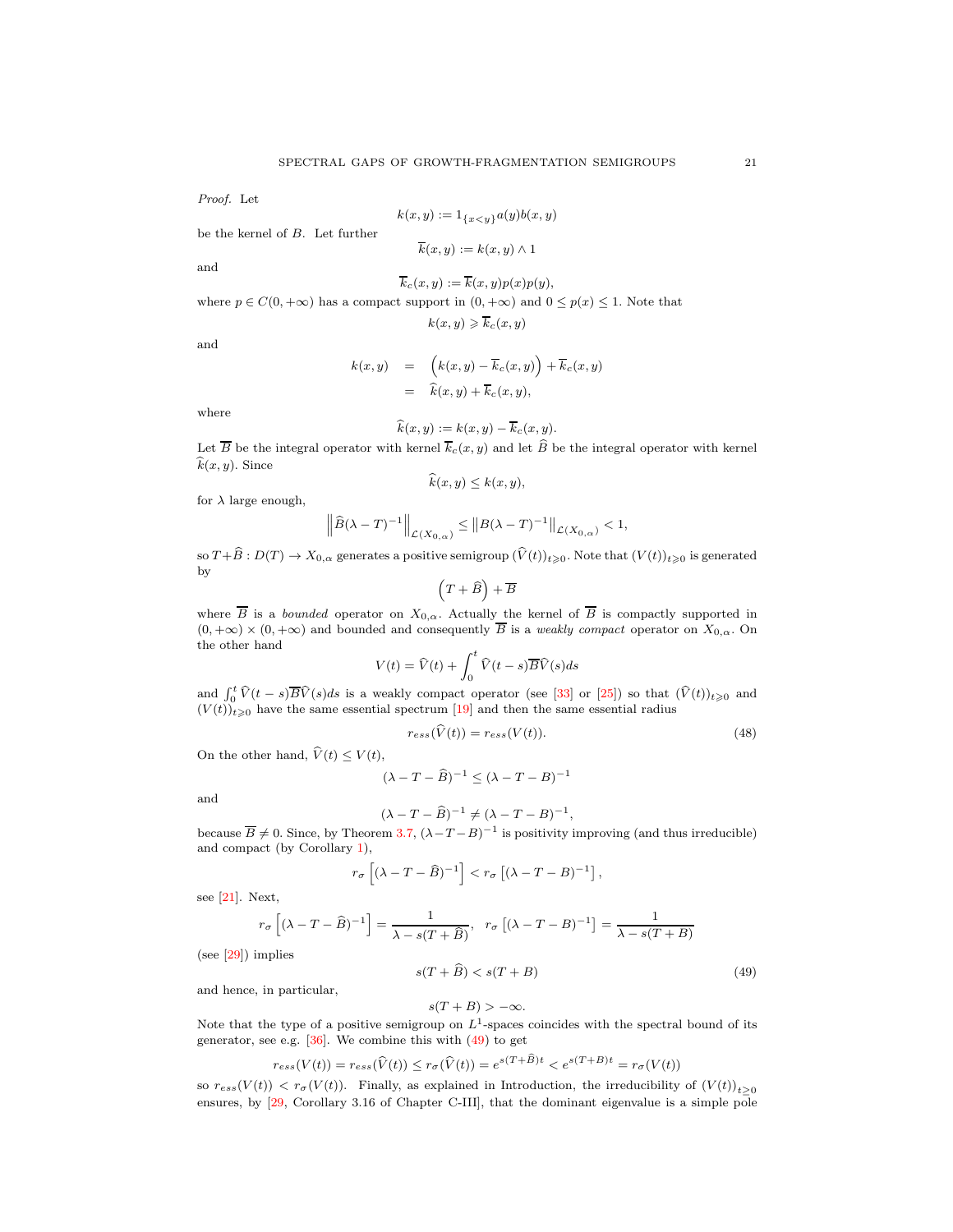and, by [\[17,](#page-30-7) Proposition 3.4 of Chapter VI], we see that it is simple, that is, its eigenspace is one-dimensional.  $\Box$ 

## <span id="page-21-0"></span>4. Second construction.

This construction is based on Assumption [\(8\)](#page-1-2).

## <span id="page-21-1"></span>4.1. Generation results.

We start with the space  $X_{\alpha}$ .

**Theorem 4.1.** Let  $\alpha > 0$ . We assume that [\(8\)](#page-1-2) is satisfied. Let  $X(y, t)$  (t > 0) be defined by  $\int_{X(y,t)}^{y} \frac{1}{r(\tau)} d\tau = t$ . Then

$$
\left(U_0(t)f\right)(y) := \frac{r(X(y,t))f(X(y,t))}{r(y)} = f(X(y,t))\frac{\partial X(y,t)}{\partial y}
$$

defines a positive  $C_0$ -semigroup  $(U_0(t))_{t\geqslant0}$  on  $X_\alpha$  if and only if

$$
\sup_{x>0} \frac{y(x,t)}{x} < +\infty \quad (t \geqslant 0)
$$

and

$$
[0, +\infty) \ni t \to \sup_{x>0} \frac{y(x, t)}{x}
$$
 is locally bounded

where  $y(x,t) > x$  is defined by  $\int_x^{y(x,t)} \frac{1}{r(\tau)} d\tau = t$ . In this case,

$$
||U_0(t)||_{\mathcal{L}(X_{\alpha})} = \sup_{x>0} \frac{y^{\alpha}(x,t)}{x^{\alpha}}
$$

This occurs if

<span id="page-21-3"></span>
$$
C := \sup_{z>0} \frac{r(z)}{z} < +\infty,\tag{50}
$$

.

in which case  $||U_0(t)||_{\mathcal{L}(X_\alpha)} \leq e^{\alpha Ct}$ .

Proof. We set

$$
U_0(t)f := \frac{r(X(y,t))f(X(y,t))}{r(y)}
$$

and argue as in the proof of Theorem [3.1.](#page-9-5) Let us check that  $U_0(t)$  is a bounded operator on  $X_{\alpha}.$  Note that

<span id="page-21-2"></span>
$$
\int_{X(y,t)}^{y} \frac{1}{r(\tau)} d\tau = t \tag{51}
$$

and [\(8\)](#page-1-2) show that (for  $t > 0$  fixed)  $X(y, t)$  is strictly increasing in y and

$$
\lim_{y \to 0} X(y, t) = 0, \quad \lim_{y \to +\infty} X(y, t) = +\infty.
$$

Since

$$
\frac{1}{r(y)} = \frac{1}{r(X(y,t))} \frac{\partial X(y,t)}{\partial y},
$$

we have

$$
(U_0(t)f)(y) = f(X(y,t))\frac{\partial X(y,t)}{\partial y}, \quad y \in (0,+\infty)
$$

and

$$
||U_0(t)f||_{X_{\alpha}} = \int_0^{+\infty} |f(X(y,t))| \frac{\partial X(y,t)}{\partial y} y^{\alpha} dy.
$$

The change of variable  $x = X(y, t)$  yields

$$
||U_0(t)f||_{X_{\alpha}} = \int_0^{+\infty} |f(x)| \, y^{\alpha}(x,t) dx,
$$

where  $y(x,t)$  is the unique  $y > x$  such that  $x = X(y,t)$  i.e.,  $\int_x^{y(x,t)} \frac{1}{r(\tau)} d\tau = t$ . Since

$$
||U_0(t)f||_{X_{\alpha}} = \int_0^{+\infty} \frac{y^{\alpha}(x,t)}{x^{\alpha}} |f(x)| x^{\alpha} dx,
$$

 $U_0(t)$  is a bounded operator on  $X_\alpha$  if and only if  $\sup_{x>0} \frac{y(x,t)}{x} < +\infty$ . In this case

$$
||U_0(t)||_{\mathcal{L}(X_\alpha)} = \sup_{x>0} \frac{y^\alpha(x,t)}{x^\alpha}
$$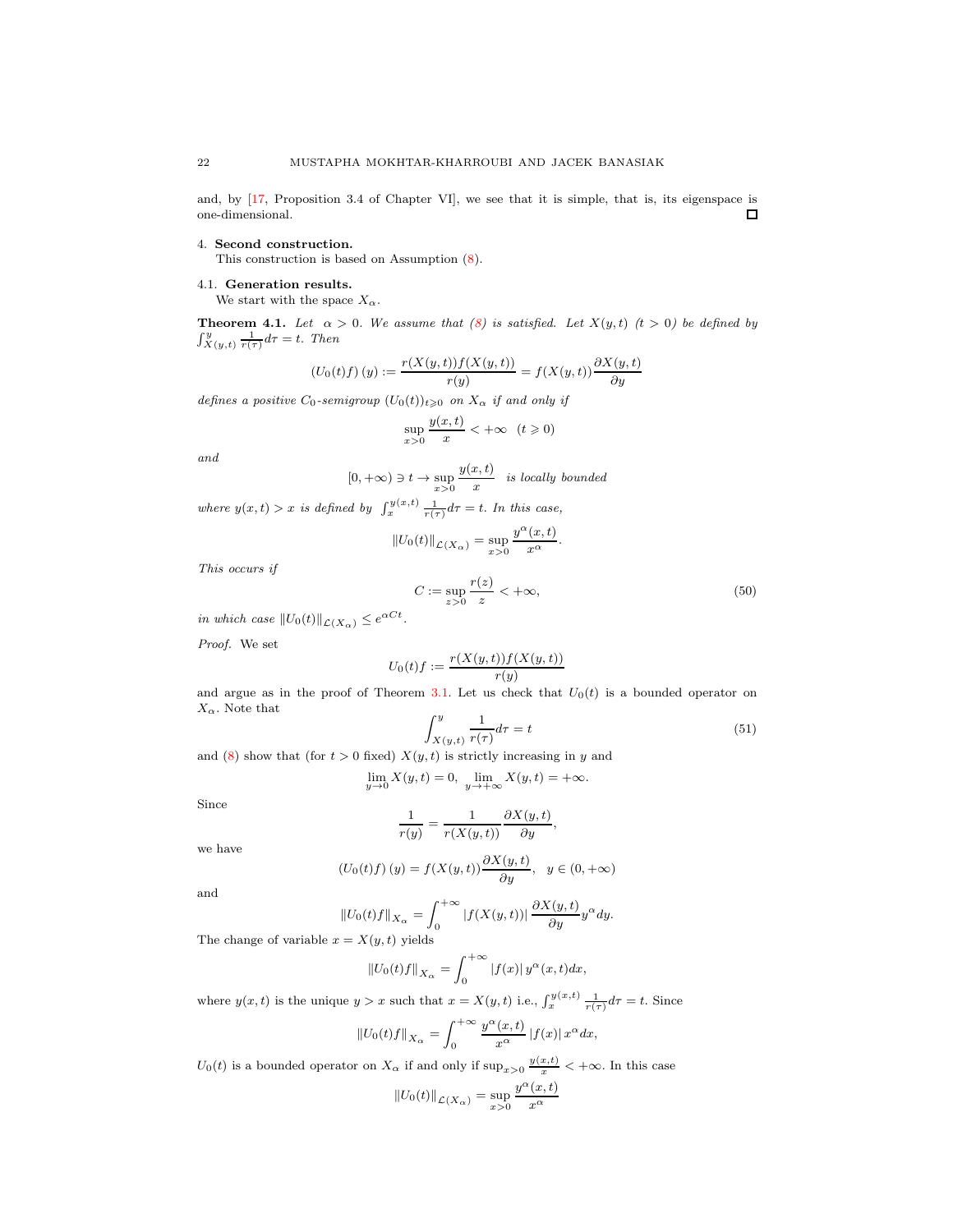and

$$
[0, +\infty) \ni t \to U_0(t) \in \mathcal{L}(X_\alpha)
$$

is locally bounded if and only if

$$
[0, +\infty) \ni t \to \sup_{x>0} \frac{y(x, t)}{x}
$$

is locally bounded. As in the proof of Theorem [3.1,](#page-9-5) to show that  $(U_0(t))_{t\geq0}$  is strongly continuous on  $X_{\alpha}$  it suffices to check that

$$
U_0(t)f \to f
$$
 in  $L^1(\mathbb{R}_+; x^{\alpha}dx)$  as  $t \to 0$ 

on a dense subspace of  $L^1(\mathbb{R}_+; x^{\alpha}dx)$ , e.g. for f continuous with compact support in  $(0, +\infty)$ . Note that [\(51\)](#page-21-2) shows that  $X(y, t) \to y$  as  $t \to 0$  uniformly in y in compact sets of  $(0, +\infty)$ . By arguing as in the proof of Theorem [3.1,](#page-9-5) one sees that

$$
U_0(t)f = \frac{r(X(y,t))f(X(y,t))}{r(y)} \to f \quad (t \to 0)
$$

in  $L^1(\mathbb{R}_+; x^{\alpha}dx)$  by the dominated convergence theorem. Finally [\(37\)](#page-10-0) implies

$$
y(x,t) = x + \int_0^t r(y(x,s))ds \le x + \int_0^t Cy(x,s)ds
$$
 (52)

so, by Gronwall's lemma,  $y(x,t) \leq xe^{Ct}$  and  $\sup_{x>0} \frac{y^{\alpha}(x,t)}{x^{\alpha}} \leq e^{\alpha Ct}$ .

<span id="page-22-0"></span>Remark 10. One can show (see [27, Proposition 6]) that if

$$
\lim_{z \to 0} \frac{r(z)}{z} = +\infty \text{ or } \lim_{z \to +\infty} \frac{r(z)}{z} = +\infty,
$$

then  $\sup_{x>0} \frac{y(x,t)}{x} = +\infty$ . In particular we have not a generation theory in  $X_{\alpha}$ . This shows the "optimality" of Assumption [\(50\)](#page-21-3) in  $X_{\alpha}$ . This shows also that in Theorem [3.1,](#page-9-5) [\(34\)](#page-9-3) is partly necessary.

We deal now with  $X_{0,\alpha}$ .

**Theorem 4.2.** Let  $\alpha > 0$ . We assume that [\(8\)](#page-1-2) is satisfied. Let  $X(y, t)$  (t > 0) be defined by  $\int_{X(y,t)}^{y} \frac{1}{r(\tau)} d\tau = t$ . Then

$$
\left(U_0(t)f\right)(y) := \frac{r(X(y,t))f(X(y,t))}{r(y)} = f(X(y,t))\frac{\partial X(y,t)}{\partial y}
$$

defines a positive  $C_0$ -semigroup  $(U_0(t))_{t\geqslant 0}$  on  $X_{0,\alpha}$  if and only if

$$
\sup_{x>0} \frac{1+y(x,t)}{1+x} < +\infty \quad (t \geqslant 0)
$$

and

$$
[0, +\infty) \ni t \to \sup_{x>0} \frac{1+y(x,t)}{1+x}
$$
 is locally bounded,

where  $y(x,t) \geq x$  is defined by  $\int_x^{y(x,t)} \frac{1}{r(\tau)} d\tau = t$ . In this case

$$
||U_0(t)||_{\mathcal{L}(X_{0,\alpha})} = \sup_{x>0} \frac{(1+y(x,t))^{\alpha}}{(1+x)^{\alpha}}.
$$

This occurs if

<span id="page-22-1"></span>
$$
\widehat{C} := \sup_{z > 1} \frac{r(z)}{z} < +\infty. \tag{53}
$$

Proof. Arguing as in the previous proof, we obtain

$$
||U_0(t)f||_{X_{0,\alpha}} = \int_0^{+\infty} |f(X(y,t))| \, \frac{\partial X(y,t)}{\partial y} \, (1+y)^\alpha \, dy,
$$

so

$$
||U_0(t)f||_{X_{0,\alpha}} = \int_0^{+\infty} |f(x)| (1 + y(x, t))^{\alpha} dx
$$
  
= 
$$
\int_0^{+\infty} \frac{(1 + y(x, t))^{\alpha}}{(1 + x)^{\alpha}} |f(x)| (1 + x)^{\alpha} dx
$$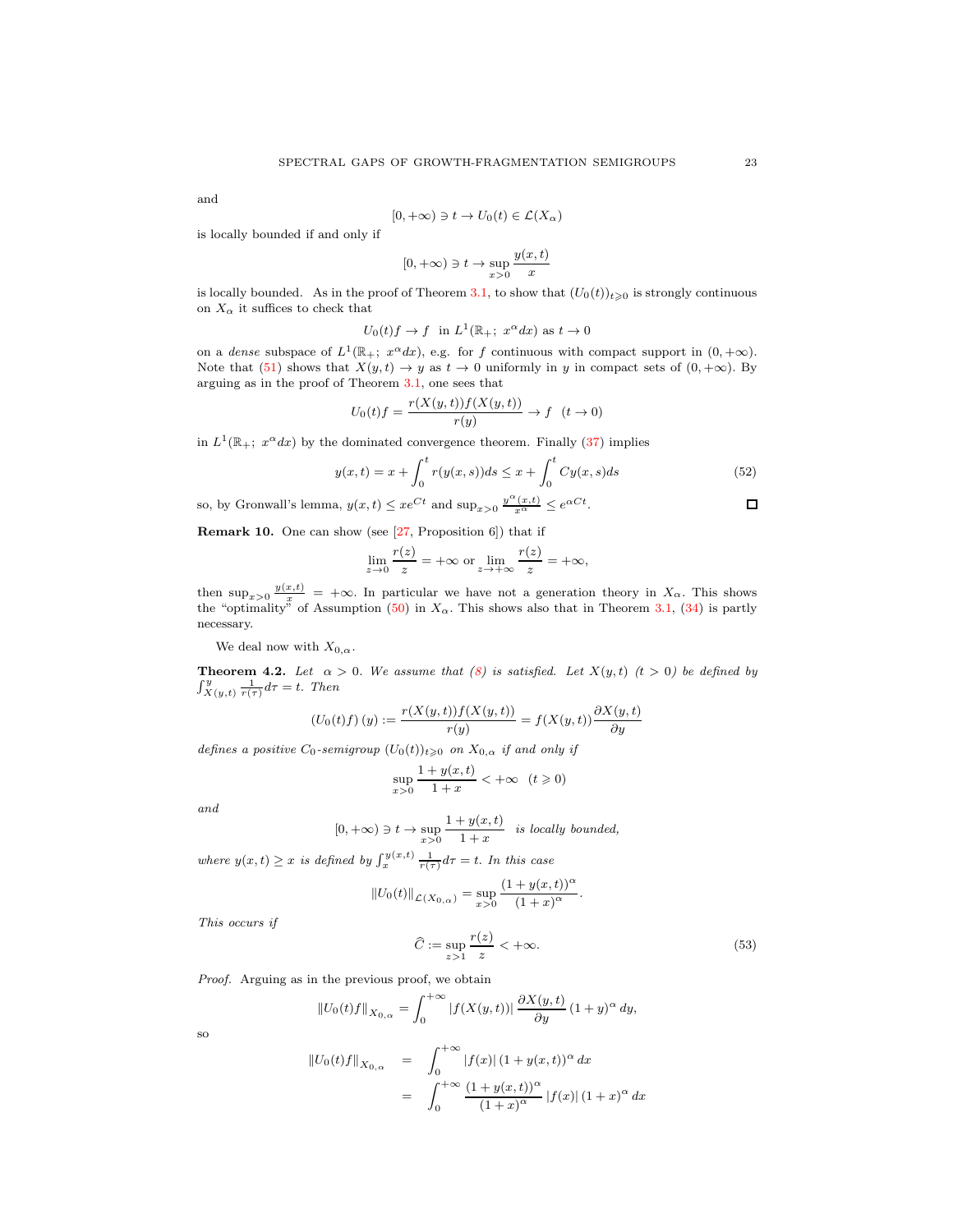and

$$
||U_0(t)||_{\mathcal{L}(X_{0,\alpha})} = \sup_{x>0} \frac{(1+y(x,t))^{\alpha}}{(1+x)^{\alpha}}.
$$

Note that  $\int_x^y f(x,t) \frac{1}{r(\tau)} d\tau = t$  implies that  $\lim_{x\to 0} y(x,t) = 0$  uniformly for bounded sets of t, so, for any  $\bar{t} > 0$ ,

$$
\sup_{t\in\left[0,\overline{t}\right]}\sup_{x<1}\frac{1+y(x,t)}{(1+x)}<+\infty.
$$

Since

$$
y(x,t) = x + \int_0^t r(y(x,s))ds,
$$

 $y(x, t) \geq x$  and, by  $(53)$ ,

$$
y(x,t) \le x + \int_0^t \widehat{C}y(x,s)ds \quad (x > 1).
$$

Hence,

$$
1 + y(x, t) \le 1 + x + \int_0^t \widehat{C} (1 + y(x, s)) ds \ (x > 1)
$$

and

$$
1 + y(x, t) \le (1 + x) e^{\tilde{C}t} \quad (x > 1)
$$

by Gronwall's inequality. Finally,

$$
t \to \sup_{x>0} \frac{(1+y(x,t))^\alpha}{(1+x)^\alpha} < +\infty
$$

is locally bounded. The rest of the proof is the same as the previous one.

Remark 11. As in Remark [10,](#page-22-0) if

$$
\lim_{z \to +\infty} \frac{r(z)}{z} = +\infty,
$$

then sup<sub> $x>0$ </sub>  $\frac{y(x,t)}{x}$  =  $+\infty$ . This again shows the "optimality" of Assumption [\(53\)](#page-22-1) in  $X_{0,\alpha}$ .

# <span id="page-23-0"></span>4.2. A pointwise estimate.

We give now the first a priori estimate in the spaces  $X_{\alpha}$  and  $X_{0,\alpha}$ .

<span id="page-23-2"></span>**Lemma 4.3.** Let  $\alpha > 0$  and let [\(8\)](#page-1-2) be satisfied. (i) Let [\(50\)](#page-21-3) be satisfied and  $\lambda \geq \alpha C$ . Then

$$
\left| (\lambda - T_0)^{-1} f \right|(y) \le \frac{1}{y^{\alpha} r(y)} \left\| f \right\|_{X_{\alpha}} \quad (f \in X_{\alpha}).
$$

(ii) Let [\(14\)](#page-4-3) be satisfied and  $\lambda \geq \alpha \widetilde{C}$ . Then

$$
|(\lambda - T_0)^{-1} f|(y) \le \frac{1}{(1+y)^{\alpha} r(y)} ||f||_{X_{0,\alpha}} \quad (f \in X_{0,\alpha}).
$$

*Proof.* (i) Note that  $r(\tau) \leq C\tau$  ( $\forall \tau > 0$ ), that is,

$$
\frac{1}{r(\tau)} \ge \frac{1}{C\tau}
$$

implies

<span id="page-23-1"></span>
$$
e^{-\lambda \int_x^y \frac{1}{r(\tau)} d\tau} \le e^{-\frac{\lambda}{C} \int_x^y \frac{1}{\tau} d\tau} = e^{-\frac{\lambda}{C} \ln\left(\frac{y}{x}\right)} = \left(\frac{x}{y}\right)^{\frac{\lambda}{C}},\tag{54}
$$

so

$$
\begin{array}{rcl} \left| (\lambda - T_0)^{-1} f(y) \right| & \leq & \frac{1}{r(y)} \int_0^y e^{-\lambda \int_x^y \frac{1}{r(\tau)} d\tau} \left| f(x) \right| dx \\ & \leq & \frac{1}{r(y)} \int_0^y \left( \frac{x}{y} \right)^{\frac{\lambda}{C}} \left| f(x) \right| dx. \end{array}
$$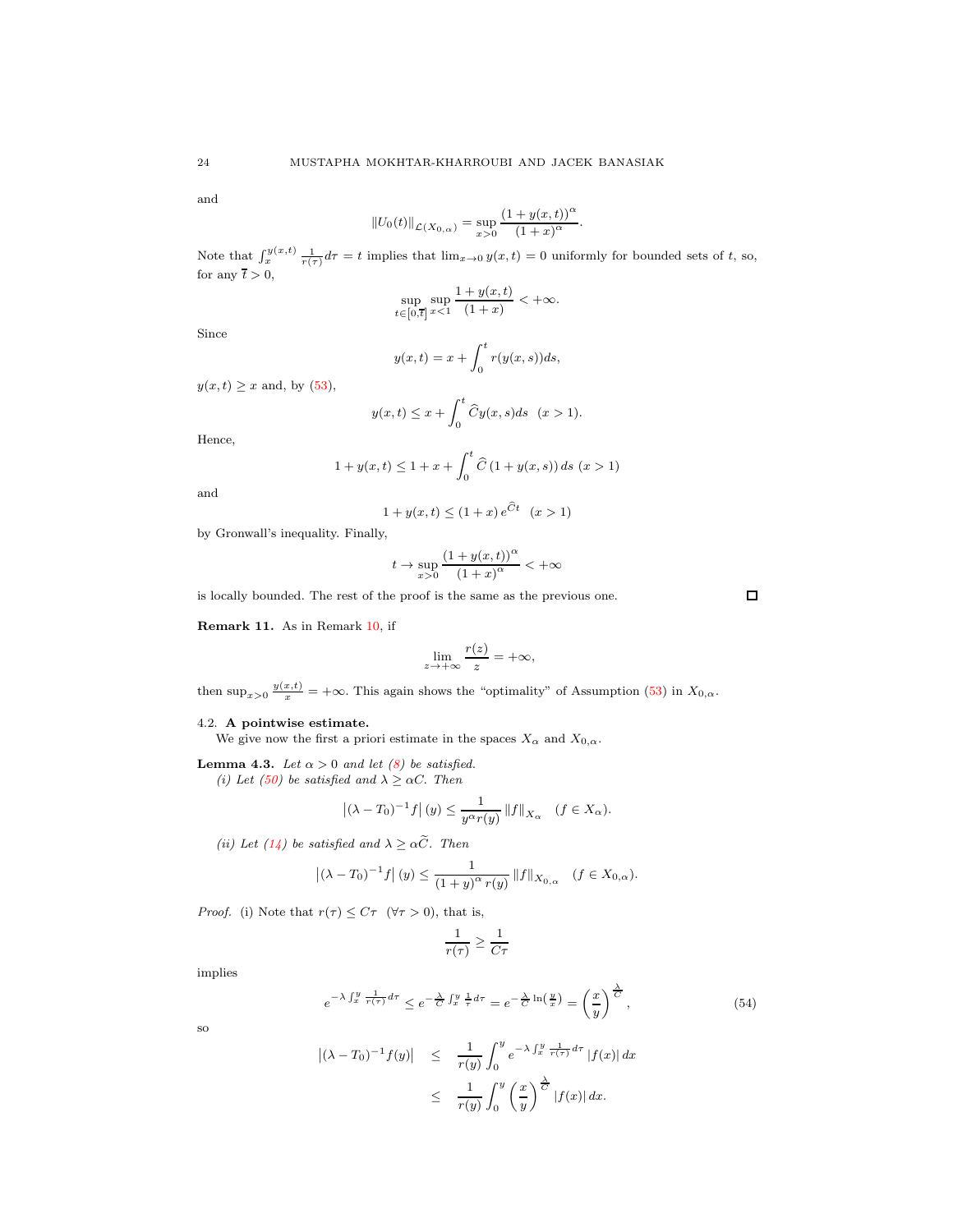Since  $f \in X_\alpha$ ,

$$
\begin{array}{rcl} \left| (\lambda - T_0)^{-1} f(y) \right| & \leq & \frac{1}{r(y)} \int_0^y x^{-\alpha} \left( \frac{x}{y} \right)^{\frac{\lambda}{C}} |f(x)| \, x^{\alpha} dx \\ & = & \frac{1}{y^{\alpha} r(y)} \int_0^y y^{\alpha} x^{-\alpha} \left( \frac{x}{y} \right)^{\frac{\lambda}{C}} |f(x)| \, x^{\alpha} dx \\ & = & \frac{1}{y^{\alpha} r(y)} \int_0^y \left( \frac{x}{y} \right)^{\frac{\lambda}{C} - \alpha} |f(x)| \, x^{\alpha} dx \\ & \leq & \frac{1}{y^{\alpha} r(y)} \int_0^y |f(x)| \, x^{\alpha} dx \leq \frac{1}{y^{\alpha} r(y)} \left\| f \right\|_{X_\alpha} \end{array}
$$

on account of  $\frac{x}{y} \leq 1$  and  $\frac{\lambda}{C} - \alpha \geq 0$ .

(ii) Note that

$$
\frac{1}{r(\tau)} \ge \frac{1}{\widetilde{C}(\tau + 1)} \ (\tau > 0)
$$

and

<span id="page-24-1"></span>
$$
e^{-\lambda \int_x^y \frac{1}{r(\tau)} d\tau} \le e^{-\frac{\lambda}{\tilde{C}} \int_x^y \frac{1}{\tau + 1} d\tau} = e^{-\frac{\lambda}{\tilde{C}} \ln\left(\frac{y+1}{x+1}\right)} = \left(\frac{x+1}{y+1}\right)^{\frac{\lambda}{\tilde{C}}} \tag{55}
$$

so that if  $f \in X_{0,\alpha}$ , then

$$
\begin{array}{rcl}\n\left| (\lambda - T_0)^{-1} f(y) \right| & \leq & \frac{1}{r(y)} \int_0^y e^{-\lambda \int_x^y \frac{1}{r(\tau)} d\tau} \left| f(x) \right| dx \\
& \leq & \frac{1}{r(y)} \int_0^y \left( \frac{x+1}{y+1} \right) \frac{\lambda}{\sigma} \left| f(x) \right| dx \\
& = & \frac{1}{r(y)} \int_0^y \frac{1}{(1+x)^{\alpha}} \left( \frac{x+1}{y+1} \right) \frac{\lambda}{\sigma} \left| f(x) \right| (1+x)^{\alpha} dx \\
& = & \frac{1}{(1+y)^{\alpha} r(y)} \int_0^y \left( \frac{x+1}{y+1} \right) \frac{\lambda}{\sigma} e^{-\alpha} \left| f(x) \right| (1+x)^{\alpha} dx \\
& \leq & \frac{1}{(1+y)^{\alpha} r(y)} \int_0^y \left| f(x) \right| (1+x)^{\alpha} dx \leq & \frac{1}{(1+y)^{\alpha} r(y)} \left\| f \right\|_{X_{0,\alpha}},\n\end{array}
$$

on account of  $\frac{x+1}{y+1} \le 1$  and  $\frac{\lambda}{C} - \alpha \ge 0$ .

## <span id="page-24-0"></span>4.3. The first perturbed semigroup.

We solve

$$
\frac{\partial}{\partial t}u(x,t) + \frac{\partial}{\partial x}[r(x)u(x,t)] + a(x)u(x,t) = 0
$$

by the method of characteristics. The solution is given by

$$
e^{-\int_{X(y,t)}^y \frac{a(p)}{r(p)} dp} \frac{r(X(y,t))f(X(y,t))}{r(y)}.
$$

This defines a perturbed  $C_0$ -semigroup  $(U(t))_{t\geq 0}$  on both  $X_\alpha$  and  $X_{0,\alpha}$ , dominated by  $(U_0(t))_{t\geq 0}$ ,

$$
U(t)f = e^{-\int_{X(y,t)}^{y} \frac{a(p)}{r(p)} dp} \frac{r(X(y,t))f(X(y,t))}{r(y)} = e^{-\int_{X(y,t)}^{y} \frac{a(p)}{r(p)} dp} U_0(t)f.
$$

As previously, the Laplace transform of  $(U(t))_{t\geqslant0}$  and some change of variables give:

**Proposition 6.** Let  $\alpha > 0$ , [\(8\)](#page-1-2) and [\(50\)](#page-21-3) (resp. [\(53\)](#page-22-1)) be satisfied. The resolvent of the generator  $T$  of  $(U(t))_{t\geq 0}$  in  $X_{\alpha}$  (resp. in  $X_{0,\alpha}$ ),  $\lambda > s(T)$ , is given by

$$
\left((\lambda - T)^{-1} f\right)(y) = \frac{1}{r(y)} \int_0^y e^{-\int_x^y \frac{\lambda + \beta(p)}{r(\tau)} d\tau} f(x) dx.
$$

 $\Box$ 

,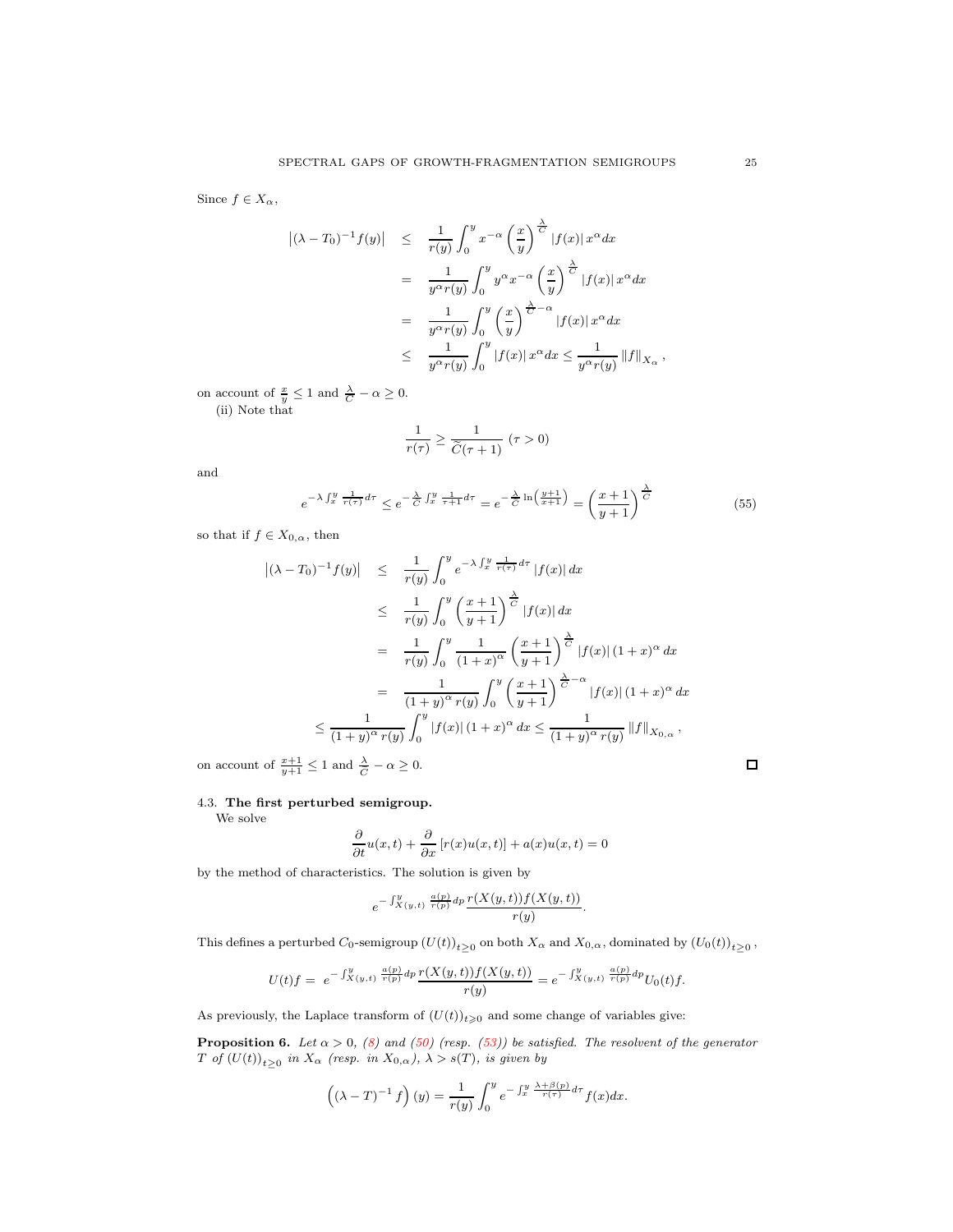## 4.4. A smoothing effect of the perturbed resolvent.

The second a priori estimate in the spaces  $X_{\alpha}$  and  $X_{0,\alpha}$  is given by:

## <span id="page-25-3"></span>**Lemma 4.4.** Let  $\alpha > 0$  and [\(8\)](#page-1-2) be satisfied.

(i) Let [\(50\)](#page-21-3) be satisfied and  $\lambda \geq \alpha C$ . Then, for any  $f \in X_{\alpha}$ ,

$$
\int_0^{+\infty} \left| \left( (\lambda - T)^{-1} f \right)(y) \right| a(y) y^{\alpha} dy \le \int_0^{+\infty} \left| (f(y)) y^{\alpha} dy \right|
$$
 (56)

(ii) Let [\(14\)](#page-4-3) be satisfied and  $\lambda \geq \alpha \widetilde{C}$ . Then, for any  $f \in X_{0,\alpha}$ ,

<span id="page-25-2"></span>
$$
\int_0^{+\infty} |((\lambda - T)^{-1}f)(y)| a(y) (1 + y)^{\alpha} dy \le \int_0^{+\infty} |(f(y)| (1 + y)^{\alpha} dy. \tag{57}
$$

*Proof.* (i) By using [\(54\)](#page-23-1) and  $f \ge 0$ 

$$
\int_{0}^{+\infty} ((\lambda - T)^{-1} f) (y) a(y) y^{\alpha} dy
$$
\n
$$
= \int_{0}^{+\infty} \frac{a(y) y^{\alpha}}{r(y)} \left( \int_{0}^{y} e^{-\lambda \int_{x}^{y} \frac{1}{r(p)} dp} e^{-\int_{x}^{y} \frac{a(p)}{r(p)} dp} f(x) dx \right) dy
$$
\n
$$
\leq \int_{0}^{+\infty} \frac{a(y) y^{\alpha}}{r(y)} \left( \int_{0}^{y} \left( \frac{x}{y} \right)^{\frac{\lambda}{C}} e^{-\int_{x}^{y} \frac{a(p)}{r(p)} dp} f(x) dx \right) dy
$$
\n
$$
= \int_{0}^{+\infty} \left[ \int_{x}^{+\infty} \left( \frac{x}{y} \right)^{\frac{\lambda}{C}} \frac{a(y) y^{\alpha}}{r(y)} e^{-\int_{x}^{y} \frac{a(p)}{r(p)} dp} dy \right] f(x) dx
$$
\n
$$
= \int_{0}^{+\infty} \left[ \int_{x}^{+\infty} \frac{1}{x^{\alpha}} \left( \frac{x}{y} \right)^{\frac{\lambda}{C}} \frac{a(y) y^{\alpha}}{r(y)} e^{-\int_{x}^{y} \frac{a(p)}{r(p)} dp} dy \right] f(x) x^{\alpha} dx
$$
\n
$$
= \int_{0}^{+\infty} \left[ \int_{x}^{+\infty} \left( \frac{x}{y} \right)^{\frac{\lambda}{C}} \frac{a(y)}{r(y)} e^{-\int_{x}^{y} \frac{a(p)}{r(p)} dp} dy \right] f(x) x^{\alpha} dx
$$
\n
$$
\leq \int_{0}^{+\infty} \left[ \int_{x}^{+\infty} \frac{a(y)}{r(y)} e^{-\int_{x}^{y} \frac{a(p)}{r(p)} dp} dy \right] f(x) x^{\alpha} dx,
$$

where  $\frac{x}{y} \leq 1$  and  $\frac{\lambda}{C} - \alpha \geq 0$  are used in the last step. Thus

$$
\int_0^{+\infty} ((\lambda - T)^{-1} f) (y) a(y) y^{\alpha} dy
$$
  
\n
$$
\leq \sup_{x>0} \int_x^{+\infty} \frac{a(y)}{r(y)} e^{-\int_x^y \frac{a(p)}{r(p)} dp} dy \left( \int_0^{+\infty} f(x) x^{\alpha} dx \right).
$$

Finally,

$$
\int_{x}^{+\infty} e^{-\int_{x}^{y} \frac{a(p)}{r(p)} dp} \frac{a(y)}{r(y)} dy = -\int_{x}^{+\infty} \frac{d}{dy} \left( e^{-\int_{x}^{y} \frac{a(p)}{r(p)} dp} \right) dy
$$

$$
= -\left[ e^{-\int_{x}^{y} \frac{a(p)}{r(p)} dp} \right]_{y=x}^{y=+\infty} \le 1
$$

ends the proof.

(ii) The proof of  $(57)$  is the same as that of Lemma [3.4](#page-12-4) by using  $(55)$ .

## <span id="page-25-1"></span>4.5. On the full semigroup.

The same proof as that of Theorem [3.5](#page-13-3) in  $X_{0,\alpha}$  gives the following statement which, unfortunately, is not useful for the purpose of spectral gaps, see Remark [12](#page-26-0) below.

**Theorem 4.5.** Let  $(8)$  and  $(53)$  be satisfied. Define

$$
n_{1,\alpha}(y) := \int_0^y (1+x)^\alpha b(x,y) dx.
$$

If  $\sup_{y>0} \frac{n_{1,\alpha}(y)}{(1+y)^{\alpha}} < +\infty$ , then B is T-bounded in  $X_{0,\alpha}$  and

$$
\lim_{\lambda \to +\infty} \|B(\lambda - T)^{-1}\|_{\mathcal{L}(X_{0,\alpha})} \le \lim \sup_{a(y) \to +\infty} \frac{n_{1,\alpha}(y)}{(1+y)^{\alpha}}.
$$

<span id="page-25-0"></span>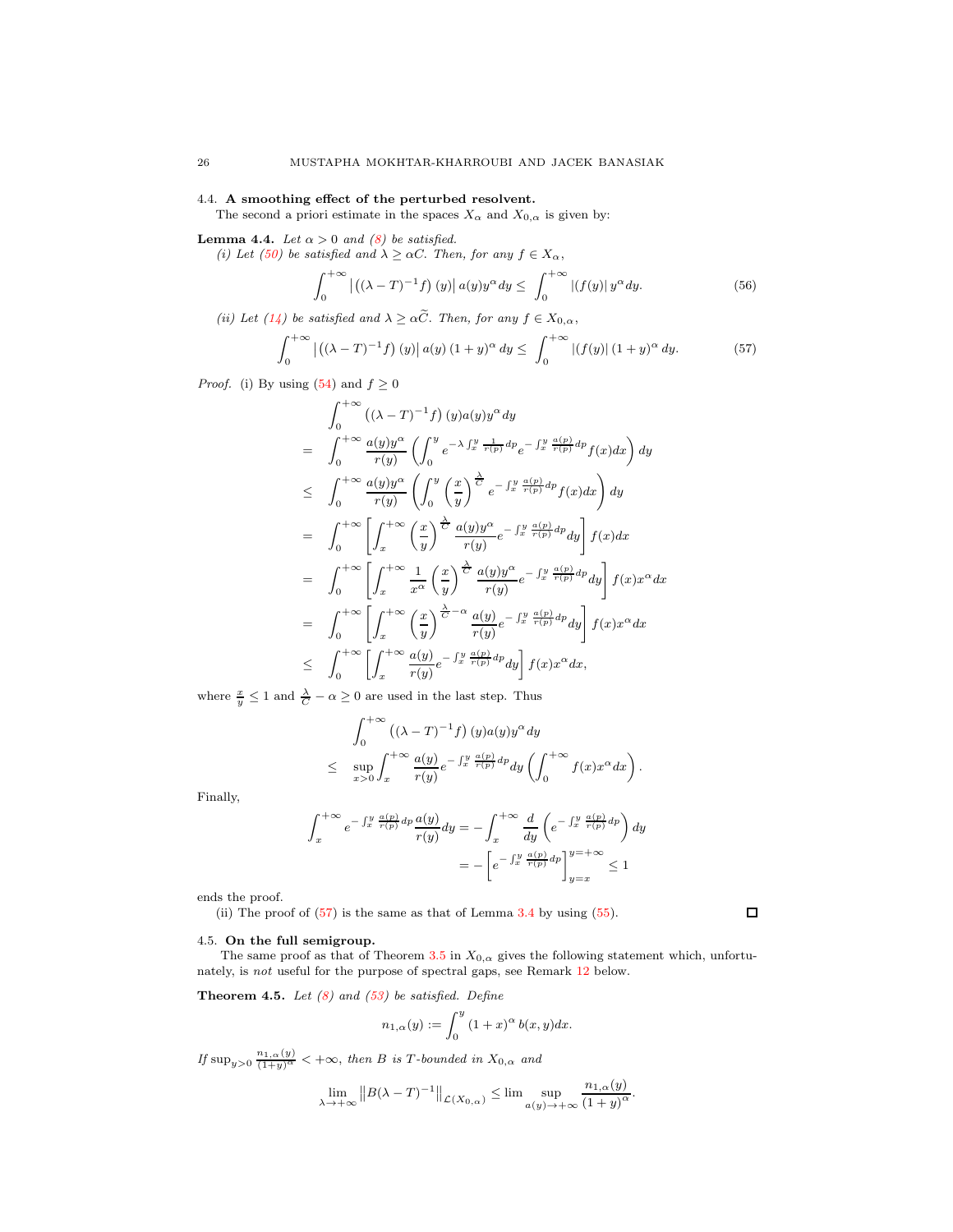In particular, if

<span id="page-26-1"></span>
$$
\limsup_{a(y)\to+\infty} \frac{n_{1,\alpha}(y)}{(1+y)^{\alpha}} < 1,
$$
\n(58)

then

$$
A := T + B : X_{0,\alpha} \supset D(T) \to X_{0,\alpha}
$$

generates a positive  $C_0$ -semigroup  $(V(t))_{t\geq 0}$  on  $X_{0,\alpha}$ .

<span id="page-26-0"></span>**Remark 12.** If  $a(\cdot)$  is unbounded near zero, then

$$
\limsup_{a(y)\to+\infty}\frac{n_{1,\alpha}(y)}{(1+y)^\alpha}\geq \limsup_{y\to 0}n_{1,\alpha}(y)\geq \limsup_{y\to 0}\int_0^y b(x,y)dx\geq 1,
$$

because

$$
\int_0^y b(x,y)dx = \frac{1}{y} \int_0^y yb(x,y)dx \ge \frac{1}{y} \int_0^y xb(x,y)dx = 1
$$

and hence [\(58\)](#page-26-1) cannot be satisfied. On the other hand, the compactness result we need in the sequel demands the unboundedness of  $a(\cdot)$  near zero. Hence, under Assumption [\(8\)](#page-1-2), it is not possible to finalize our spectral gap construction in the space  $X_{0,\alpha}$ . We point out that even if  $a(\cdot)$ is unbounded near zero, we can still define a positive  $C_0$ -semigroup  $(V(t))_{t\geq 0}$  on  $X_{0,\alpha}$  which solve the growth fragmentation equations but in some generalized sense (honesty theory), where the domain of the generator  $T_B$  is the closure of  $T + B$  only, see [\[5,](#page-30-2) Chapter 5]. However, in this case, we cannot infer that  $T_B$  is resolvent compact when  $T$  is and the key argument behind the existence of the spectral gap fails.

<span id="page-26-4"></span>**Theorem 4.6.** Let  $\alpha > 0$ , [\(8\)](#page-1-2) and [\(50\)](#page-21-3) be satisfied. Define

$$
n_{\alpha}(y) := \int_0^y x^{\alpha} b(x, y) dx.
$$

If  $\sup_{y>0} \frac{n_{\alpha}(y)}{y^{\alpha}} < +\infty$ , then B is T-bounded in  $X_{\alpha}$  and

$$
\lim_{\lambda \to +\infty} \|B(\lambda - T)^{-1}\|_{\mathcal{L}(X_{\alpha})} \le \limsup_{a(y) \to +\infty} \frac{n_{\alpha}(y)}{y^{\alpha}}.
$$

In particular, if

<span id="page-26-3"></span>
$$
\limsup_{a(y)\to+\infty}\frac{n_{\alpha}(y)}{y^{\alpha}}<1,
$$
\n(59)

then

$$
A := T + B : D(T) \subset X_{\alpha} \to X_{\alpha}
$$

generates a positive  $C_0$ -semigroup  $(V(t))_{t\geq 0}$  on  $X_\alpha$ .

*Proof.* We note that for nonnegative  $\varphi$ , standard calculations give

$$
||B\varphi||_{X_{\alpha}} = \int_0^{+\infty} a(y) n_{\alpha}(y) \varphi(y) dy.
$$

Thus, for nonnegative  $f$ ,

<span id="page-26-2"></span>
$$
\|B(\lambda - T)^{-1}f\|_{X_{\alpha}} = \int_0^{+\infty} a(y)n_{\alpha}(y) \left( (\lambda - T)^{-1}f \right)(y)dy
$$
  

$$
= \int_0^{+\infty} a(y) \frac{n_{\alpha}(y)}{y^{\alpha}} \left( (\lambda - T)^{-1}f \right)(y)y^{\alpha}dy.
$$
 (60)

Let

$$
L := \limsup_{a(y) \to +\infty} \frac{n_{\alpha}(y)}{y^{\alpha}}.
$$

For any  $\varepsilon > 0$  there exists  $c_{\varepsilon} > 0$  such that

$$
a(y) \geq c_{\varepsilon} \Longrightarrow \frac{n_{\alpha}(y)}{y^{\alpha}} \leq L + \varepsilon.
$$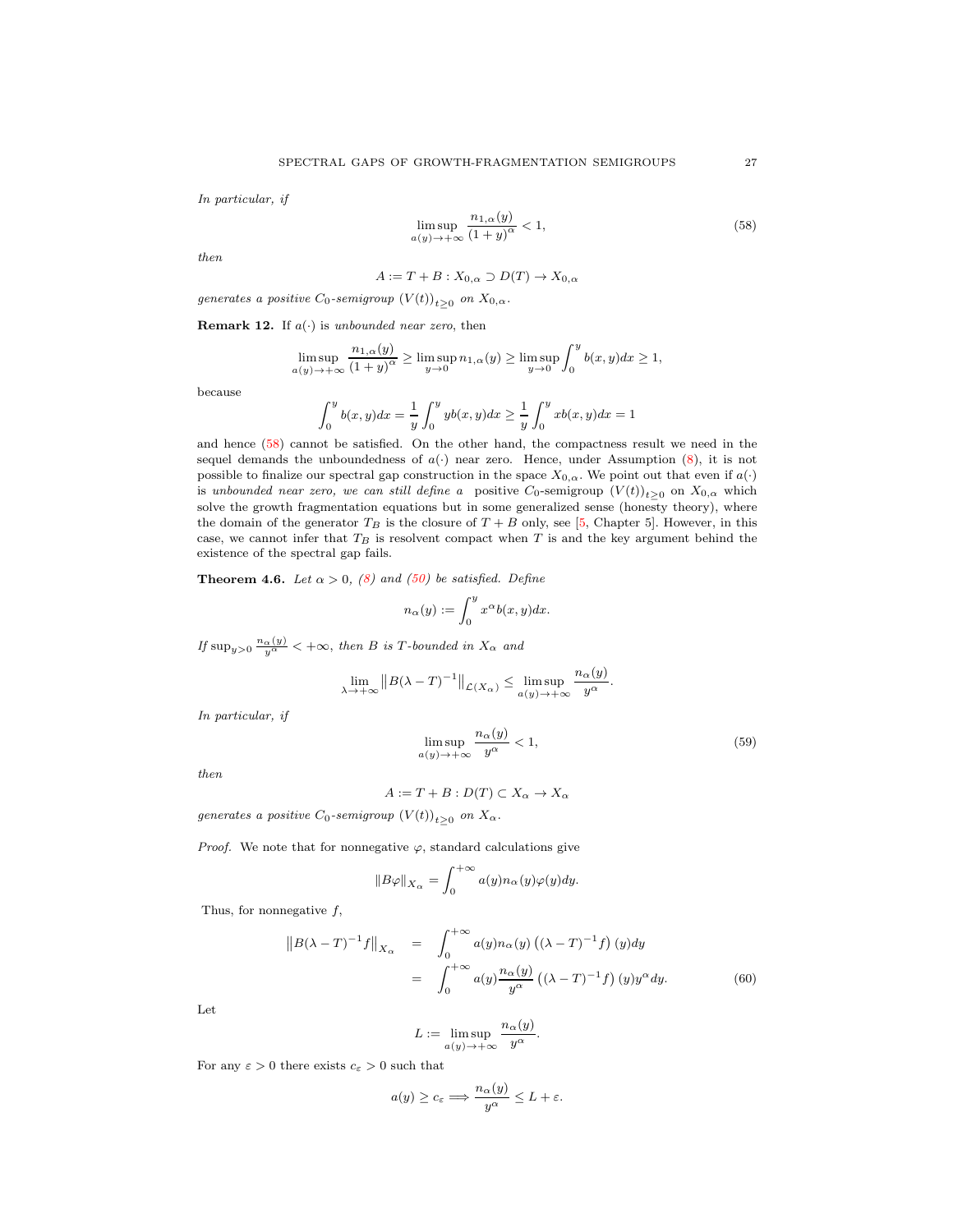We split  $(60)$  into two integrals

$$
\int_0^{+\infty} a(y) \frac{n_{\alpha}(y)}{y^{\alpha}} \left( (\lambda - T)^{-1} f \right) (y) y^{\alpha} dy
$$
  
= 
$$
\int_{\{a(y) \leq c_{\varepsilon}\}} a(y) \frac{n_{\alpha}(y)}{y^{\alpha}} \left( (\lambda - T)^{-1} f \right) (y) y^{\alpha} dy
$$
  
+ 
$$
\int_{\{a(y) > c_{\varepsilon}\}} a(y) \frac{n_{\alpha}(y)}{y^{\alpha}} \left( (\lambda - T)^{-1} f \right) (y) y^{\alpha} dy
$$
  
= 
$$
I_1 + I_2.
$$

We note that

$$
I_1 \le c_{\varepsilon} \left\| \frac{n_{\alpha}(\cdot)}{y^{\alpha}} \right\|_{L^{\infty}} \|(\lambda - T)^{-1} f\|_{X_{\alpha}}
$$

while, using Lemma [4.4,](#page-25-3)

$$
I_2 \leq (L+\varepsilon) \int_0^{+\infty} a(y) \left( (\lambda - T)^{-1} f \right) (y) y^{\alpha} dy
$$
  
 
$$
\leq (L+\varepsilon) \| f \|_{X_{\alpha}}.
$$

Hence,

$$
||B(\lambda - T)^{-1}f||_{X_{\alpha}} \leq c_{\varepsilon} \left\|\frac{n_{\alpha}(\cdot)}{y^{\alpha}}\right\|_{L^{\infty}} ||(\lambda - T)^{-1}||_{\mathcal{L}(X_{\alpha})} ||f||_{X_{\alpha}}
$$
  
+  $(L + \varepsilon) ||f||_{X_{\alpha}}$ 

and

$$
||B(\lambda - T)^{-1}||_{\mathcal{L}(X_{\alpha})} \leq c_{\varepsilon} \left\|\frac{n_{\alpha}(\cdot)}{y^{\alpha}}\right\|_{L^{\infty}} ||(\lambda - T)^{-1}||_{\mathcal{L}(X_{\alpha})} + (L + \varepsilon).
$$

Since  $\|(\lambda - T)^{-1}\|_{\mathcal{L}(X_\alpha)} \to 0$  as  $\lambda \to +\infty$ ,

$$
\lim_{\lambda \to +\infty} ||B(\lambda - T)^{-1}||_{\mathcal{L}(X_{\alpha})} \le L + \varepsilon \quad (\forall \varepsilon > 0)
$$

and consequently, if  $L < 1$ , then

$$
\lim_{\lambda \to +\infty} \left\| B(\lambda - T)^{-1} \right\|_{\mathcal{L}(X_{\alpha})} < 1
$$

 $\Box$ 

and we end the proof by applying Theorem [1.1.](#page-4-4)

**Remark 13.** Proposition [4](#page-14-0) yields that for each  $y > 0$ ,  $\alpha \to \frac{n_{\alpha}(y)}{y^{\alpha}}$  is decreasing and convex. Since

$$
\frac{n_1(y)}{y} = \frac{1}{y} \int_0^y x b(x, y) dx = 1,
$$

 $\limsup_{a(y)\to+\infty}\frac{n_1(y)}{y}=1$  and

$$
\limsup_{a(y)\to+\infty}\frac{n_{\alpha}(y)}{y^{\alpha}}\geq 1 \quad (0<\alpha\leq 1),
$$

hence the necessity to consider higher moments, i.e.,  $\alpha > 1$ . So let  $1 < \alpha \leq \alpha_2$ . By the convexity,

$$
\frac{n_{\alpha}(y)}{y^{\alpha}} \le \frac{n_1(y)}{y} + \frac{\frac{n_{\alpha_2}(y)}{y^{\alpha_2}} - \frac{n_1(y)}{y}}{\alpha_2 - 1} (\alpha - 1) = 1 + \frac{\frac{n_{\alpha_2}(y)}{y^{\alpha_2}} - 1}{\alpha_2 - 1} (\alpha - 1).
$$

If [\(59\)](#page-26-3) holds for  $\alpha_2$ , for any  $\epsilon > 0$ , there is  $c_{\epsilon}$  such that  $\frac{n_{\alpha_2}(y)}{y^{\alpha_2}} \leq 1 - \epsilon$  on  $\{y \in (0, \infty); \ a(y) \geq c_{\epsilon}\}\$ and hence on this set

$$
\frac{n_{\alpha}(y)}{y^{\alpha}} \le 1 - \epsilon \frac{\alpha - 1}{\alpha_2 - 1}.
$$

Thus it follows that if [\(59\)](#page-26-3) holds for some  $\alpha_2 > 1$ , then it holds for all  $\alpha > 1$ .

As noted in Introduction, for homogeneous fragmentation kernels we have

$$
\frac{\int_0^y x^{\alpha} b(x, y) dx}{y^{\alpha}} = \int_0^1 z^{\alpha} h(z) dz < \int_0^1 z h(z) dz = 1 \ (\alpha > 1)
$$

and so  $\limsup_{a(y)\to+\infty} \frac{n_{\alpha}(y)}{y^{\alpha}} = \int_0^1 z^{\alpha} h(z) dz < 1$  for all  $\alpha > 1$ .

See also Section [A](#page-28-3) for more examples.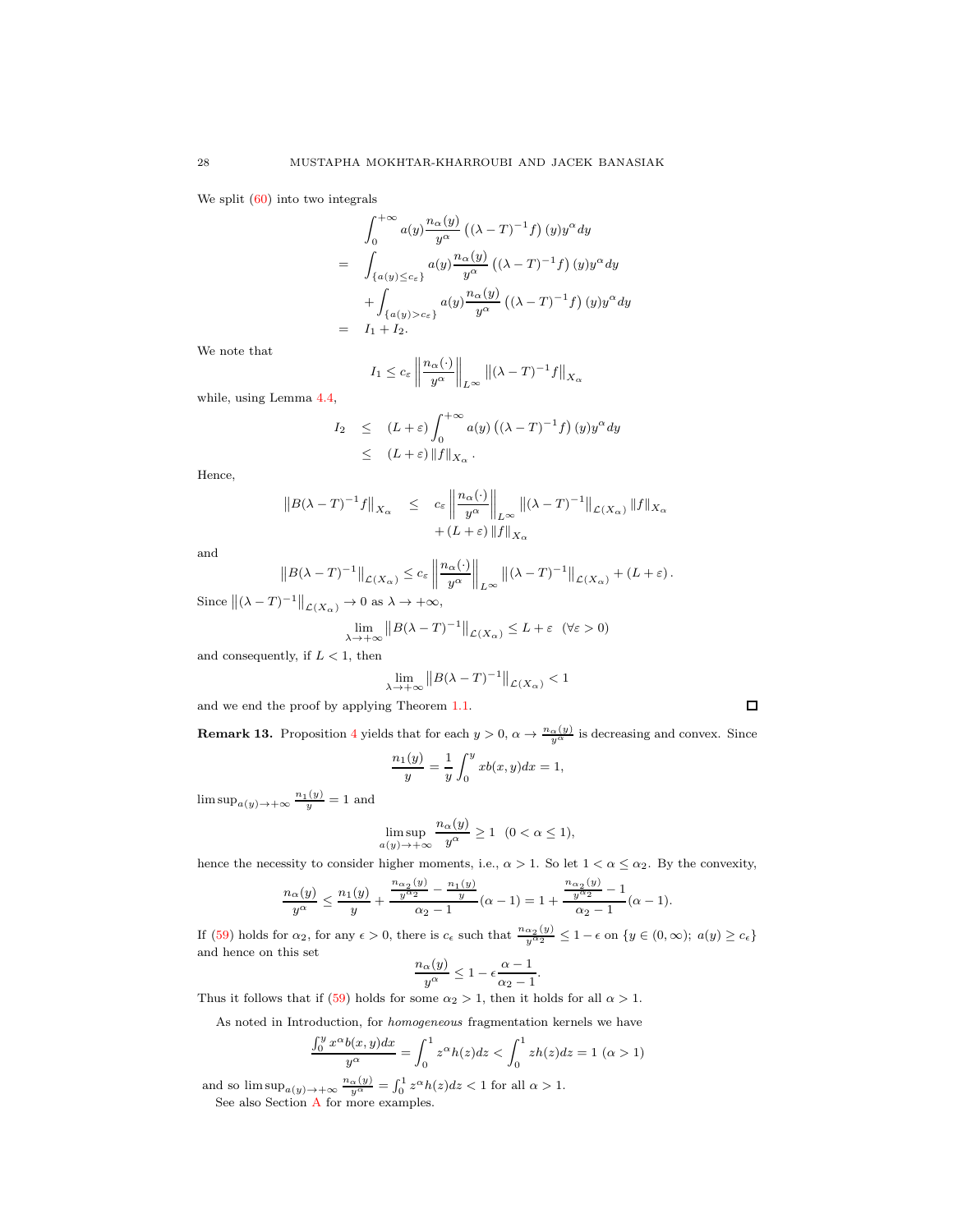#### <span id="page-28-0"></span>4.6. Compactness results.

By using Lemma [4.3,](#page-23-2) Lemma [4.4](#page-25-3) and arguing as in the proof of Theorem [3.6](#page-17-2) we get:

**Theorem 4.7.** Let  $\alpha > 0$ , [\(8\)](#page-1-2) and [\(50\)](#page-21-3) (resp. [\(14\)](#page-4-3)) be satisfied. Let the sublevel sets of  $a(\cdot)$  be thin at zero and at infinity in the sense that for any  $c > 0$ 

$$
\int_0^{+\infty} 1_{\{a
$$

 $(e.g., let \lim_{x\to+\infty} a(x) = +\infty$  and  $\lim_{x\to0} a(x) = +\infty$ ). Then T is resolvent compact in  $X_\alpha$ (resp. in  $X_{0,\alpha}$ ).

Similarly to Corollary [1](#page-18-2) we have

**Corollary 3.** Let [\(8\)](#page-1-2), [\(50\)](#page-21-3) and [\(59\)](#page-26-3) be satisfied. If the sublevel sets of  $a(\cdot)$  are thin at zero and at infinity (e.g. if  $\lim_{x\to+\infty} a(x) = +\infty$  and  $\lim_{x\to 0} a(x) = +\infty$ ), then  $A := T + B$  is resolvent compact in  $X_{\alpha}$ .

<span id="page-28-1"></span>4.7. Spectral gap of  $(V(t))_{t\geq0}$  in  $X_\alpha$ .

The same proof as for Theorem [3.7](#page-18-1) gives:

**Lemma 4.8.** Let  $\alpha > 0$  and assumptions 1. or 2. of Theorem [3.7,](#page-18-1) [\(8\)](#page-1-2), [\(50\)](#page-21-3) and [\(59\)](#page-26-3) be satisfied. Then  $(\lambda - T - B)^{-1}$  is positivity improving in  $X_{\alpha}$  or, equivalently, the  $C_0$ -semigroup  $(V(t))_{t\geq 0}$ is irreducible in  $X_{\alpha}$ .

Finally, the same proof as for Theorem [3.8](#page-19-0) gives the main result of the second construction.

<span id="page-28-4"></span>**Theorem 4.9.** Let  $\alpha > 0$  and assumptions 1. or 2. of Theorem [3.7,](#page-18-1) [\(8\)](#page-1-2), [\(50\)](#page-21-3) and [\(59\)](#page-26-3) be satisfied. If the sublevel sets of a(·) are thin at zero and at infinity, (e.g. if  $\lim_{x\to+\infty} a(x) = +\infty$ and  $\lim_{x\to 0} a(x) = +\infty$ , then  $(V(t))_{t\geq 0}$  has an asynchronous exponential growth in  $X_{\alpha}$ .

**Remark 14.** We conjecture that the result does not hold without the unboundedness of  $a(\cdot)$  at zero as suggested by  $[10,$  Theorem 4.1].

<span id="page-28-2"></span>Acknowledgments. This work began while the first author was visiting the University of Pretoria in January-February 2020. The support for this visit and research came from the DSI/NRF SARChI Grant 82770. The second author was also supported by the National Science Centre of Poland Grant 2017/25/B/ST1/00051.

<span id="page-28-3"></span>Appendix A. Separable fragmentation kernels. We have seen how homogeneous fragmentation kernels satisfy the key assumptions [\(40\)](#page-13-2) and [\(59\)](#page-26-3) of our construction. This last section is devoted to separable fragmentation kernels

$$
b(x, y) = \beta(x)\gamma(y),
$$

introduced in  $[2]$ , see also  $[3][5]$  $[3][5]$ . It is easy to see that separable kernels with mass conservation  $(3)$ are of the form

<span id="page-28-5"></span>
$$
b(x,y) = \beta(x)y \left( \int_0^y s\beta(s)ds \right)^{-1}
$$
\n(61)

where

$$
0<\int_0^y s\beta(s)ds<+\infty~~\forall y>0.
$$

A particular case of separable kernels are power law kernels

$$
b(x,y) = (\nu + 2) \frac{x^{\nu}}{y^{\nu+1}} \quad (\nu \in (-2,0]).
$$

We can complement Theorem [4.6](#page-26-4) by:

**Proposition 7.** We assume that the fragmentation kernel is of the form [\(61\)](#page-28-5) and  $a(\cdot)$  is only unbounded at zero and infinity. If

$$
\beta_0^-:=\lim\inf_{x\to 0}x\beta(x)>0,\ \beta_0^+:=\limsup_{x\to 0}x\beta(x)<+\infty
$$

and

$$
\int_0^{+\infty} x^{\alpha} \beta(x) dx < +\infty,
$$
  
then (59) is satisfied provided  $\alpha > \frac{\beta_0^+}{\beta_0^-}.$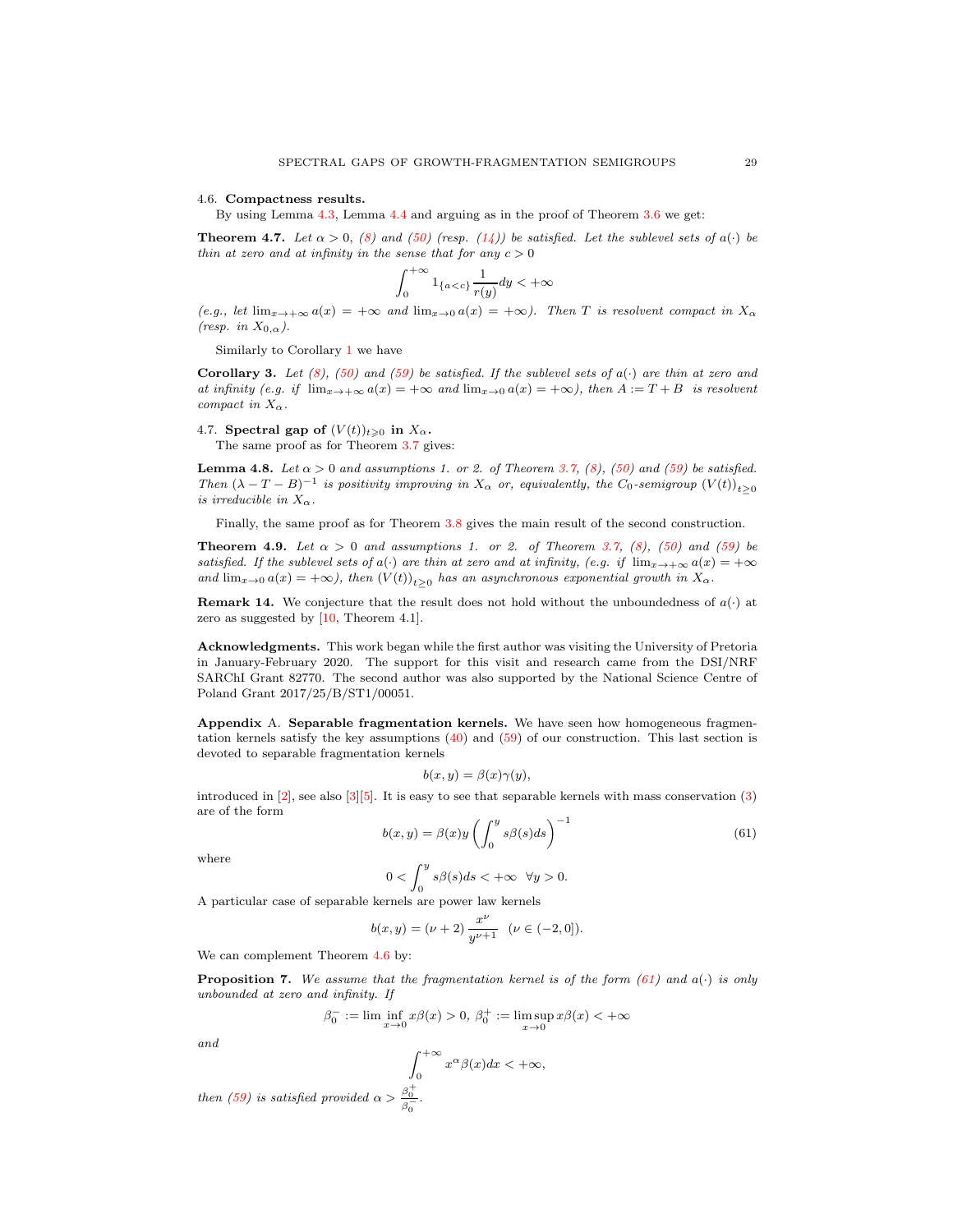Proof. Note first that

and [\(59\)](#page-26-3) amounts to

$$
n_{\alpha}(y) = \left(\int_0^y x^{\alpha} \beta(x) dx\right) y \left(\int_0^y x \beta(x) dx\right)^{-1}
$$
  

$$
\limsup_{y \to +\infty} \frac{1}{y^{\alpha-1}} \frac{\int_0^y x^{\alpha} \beta(x) dx}{\int_0^y x \beta(x) dx} < 1
$$
 (62)

and

and

so

<span id="page-29-1"></span><span id="page-29-0"></span>
$$
\limsup_{y \to 0} \frac{1}{y^{\alpha - 1}} \frac{\int_0^y x^{\alpha} \beta(x) dx}{\int_0^y x \beta(x) dx} < 1. \tag{63}
$$

Let  $\varepsilon > 0$  be arbitrary. Then, for y small enough

$$
\int_0^y x^{\alpha} \beta(x) dx \le \left(\beta_0^+ + \varepsilon\right) \int_0^y x^{\alpha - 1} dx = \frac{\left(\beta_0^+ + \varepsilon\right) y^{\alpha}}{\alpha}
$$

$$
\int_0^y x\beta(x) dx \ge \left(\beta_0^- - \varepsilon\right) y,
$$

$$
\frac{1}{y^{\alpha - 1}} \int_0^y x^{\alpha} \beta(x) dx \le \frac{1}{\alpha} \frac{\beta_0^+ + \varepsilon}{\beta_0^- - \varepsilon}.
$$

Therefore,

$$
\limsup_{y\to 0}\frac{1}{y^{\alpha-1}}\frac{\int_0^yx^\alpha\beta(x)dx}{\int_0^yx\beta(x)dx}\leq \frac{1}{\alpha}\frac{\beta_0^+}{\beta_0^-}.
$$

Finally,

$$
\frac{1}{y^{\alpha-1}} \frac{\int_0^y x^{\alpha} \beta(x) dx}{\int_0^y x \beta(x) dx} \le \frac{1}{y^{\alpha-1}} \frac{\int_0^{\infty} x^{\alpha} \beta(x) dx}{\int_0^1 x \beta(x) dx} \quad (y \ge 1)
$$

and

$$
\lim_{y \to +\infty} \frac{1}{y^{\alpha-1}} \frac{\int_0^y x^{\alpha} \beta(x) dx}{\int_0^y x \beta(x) dx} = 0.
$$

This ends the proof.

**Remark 15.** If  $\beta_0 := \lim_{x \to 0} x \beta(x) > 0$  exists then  $\beta_0^+ = \beta_0^-$  and both [\(62\)](#page-29-0) and [\(63\)](#page-29-1) are satisfied for any  $\alpha > 1$  such that  $\int_0^{+\infty} x^{\alpha} \beta(x) dx < +\infty$ .

Similarly, we can complement Theorem [3.5](#page-13-3) by:

**Proposition 8.** We assume that the fragmentation kernel is of the form [\(61\)](#page-28-5) and  $a(\cdot)$  is only unbounded at infinity. If

<span id="page-29-2"></span>
$$
\int_0^{+\infty} \beta(x) \left(1 + x^{\overline{\alpha}}\right) dx < +\infty \tag{64}
$$

 $\Box$ 

 $\frac{J_0}{J_0}$  for some  $\overline{\alpha} > 1$  then [\(40\)](#page-13-2) is satisfied for any  $\alpha > 1$  and consequently the threshold is equal to one.

Note first that

$$
n_{1,\alpha}(y):=y\left(\int_0^y x\beta(x)dx\right)^{-1}\int_0^y \beta(x)\left(1+x\right)^\alpha dx
$$
 and hence (40) amounts to

$$
\limsup_{y \to +\infty} \frac{y}{(1+y)^{\alpha}} \frac{\int_0^y \beta(x) (1+x)^{\alpha} dx}{\int_0^y x \beta(x) dx} < 1.
$$

Note that [\(64\)](#page-29-2) implies that

$$
\int_0^{+\infty} \beta(x) (1+x^{\alpha}) dx < +\infty \quad (0 < \alpha \le \overline{\alpha}).
$$

It is easy to see that  $(1+x)^{\alpha} \leq 2^{\alpha-1} (1+x^{\alpha})$  so

$$
\int_0^y \beta(x) \left(1+x\right)^\alpha dx \le 2^{\alpha-1} \int_0^y \beta(x) \left(1+x^\alpha\right) dx
$$

and consequently, for any  $1 < \alpha \leq \overline{\alpha}$ ,

$$
\frac{y}{(1+y)^{\alpha}} \frac{\int_0^y \beta(x) (1+x)^{\alpha} dx}{\int_0^y x \beta(x) dx} \le \frac{1}{y^{\alpha-1}} \frac{2^{\alpha-1} \int_0^y \beta(x) (1+x^{\alpha}) dx}{\int_0^y x \beta(x) dx} \to 0 \quad (y \to +\infty)
$$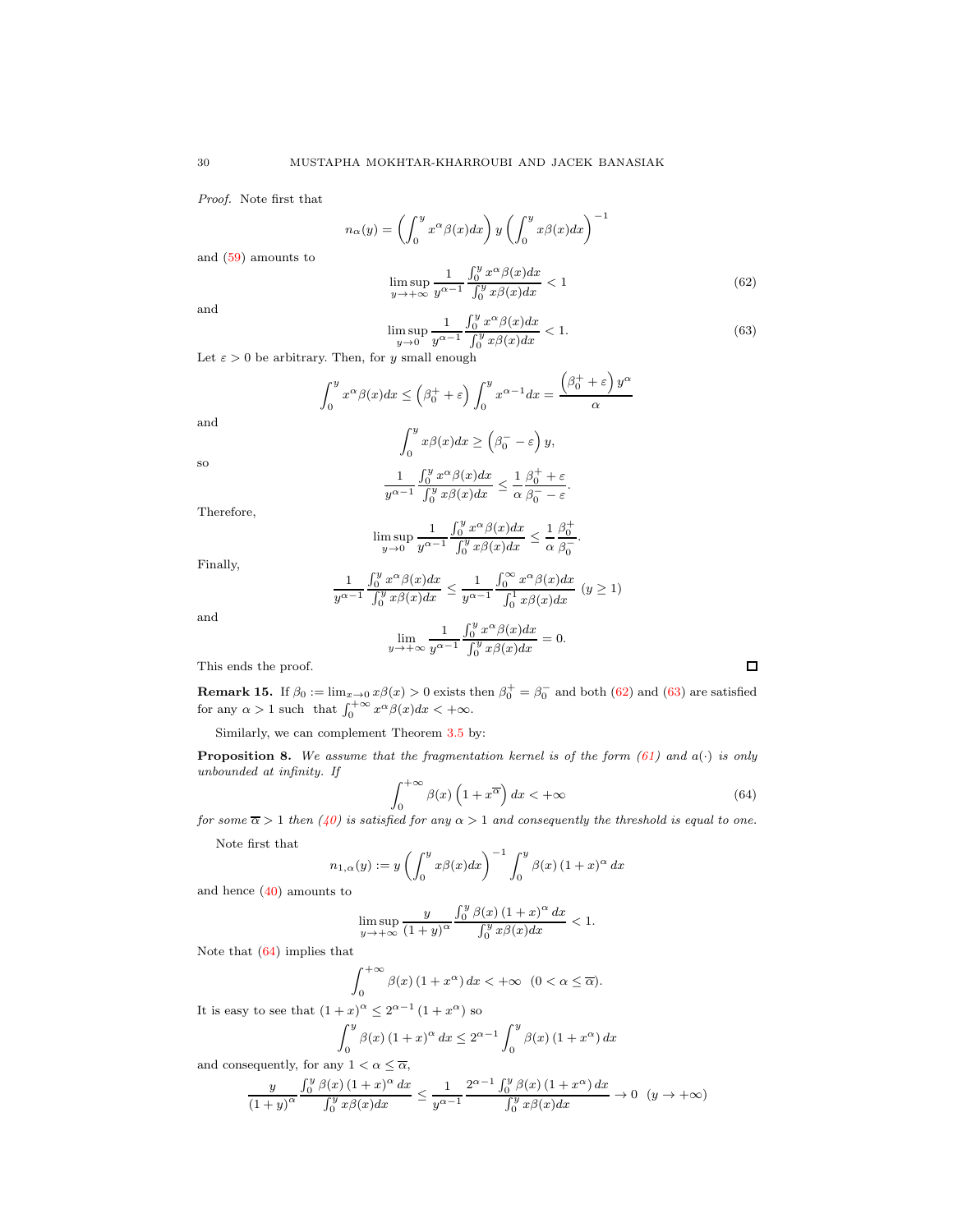and this ends the proof.

Remark 16. We note that any convex combination of conservative fragmentation kernels is a conservative fragmentation kernel so

<span id="page-30-21"></span>
$$
b(x,y) = \sum_{j \in J} \lambda_j \beta_j(x) y \left( \int_0^y s \beta_j(s) ds \right)^{-1}, \left( \sum_{j \in J} \lambda_j = 1 \right)
$$
 (65)

 $(J \text{ finite or denumerable})$  is a conservative kernel and we can check the key conditions  $\limsup_{a(y)\to+\infty}\frac{n_{\alpha}(y)}{y^{\alpha}}$ 1 or  $\limsup_{a(y)\to+\infty}\frac{n_{1,\alpha}(y)}{(1+y)^{\alpha}} < 1$  more generally for [\(65\)](#page-30-21) by using just the last two propositions above. We could also consider convex combinations of separable kernels and homogeneous ones.

## <span id="page-30-0"></span>**REFERENCES**

- <span id="page-30-4"></span>[1] A. S. Ackleh and B. G. Fitzpatrick, Modeling aggregation and growth processes in an algal population model: analysis and computations, Journal of Mathematical Biology, 35 (1997), 480–502.
- [2] J. Banasiak, Conservative and shattering solutions for some classes of fragmentation models, Math. Models and Methods in Appl. Sci,  $14$  (4) (2004) 1-19.
- <span id="page-30-17"></span>[3] J. Banasiak and L. Arlotti, Perturbations of positive semigroups with applications, Springer Monographs in Mathematics. Springer-Verlag London, Ltd., London, 2006.
- <span id="page-30-9"></span>[4] J. Banasiak, K. Pichór and R. Rudnicki, Asynchronous exponential growth of a general structured population model, Acta Appl. Math., 119 (2012), 149-166.
- <span id="page-30-2"></span>[5] J. Banasiak, W. Lamb and P. Laurençot, Analytic methods for coagulation-fragmentation models, Volume 1, CRC Press, 2019.
- <span id="page-30-1"></span>[6] J. Banasiak and W. Lamb, Growth-fragmentation-coagulation equations with unbounded coagulation kernels. Phil. Trans. Royal. Soc A, 378 (2020).
- <span id="page-30-14"></span>[7] J. Banasiak, L. O. Joel and S. Shindin, Long term dynamics of the discrete growth-decayfragmentation equation, J. Evol. Equ., 19(3), 771–802, (2019).
- <span id="page-30-19"></span>[8] J. Banasiak, Global solutions of continuous coagulation-fragmentation equations with unbounded coefficients, *Discr. Cont. Dyn. Syst.* - S, 13 (12), (2020), 3319-3334.
- <span id="page-30-13"></span>[9] E. Bernard and P. Gabriel, Asymptotic behavior of the growth-fragmentation equation with bounded fragmentation rate, J. Funct. Anal, 272 (2017) 3455–3485.
- <span id="page-30-6"></span>[10] E. Bernard and P. Gabriel, Asynchronous exponential growth of the growth-fragmentation equation with unbounded fragmentation rate,m J. Evol. Equ. 20 (2020), 375–401.
- <span id="page-30-3"></span>[11] J. Bertoin and A. R. Watson,A probabilistic approach to spectral analysis of growthfragmentation equations, J. Funct. Anal., 274 (2018), 2163–2204.
- <span id="page-30-12"></span>[12] W. Biedrzycka and M. Tyran-Kaminska, Self–similar solutions of fragmentation equations revisited, Discrete Contin. Dyn. Syst. Ser. B 23(1) (2018), 13-27.
- [13] J. A. Cañizo, P. Gabriel and H. Yoldasz, Spectral gap for the growth-fragmentation equation via Harris's Theorem, SIAM Journal on Mathematical Analysis, 53(5), (2021), 5185–5214.
- <span id="page-30-8"></span>[14] O. Diekmann, H. J. A. M. Heijmans and H. R. Thieme, On the stability of the cell size distribution, J. Math. Biol. 19 (1984), no. 2, 227–248.
- <span id="page-30-16"></span>[15] W. Desch, Perturbations of positive semigroups in AL-spaces, unpublished manuscript, (1988).
- <span id="page-30-15"></span>[16] M. Doumic Jauffret and P. Gabriel, Eigenelements of a general agregation-fragmentation model, Math. Models and Methods in Appl Sci, 20(5) (2010), 757-783.
- <span id="page-30-7"></span>[17] K.-J. Engel and R. Nagel. A short course on operator semigroups.Universitext. Springer, New York, 2006.
- <span id="page-30-5"></span>[18] M. L. Greer, L. Pujo-Menjouet and G. F. Webb, A mathematical analysis of the dynamics of prion proliferation, J. Theor. Biol.,242 (2006), 598–606.
- <span id="page-30-20"></span>[19] T. Kato, Perturbation theory for nullity, deficiency and other quantities of linear operators. J. Anal. Math, 6 (1958) 261–322.
- <span id="page-30-11"></span>[20] P. Laurençot and B. Perthame, Exponential decay for the growth-fragmentation/cell-division equation, *Commun. Math. Sci.*,  $7(2)$   $(2009)$ , 503-510.
- <span id="page-30-18"></span>[21] I. Marek, Frobenius theory of positive operators: Comparison theorems and applications, SIAM Journal on Appl Math, 19 (1970), 607–628.
- <span id="page-30-10"></span>[22] P. Michel, S. Mischler and B. Perthame, General relative entropy inequality: an illustration on growth models, J. Math. Pures Appl.,84(9), (2005), 1235–1260.